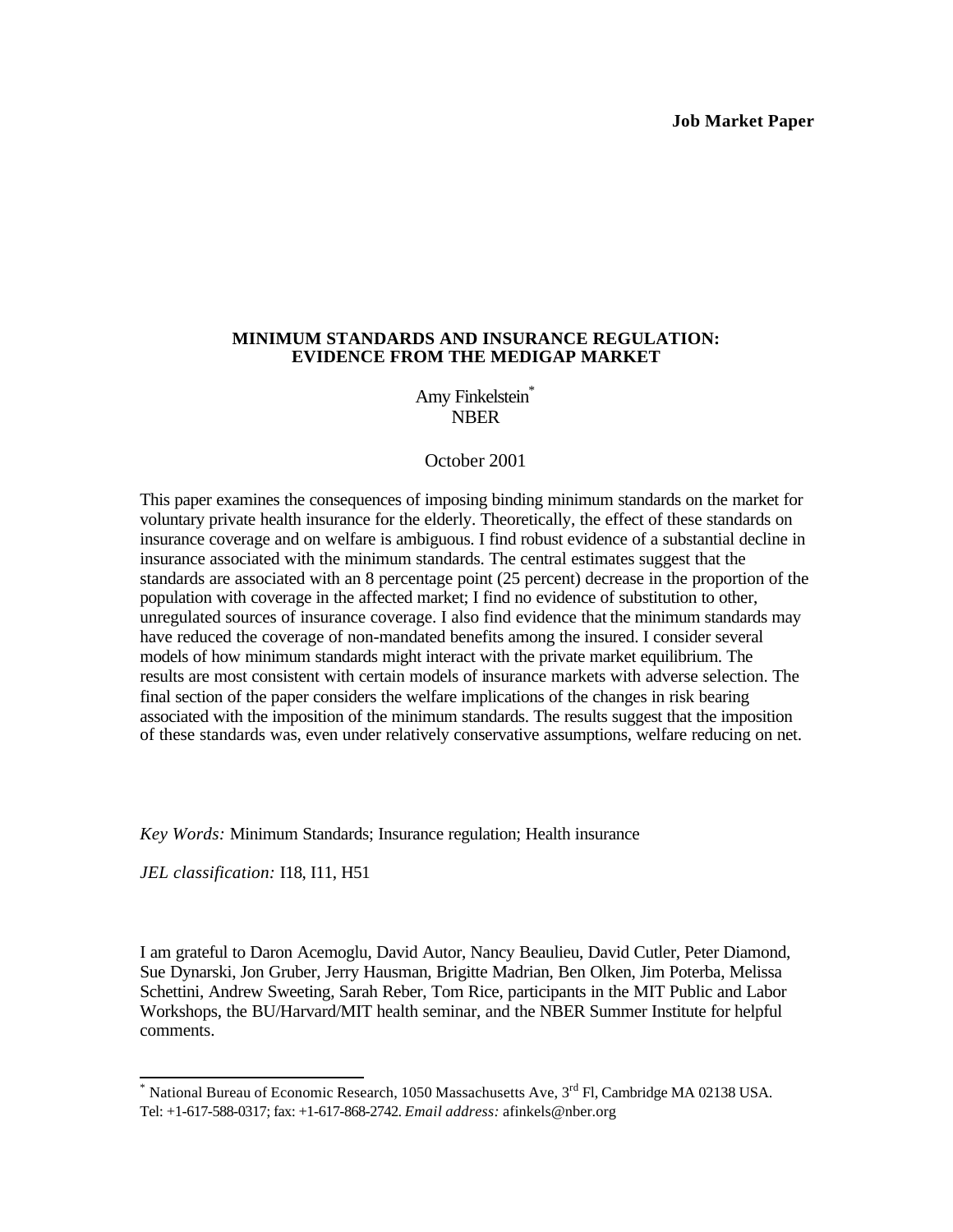*"We may tell the society to jump out of the market frying pan, but we have no basis for predicting whether it will land in the fire or a luxurious bed"*

– George Stigler, The Citizen and the State: Essays on Regulation, 1975.

# **1. Introduction**

Government intervention in insurance markets is both pervasive and varied. It runs the gamut from direct government provision of insurance through such programs as Social Security and Medicare to government regulation of private insurance markets such as health and automobile insurance markets. An increasingly common form of private insurance market regulation is the imposition of minimum standards. These standards have been introduced in a range of insurance markets, including the homeowner's and automobile liability insurance markets. Minimum standards have also been applied or proposed in several different health insurance markets, from state requirements that mental health benefits be included in employerprovided health insurance packages to Federal proposals for a "Patients' Bill of Rights" that would impose minimum standards on HMOs.

In a perfect information, perfect competition model of insurance markets, there is no economic rationale for minimum standards, or indeed any government intervention. However, if these assumptions do not hold, private markets may produce inefficient outcomes and government intervention may therefore be efficiency-enhancing. For example, if consumers underestimate the probability of various risks, their voluntary insurance purchases will be suboptimally low. Similarly, adverse selection can destroy the market for insurance completely or, short of that, result in sub-optimal amounts of insurance for certain risk classes. Minimum standards potentially counteract such tendencies for insufficient insurance coverage by setting a floor on the amount of insurance purchased by the insured.

 As the Stigler quotation above suggests, however, the desire to solve potential private market failures must be balanced against the potential for unintended, negative consequences of minimum standards. A primary concern is that minimum standards will cause people to exit the

1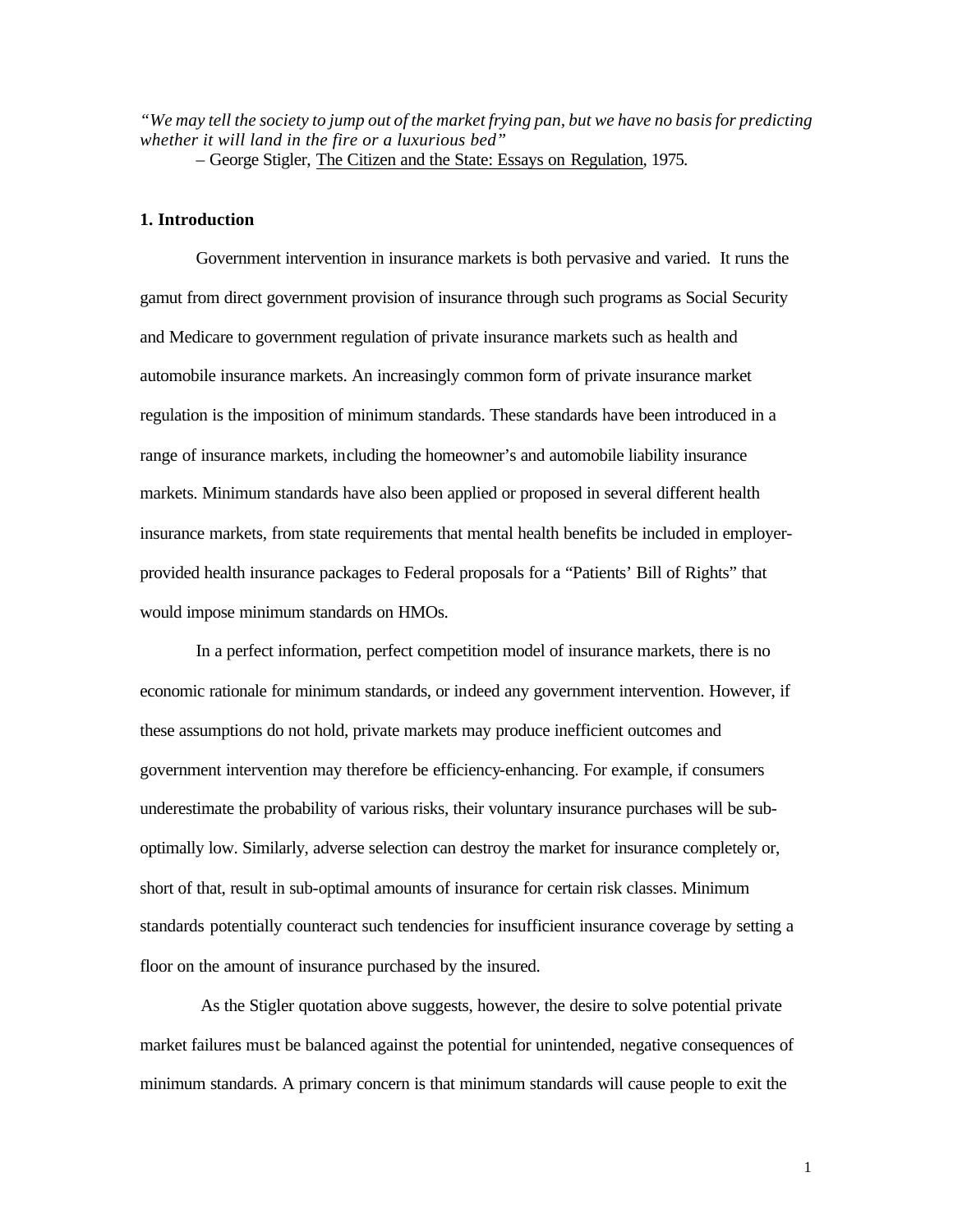market for the regulated insurance product. These people may either substitute toward unregulated forms of insurance or drop coverage altogether. An additional concern is that minimum standards may affect the equilibrium provision of non-mandated insurance benefits in the regulated insurance market.

The effect of the minimum standards on both the proportion of the population with insurance coverage and the coverage of non-mandated benefit among the insured is theoretically ambiguous. Knowledge of the sign and magnitude of the response to minimum standards along both these margins is therefore critical to evaluating the merits of this form of regulation. Knowledge of the effects of imposing a minimum standard can also shed light on the nature of the equilibrium – and particularly on the existence of potential market failures – in the unregulated market. Despite this, there is virtually no empirical evidence on the effect of minimum standards in insurance markets.<sup>1</sup>

In this paper, I examine the consequences of imposing large, binding minimum standards in the voluntary, private supplementary health insurance market for the elderly. Such insurance is commonly known as "Medigap" or "Medicare supplement insurance". These insurance policies cover some portion of the considerable medical costs not covered by Medicare, the public health insurance program for the elderly in the United States. In the late 1970s and early 1980s, almost all states followed a federal "recommendation" to impose minimum standards on the non-group Medigap market. The regulations specified certain gaps in Medicare coverage that any non-group Medigap policy must cover. They did not require that individuals purchase these policies, nor did they regulate their price. The coverage of other gaps was left to the market.

The market failures that provide potential economic rationales for minimum standards may well be present in the Medigap market. Consumer misinformation, not only about medical risks but also about insurance needs, may be a problem for many Medigap consumers who must

2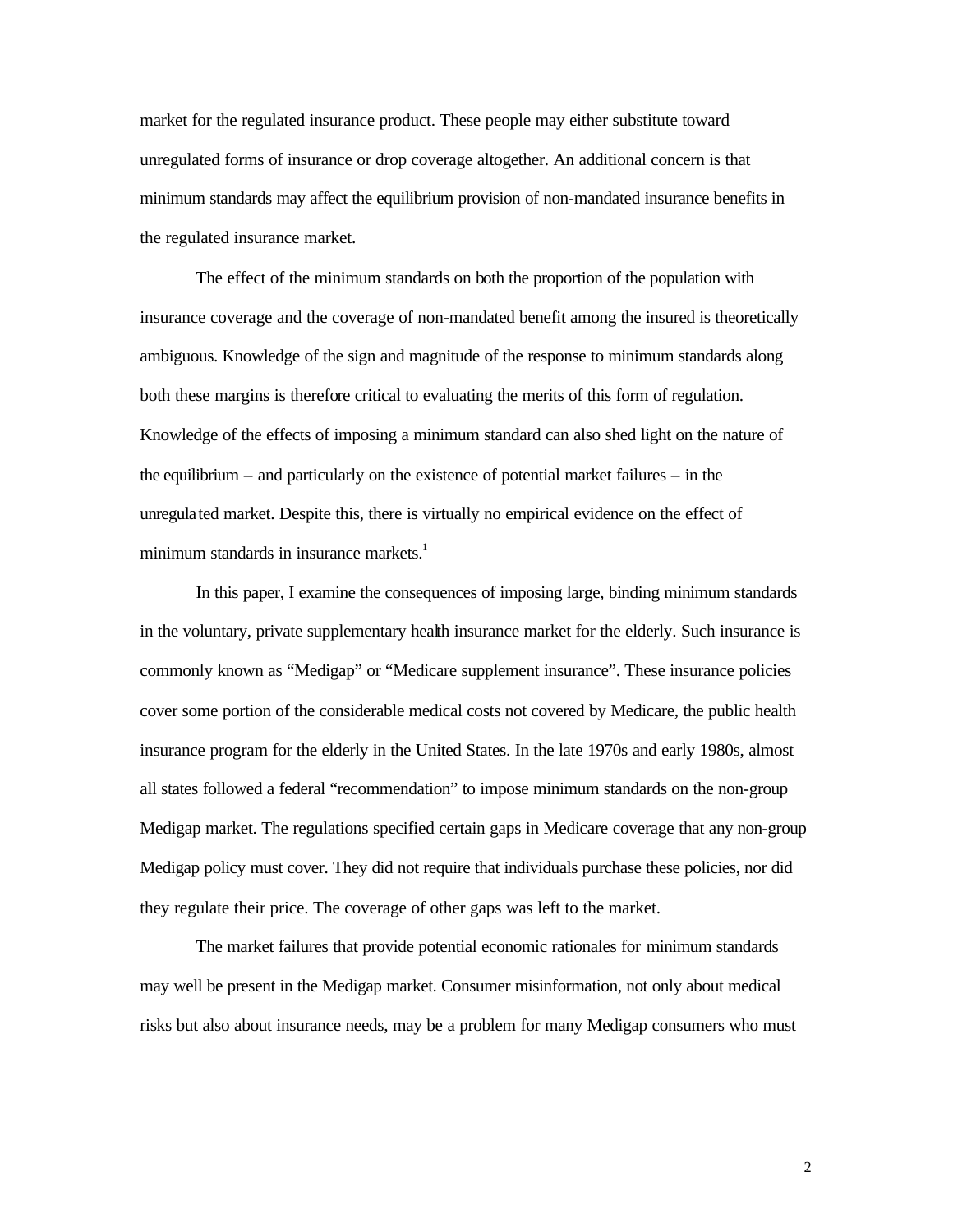decide whether and how to supplement a public health insurance plan that they may not fully understand. Indeed, this was a major motivation for the minimum standards (see e.g. Merritt and Potemken 1982). Adverse selection – another potential rationale for minimum standards – is also present in the Medigap market (Ettner 1997).

The rest of the paper is organized as follows. In section two, I provide background on the Medigap market and the specific nature of the minimum standards imposed. Section three discusses a variety of theoretical mechanisms by which minimum standards may affect the proportion of the population with private insurance coverage and the amount of coverage for nonmandated benefits among those who retain insurance. The direction and magnitude of each of these effects is theoretically ambiguous.

The next two sections examine each effect empirically. In section four, I find robust evidence of a large "quality-quantity" tradeoff. The imposition of minimum standards is associated with a long-run decline in coverage in the regulated market (non-group Medigap policies) of 8 percentage points (25 percent). I find no evidence of substitution to the other potential sources of supplementary insurance coverage. The evidence presented in section five suggests that the imposition of minimum standards is also associated with a reduction in most non-mandated benefits among the insured in the regulated market.

Section six explores which models of the unregulated insurance market are consistent with the estimated effects of the minimum standards. Although I cannot definitively test the alternative theories with the available data, I can shed some light on their relative merits. The evidence appears inconsistent with a model of perfect markets and full rationality. There is also little direct support of a large role for consumer misinformation. I find the most support for certain models of adverse selection. These models suggest that adverse selection – which may

 $<sup>1</sup>$  An exception is Gruber (1994) who finds no evidence of an effect of state-mandated benefits for</sup> employer-provided health insurance on insurance coverage. He notes, however, that the mandates were not binding, and that this may explain the absence of an effect.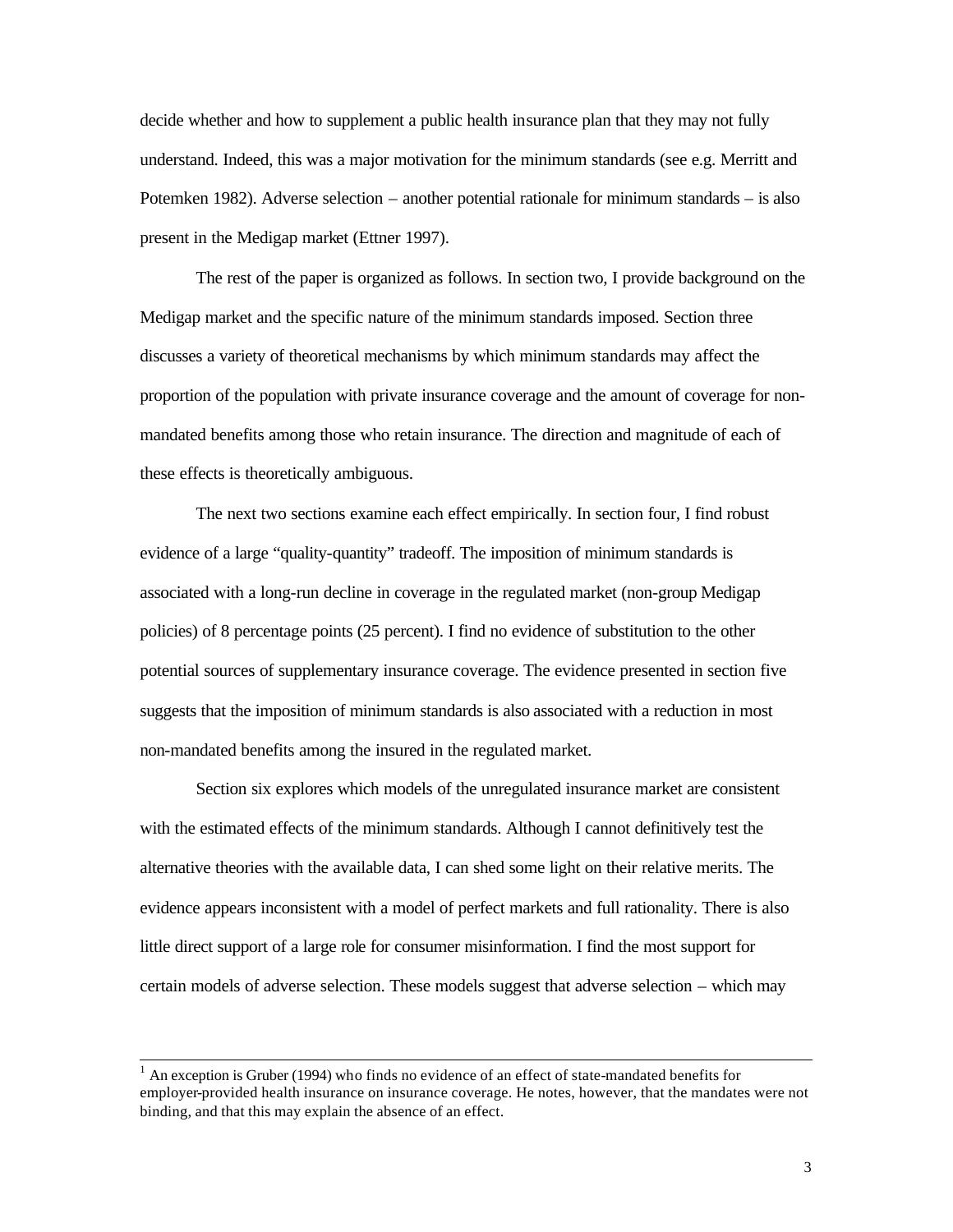provide an economic rationale for government intervention – may also exacerbate the potential for unintended, adverse effects of the minimum standards.

The empirical results point to substantial declines in insurance coverage – on both the extensive and the intensive margin – associated with the imposition of binding minimum standards. Yet the mandated minimum benefits themselves provide considerable additional insurance for most individuals with non-group coverage. In section seven, I present estimates of the changes in risk bearing due to changes in insurance associated with the minimum standards. I find that, even under relatively conservative assumptions, the minimum standards appear to be, on net, welfare reducing.

The last section concludes.

# **2. Minimum standards in the Medigap market.**

#### 2.1. *The Medigap market*

Virtually universal among the elderly in the United States, Medicare provides only partial health insurance coverage. In 1977, just before the minimum standards regulation, Medicare paid just under half of all health care expenses of the elderly. It is not surprising, therefore, that about two-thirds of Medicare beneficiaries had private insurance to supplement Medicare (Cafferata 1984). This Medigap insurance was obtained, in roughly equal proportions, from group and nongroup sources.<sup>2</sup> The average annual premium for a non-group policy in 1977 was \$557 in 1999 dollars.<sup>3</sup> Spending on Medigap premiums was approximately one-tenth of the total direct medical expenditures (not including insurance premiums) for the elderly (Cafferata 1984).

The non-group market, to which the minimum standards applied, was highly concentrated*.* In 1984, Blue Cross and Blue Shield plans accounted for three-quarters of non-group Medigap

<sup>&</sup>lt;sup>2</sup> Author's calculation based on data from the National Health Interview Surveys (NHIS) described in section four. Throughout this paper, I refer to health insurance purchased through a current or former employer or union as "group" insurance. I use the term "non-group" insurance to refer to non-employment related health insurance. This is purchased either directly through a private company or through a nonemployment related association such as the AARP. Non-group policies are sold on an individual basis. Group policies may include spousal dependents.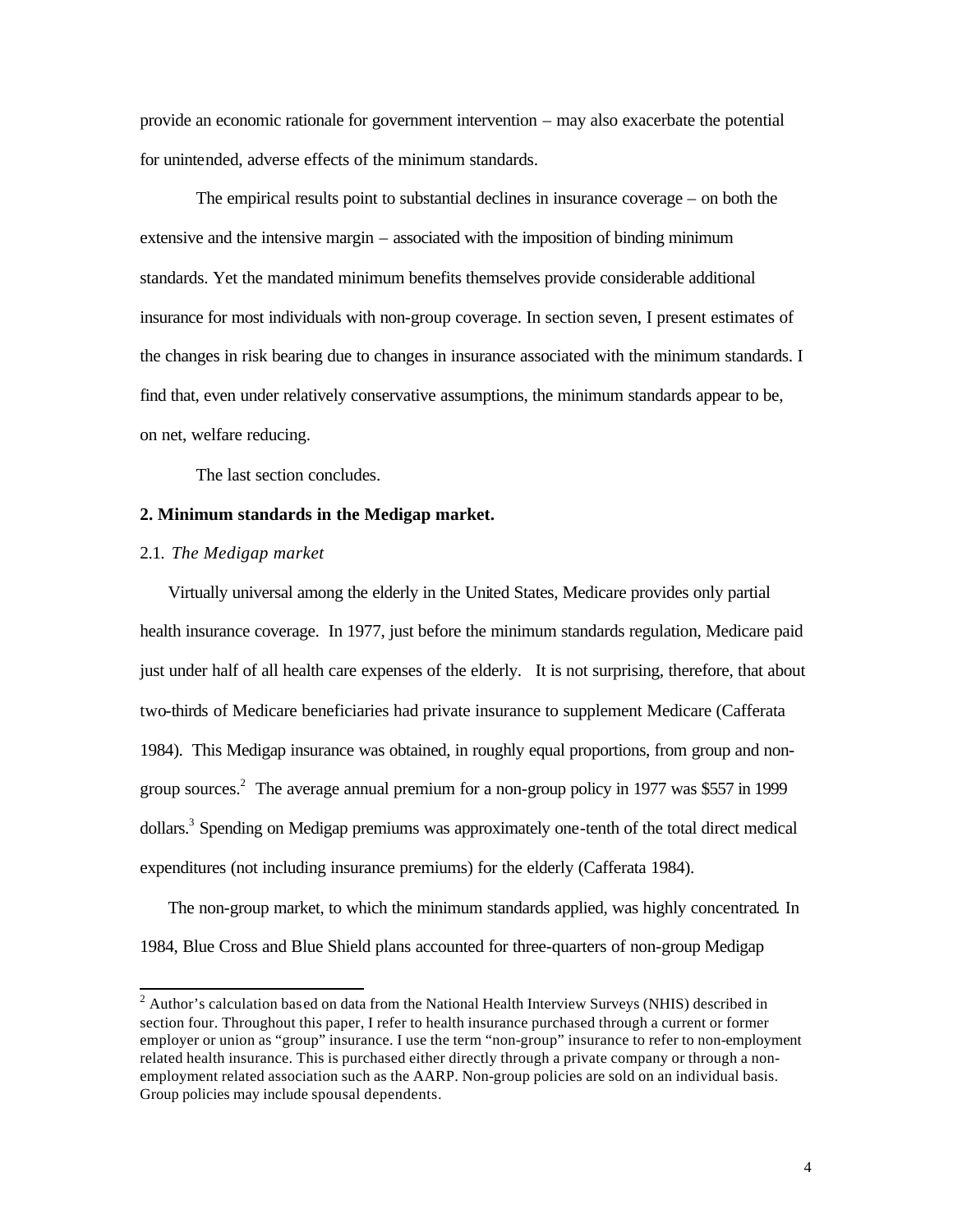premiums. Three companies accounted for over 50 percent of the remaining non-group premiums. (U.S. General Accounting Office, 1986).

Medigap covers some of the "gaps" in Medicare. Medicare consists of two different programs. Medicare Part A (Hospital Insurance Program) is mandatory and covers some nonphysician inpatient hospital care expenses, and some care in skilled nursing facilities or home health care. Medicare Part B (Supplementary Medical Insurance Program) pays for physician fees for covered services and other medical and health services.

Gaps in Medicare coverage fall into three main categories. First, there are cost-sharing provisions for the health services that Medicare covers. These include separate annual deductibles and copayments for expenses covered by Part A and by Part B. These copayments are uncapped. In addition, the Part A copayments increase as a percent of total expenses with the length of the hospital stay. As a result, the cost sharing provisions leave the elderly with substantial exposure to medical expenditure risk for services covered by Medicare. Second, there are certain health services that Medicare covers only partially and/or with severe restrictions, such as care in a skilled nursing facility or home health care. Third, there are health services that Medicare does not cover at all, such as outpatient prescription drugs and hospital stays beyond 150 days.

#### *2.2. Minimum Standards: The Baucus Amendments*

Before the states adopted minimum standards, the non-group Medigap market was essentially unregulated (Van Ellet (1979), McCall, Rice and Hall (1983)). This makes this market a particularly useful setting for studying the consequences of minimum standards in insurance markets. Most insurance markets have been heavily regulated for a long time, making it very difficult to isolate the consequences of one particular type of regulation.

Starting in the late 1970s, a small number of states introduced minimum standards for nongroup Medigap policies. In 1978, the National Association of Insurance Commissioners (NAIC)

<sup>&</sup>lt;sup>3</sup> Author's calculation based on data described in section five. Throughout this paper, dollar figures are reported in 1999 dollars – adjusted using the CPI-U – unless otherwise noted.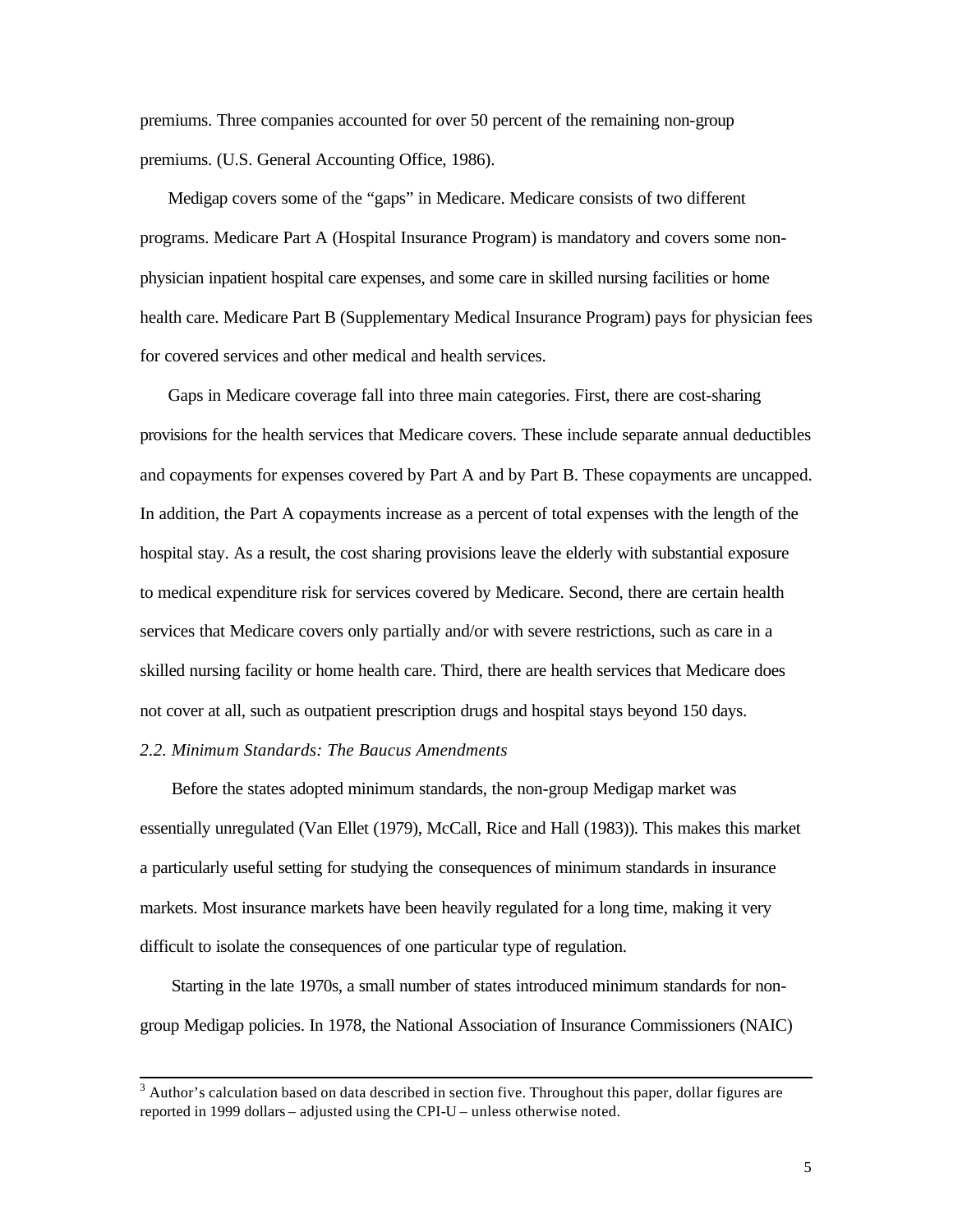issued a set of model regulations for such minimum standards. The 1980 Federal Baucus amendments provided "encouragement" to the states to adopt these model regulations.<sup>4</sup> Shortly thereafter, the remaining 42 states and the District of Columbia enacted minimum standards for non-group Medigap policies. Table 1 reports the first full year that the regulations were in effect in each state.<sup>5</sup>

The minimum standards applied only to non-group policies. They did not apply to policies purchased from a current or former employer or union ("group policies"). Policies that were converted from group policies to non-group policies, and renewals of existing non-group policies, were also not covered by the minimum standards.<sup>6</sup>

The minimum standards limited exclusions for pre-existing conditions to 6 months and specified a minimum set of benefits that policies must cover. Specifically, they required full coverage of the Part A copayments for hospital days covered by Medicare, and coverage of 90 percent of the cost of hospital stays above 150 days, at which point Medicare coverage ceases, for at least an additional 365 days.**<sup>7</sup>** They also mandated full coverage of the Part B copayment, subject to a maximum deductible of \$200 and a maximum benefit of no less than \$5,000. Finally, the policy had to cover the annual deductibles in both Part A and Part B for the first three pints of blood used, but not the general Part A and Part B deductibles. Appendix A provides more detail on the gaps in Medicare coverage and on the specific requirements of the minimum standards.

Two concerns motivated the passage of the Baucus amendments. First, policy-makers were worried that the elderly were unable to make informed choices about their insurance coverage; in particular, it was feared that they overestimated the amount of coverage provided through

 $4$  Since insurance regulation is the prerogative of the states, the federal regulations were technically voluntary. Merritt and Potemken (1982) and McCall et al. (1983) describe the institutional structure established by the Baucus amendments to encourage states to adopt these regulations.

 $<sup>5</sup>$  Most states simply adopted the minimum standards in the model regulations. However, eight states</sup> adopted regulations that restricted the allowable policy space even further. I find no evidence of a differential effect of the more stringent regulations.

<sup>&</sup>lt;sup>6</sup> All non-group Medigap policies are sold on an annual basis.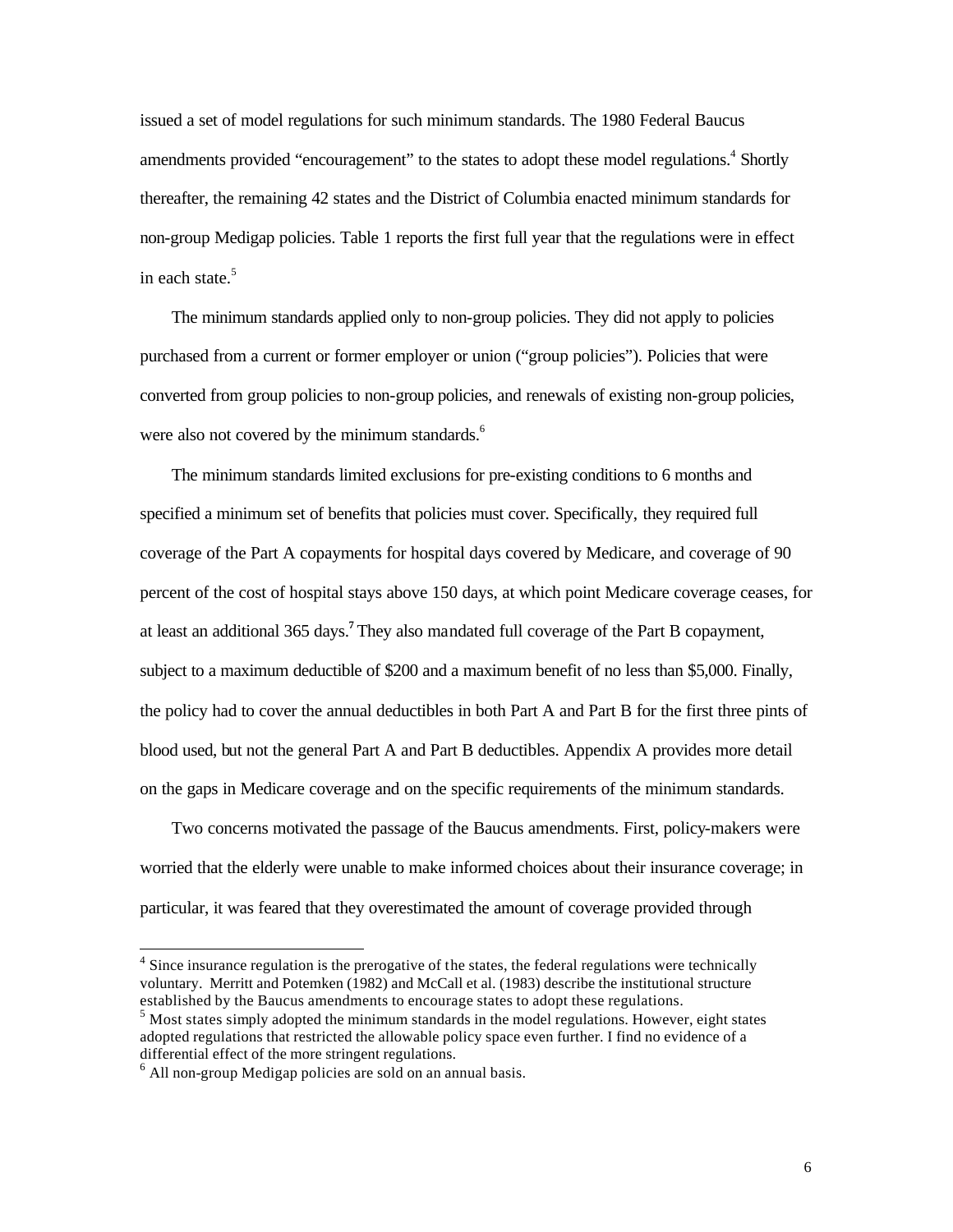Medicare (see e.g. Merritt and Potemken 1982, DeNovo and Shearer, 1978, U.S. Senate, 1978).<sup>8</sup> The minimum benefit standards described above were designed to address these concerns. In addition, concern about fraud and abuse practiced by a very small segment of the industry motivated several other provisions of the Baucus amendments, such as allowing the purchaser a 30 day "free look" period during which the policy could be returned, and requiring the prominent display of cancellation and termination clauses. In contrast to the minimum benefit standards, these policies did not affect the vast majority of buyers. (McCall et al., 1983, Merritt and Potemken 1982, U.S. House of Representatives 1978). In the empirical analysis, I therefore attribute estimated effects of the reforms to the minimum benefit standards.

# *2.3 The "bite" of the minimum standards*

l

Data from the 1977 National Medical Care Expenditure Survey (NMCES) indicate that, prior to the enactment of the regulations, less than 7 percent of non-group policies in effect would have met the minimum standards that are measurable in these data. Ten years later, the 1987 National Medical Expenditure Survey (NMES) indicates the requirements were strongly enforced: 94 percent of individuals who had policies that were subject to the minimum standards met the measurable requirements.<sup>9</sup> The most binding requirement was for coverage for 365 days beyond the first 150 hospital days – only 11 percent of non-group policies in 1977 would have met this requirement – followed by the requirement for full coverage of the Part B copayment, which only 52 percent of policies satisfied. In contrast, 70 percent covered the Part A copayments for hospital days 91-150, and 87 percent covered the Part A copayments for hospital days 61-90.

 $^7$  After the annual deductible, Medicare Part A fully covers all hospital inpatient expenses for 60 days, after which there is a copayment for hospital days 61-90, and another, higher copayment for hospital days 91- 150.

 $8$  For example, a widely-cited report by the Federal Trade Commission during the height of congressional interest in Medigap regulation noted "the lack of consumer information in the Medicare supplement market is so great that is it almost impossible to make rational purchase decisions. Very few people understand the complexities of Medicare and its gaps" (DeNovo and Shearer, 1978, p. i).

<sup>&</sup>lt;sup>9</sup> These estimates are based on information on compliance with all of the minimum standards except those regarding pre-existing conditions or coverage of the Part A and Part B blood deductibles. The data are described in more detail in section five.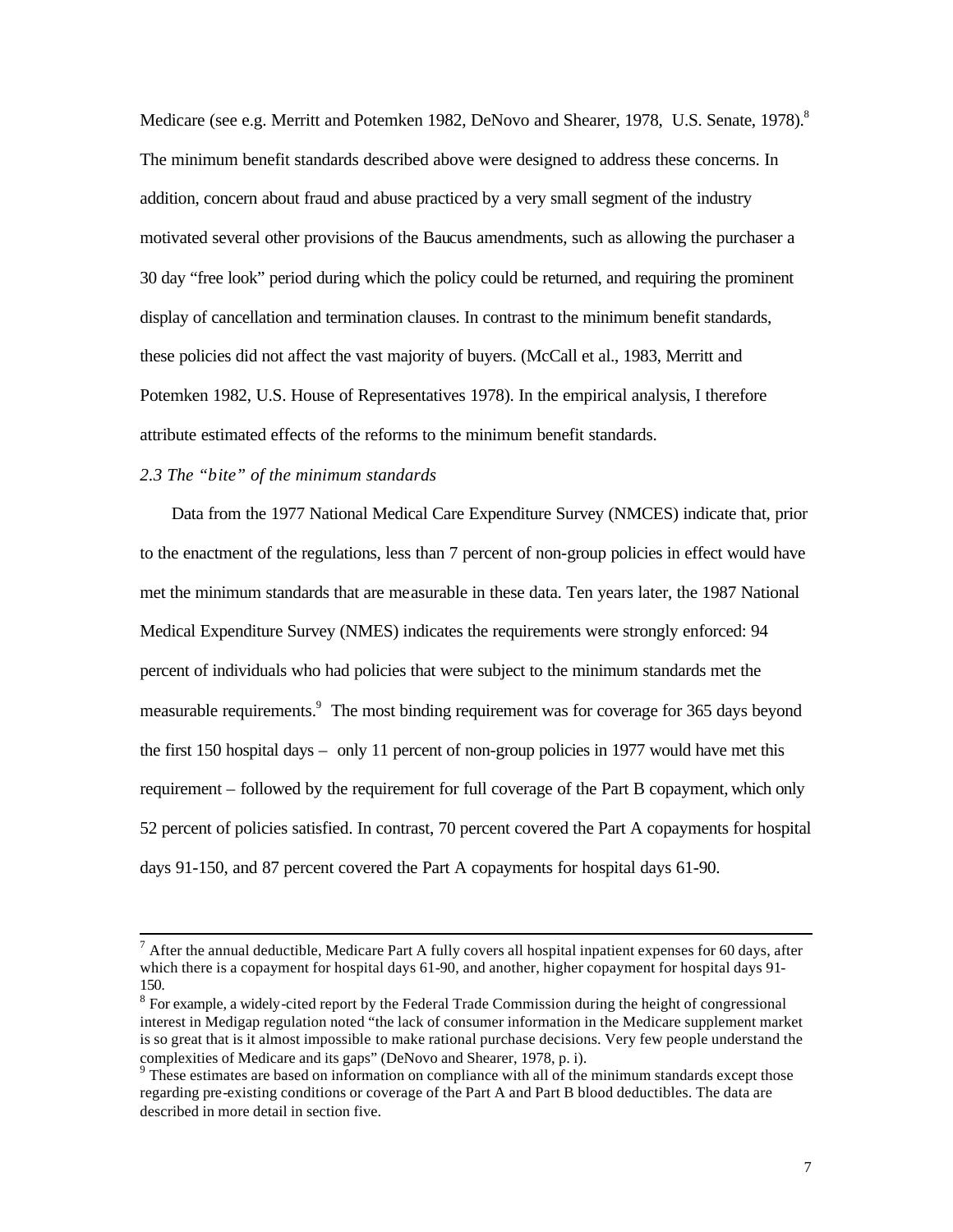The potential out-of-pocket liability insured by the mandated benefits was substantial. The mandated Part A benefits provided insurance against rare but potentially catastrophic financial risks associated with long hospital stays.<sup>10</sup> Moreover, mandated coverage of the 20 percent Part B copayment for physician charges insured an uncapped and potentially large exposed risk. I calculate that, on average, the amount of additional insurance required to upgrade a pre-reform plan to comply with the minimum standards was about one-fifth of the total amount of insurance in the pre-reform plan. $11$ 

# **3. Minimum standards in a voluntary private insurance market**

This section considers the theoretical effects of these minimum standards. It describes their likely effects under alternative models of the Medigap market, and discusses ways to distinguish empirically among the models. To begin, consider a 65-year-old, newly eligible for Medicare, who is deciding whether and how much supplementary health insurance to purchase, as shown in Figure 1. The budget constraint is given by the line AB. Individuals who place a high value on insurance will purchase more comprehensive policies such as E, while those who value insurance less will choose a point such as D. Now suppose that the government imposes a minimum standard on the supplementary market. It does not require purchase of the supplementary insurance, but it mandates that any purchase must be of at least the amount *m*. The individuals' budget set is now restricted to the point A and the solid line CB.

Consider first the baseline case of perfect competition, constant returns to scale, and perfect information. Under these assumptions, the regulation does not affect the relative price of health insurance. As a result, individuals whose insurance purchases already satisfy the minimum standards (i.e. they either purchase no insurance at point A or they purchase more than *m*, such as

 $10$  Data from a 20% sample of Medicare beneficiaries in 1984 indicate that only 0.1% of the elderly had hospital stays beyond 150 days. A stay of 365 days beyond the 150 days partially covered by Medicare would have cost an individual without private insurance \$170,638 (assuming a hospital charge of \$467.5 per day (American Hospital Association, 1978)).

 $11$  I compare risk premiums across insurance arrangements to quantify the difference in the amount of insurance. The data and method behind this type of calculation are described in more detail in section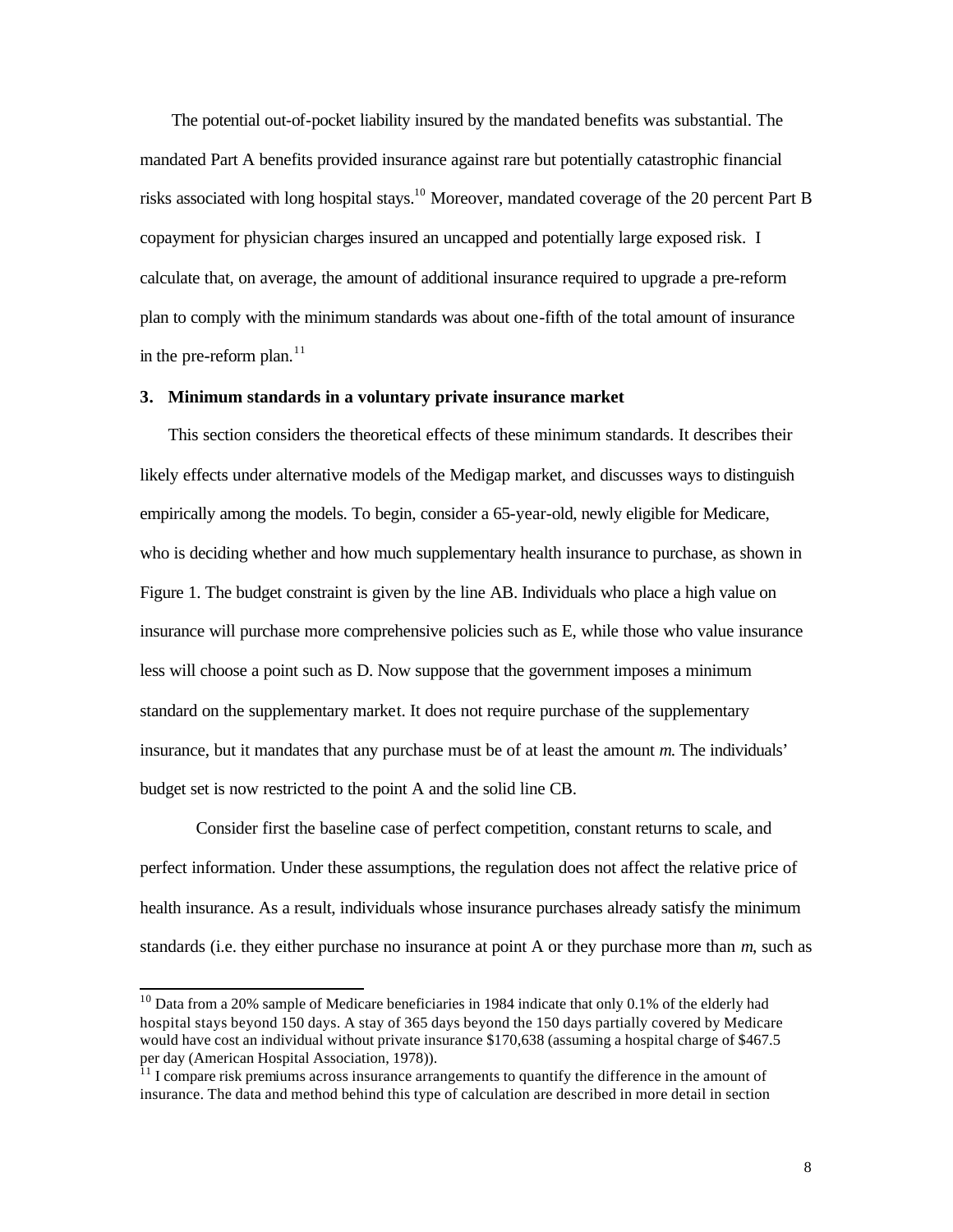at point E) will experience no change in their consumption decisions. An individual who purchases less than *m* (for example, at point D), however, must now compare his utility from getting no insurance to his maximal utility from purchasing a policy that complies with the minimum standards. Assuming strictly convex preferences, if the individual chooses to purchase insurance, the optimal compliant policy is exactly the minimum required amount of insurance. As drawn, the individual now prefers purchasing no insurance (point A) to the optimal compliant policy (point C). Figure 1 thus illustrates how minimum standards can produce declines in the proportion of individuals with private insurance coverage and declines in welfare.

If we relax the baseline assumptions to allow for consumer misinformation or irrationality – one of the major political motivations for the legislation – we might expect to see larger declines in Medigap coverage associated with the minimum standards. For if consumers mistakenly believe that Medicare covers some or all of the mandated benefits, they will perceive the increase in costs associated with the minimum standards but underestimate the associated increase in insurance coverage. The presence of consumer misinformation suggests that the decline in Medigap coverage should be particularly acute among the less-educated, since they are likely to be the most misinformed about the gaps in Medicare coverage.

One important abstraction in Figure 1 is that it assumes that supplementary health insurance varies on only one dimension: quantity. In practice, Medigap policies are multidimensional. Policies that would not have met the minimum standards tended to cover a variety of non-mandated benefits. For example, in 1977, 98 percent of policies that would not have met the minimum standards covered the (non-mandated) Part A deductible, and over one-fifth covered outpatient prescription drugs (also not mandated).<sup>12</sup>

We can therefore enrich the analysis to think of a three-good world: mandated insurance benefits, non-mandated insurance benefits, and all other goods. Under the same assumptions as

seven. The estimate reported here assumes a constant relative risk aversion utility function and a coefficient of relative risk aversion of 3.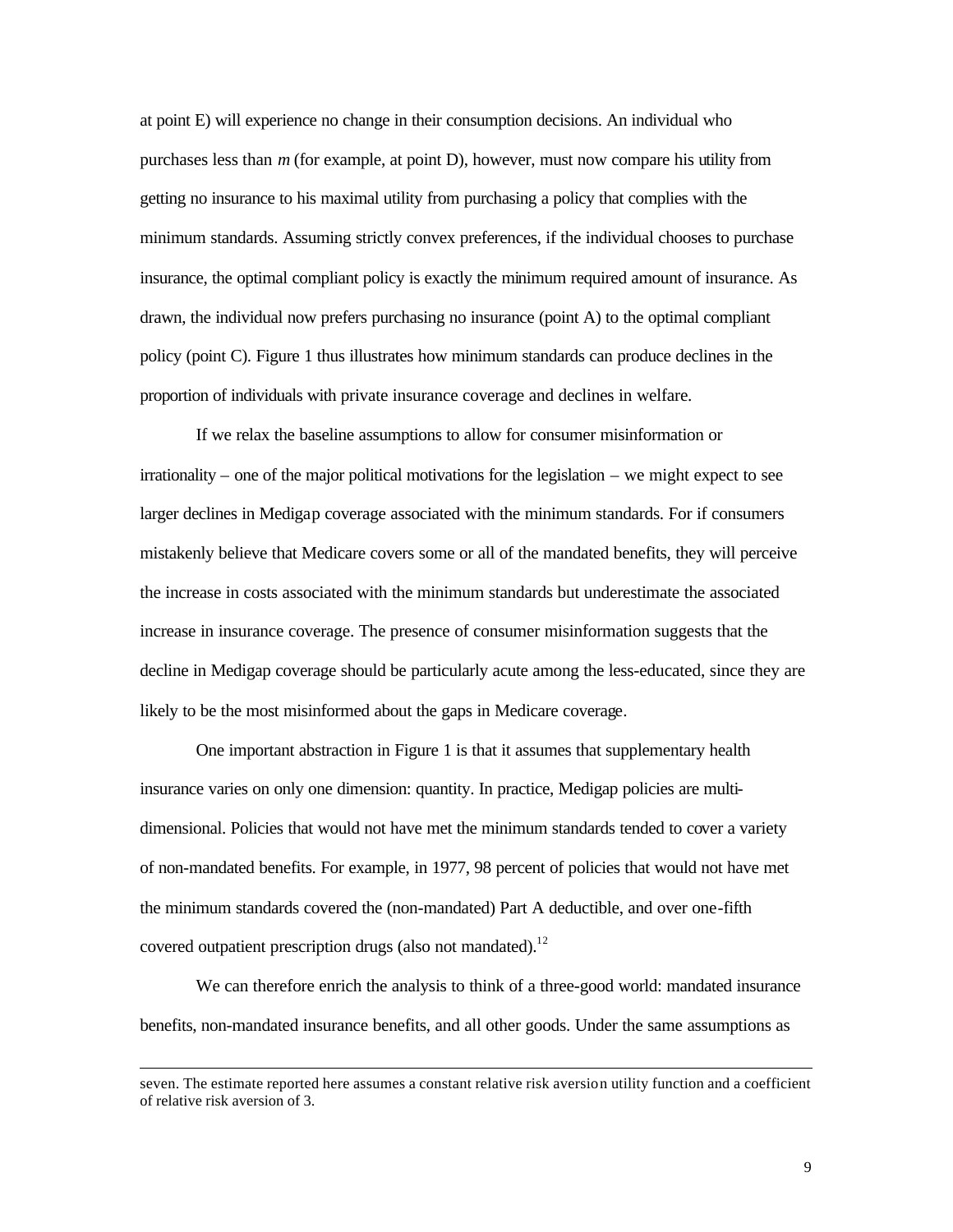above (perfect competition, constant returns to scale, and perfect information), individuals whose insurance policies already satisfy the minimum standards will not change their purchase of the non-mandated benefits. However, the model generates ambiguous changes in non-mandated benefits for individuals whose policies did not satisfy the minimum standards and who upgrade their policies to comply. The sign and magnitude of any changes in non-mandated benefits depends on both the income effects of the price increase associated with complying with the minimum standards and on whether the mandated and non-mandated benefits are complements or substitutes.

If we relax the assumptions of perfect competition, constant returns to scale and symmetric information, a variety of supply side mechanisms can produce additional effects of the minimum standards on insurance coverage; these effects operate through insurance prices. For example, if there are joint costs incurred by insurance companies in producing different insurance products, minimum standards, by requiring a company to drop its non-compliant policies, can increase the share of costs borne by the remaining policies and hence their prices, producing additional declines in insurance coverage. Since the minimum standards only applied to new purchases and not to renewals of existing policies, we can investigate this possibility by looking at the effect of the reforms on existing policyholders. On the other hand, relaxing the assumption of perfect competition can produce mechanisms through which the introduction of minimum standards results in an *increase* in both the proportion of the population purchasing the regulated product and the provision of non-mandated benefits among the insured. For example, the Ronnen (1991) oligopoly model with differentiated products produces such results because the minimum standards enhance price competition by reducing the space over which firms can try to differentiate their products; in this model, the minimum standards are welfare enhancing.

Finally, in an insurance market context, the minimum standards might interact with adverse selection. Adverse selection is a primary economic motivation for government

 $12$  Author's calculations based on 1977 NMCES.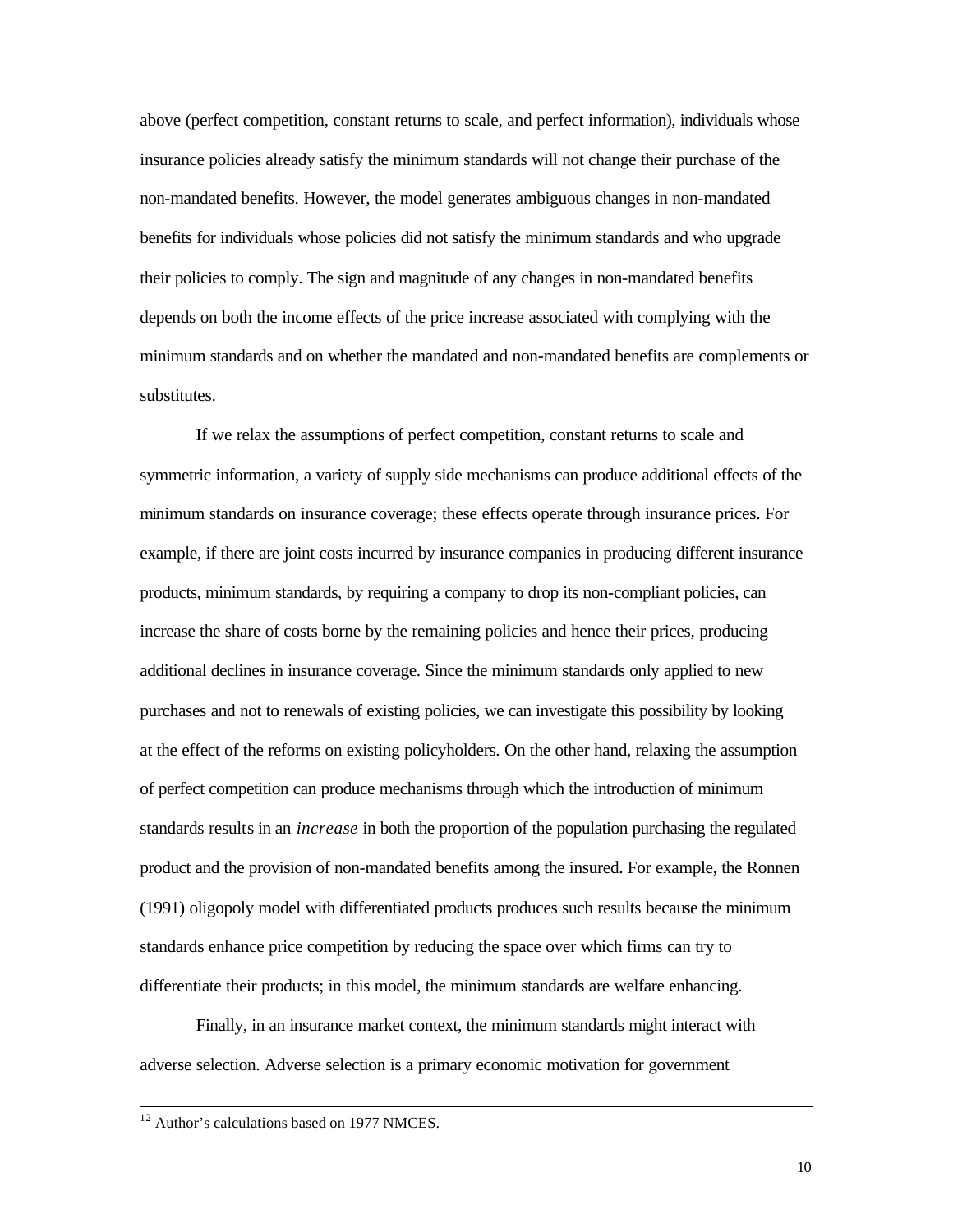intervention in these markets. It is well-known that mandatory coverage can be welfareenhancing if, because of adverse selection, individuals who would be willing to pay the market pooling price for insurance coverage are unable to obtain such coverage in the unregulated private market (Akerlof 1970). Minimum standards in a voluntary private insurance market can potentially achieve a comparable effect. The minimum standards bundle the purchase of any nonmandated benefits with the mandated benefits. If in the unregulated private market equilibrium consumer surplus from the non-mandated benefits is sufficiently high, individuals may respond to the minimum standards by purchasing the bundled product. Of course, to the extent that some people, particularly lower risk individuals, have sufficiently low consumer surplus from the nonmandated benefits that they prefer to drop the non-mandated benefits rather than upgrade their policy to comply with the minimum standards, welfare gains will diminish. Moreover, these declines in insurance coverage of low risk individuals could increase adverse selection – and hence premiums – in the remaining market, causing it to unravel further, perhaps completely. The result could be substantial declines in non-mandated benefit coverage among those who maintain insurance coverage and further welfare declines.<sup>13</sup> The extent of such potential adverse effects – and hence the potential for minimum standards to address the problems produced by adverse selection in the private market – is an empirical question.

The next two sections investigate empirically the effect of minimum standards on the proportion of the population with insurance coverage and coverage of non-mandated benefits among the insured. I then explore which of the theoretical models are consistent with the empirical evidence.

#### **4. Effect of Minimum Standards on Proportion with Private Insurance Coverage**

#### *4.1 Data and Empirical Strategy*

<sup>&</sup>lt;sup>13</sup> Mandatory coverage does not suffer from these potential problems. However, mandatory insurance leaves no room for consumer sovereignty on the participation margin. Minimum standards in a voluntary private market may provide a desirable compromise between respecting some consumer sovereignty on this margin while trying to counteract adverse selection pressures within the insurance pool.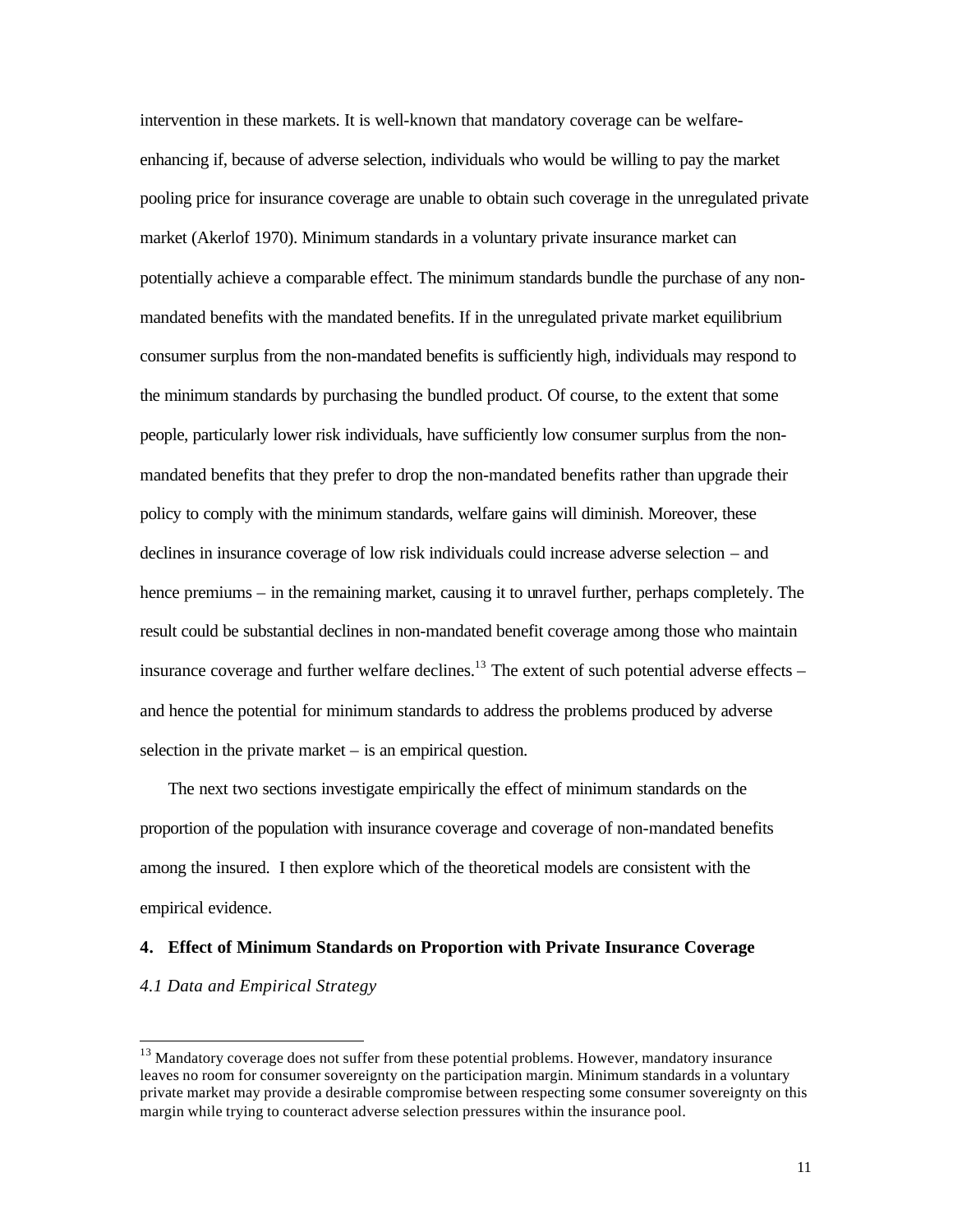I use repeated cross-sections from the National Health Interview Surveys (NHIS) to examine the effect of the minimum standards on the probability of being covered by non-group Medigap. The NHIS is an annual U.S. household survey. Supplementary questions on individuals' source of private health insurance (i.e. group or non-group), if any, were asked in the 1976, 1978, 1980, 1982, 1983, 1984, and 1986 NHIS. The earliest data therefore pre-dates the introduction of the minimum standards in all but one of the states. The major drawback to the NHIS is that these data contain no information on health insurance premiums or on the benefits covered by the insurance. In the next section, I will turn to an alternative data source to examine the effect of the minimum standards on these other dimensions.

For the main analysis I restrict the sample to those aged 65-68 who are covered by Medicare.<sup>14</sup> I look only at these "young" old because these are the people who are most likely to be buying Medigap policies after the regulations went into effect. In additional analyses described below, I examine the effect on other age groups.

The dependent variable is the binary variable COVERAGE. It indicates whether the individual has non-group private health insurance, defined as insurance that was not "obtained through an employer or union." Individuals who do not have private health insurance or whose insurance was "obtained through an employer or union" are coded as not having non-group private health insurance.<sup>15</sup> The main analysis pertains to non-group coverage rates since the regulations applied to this market. Further analysis described below indicates that coverage rates in the group market were not affected by the reform.

I exploit the substantial variation detailed in Table 1 in the timing of different states' adoption of the minimum standards to identify the effect of these standards on coverage rates in

 $14$  I would like to further restrict the sample to those not on Medicaid and those without military health insurance. Unfortunately, data on these types of coverage are not available until the 1982 survey. Estimates of the effect of the reform using only data from 1982 and subsequent years did not differ from the estimates obtained using the whole sample and were not sensitive to whether those with Medicaid and military health insurance were excluded from the sample.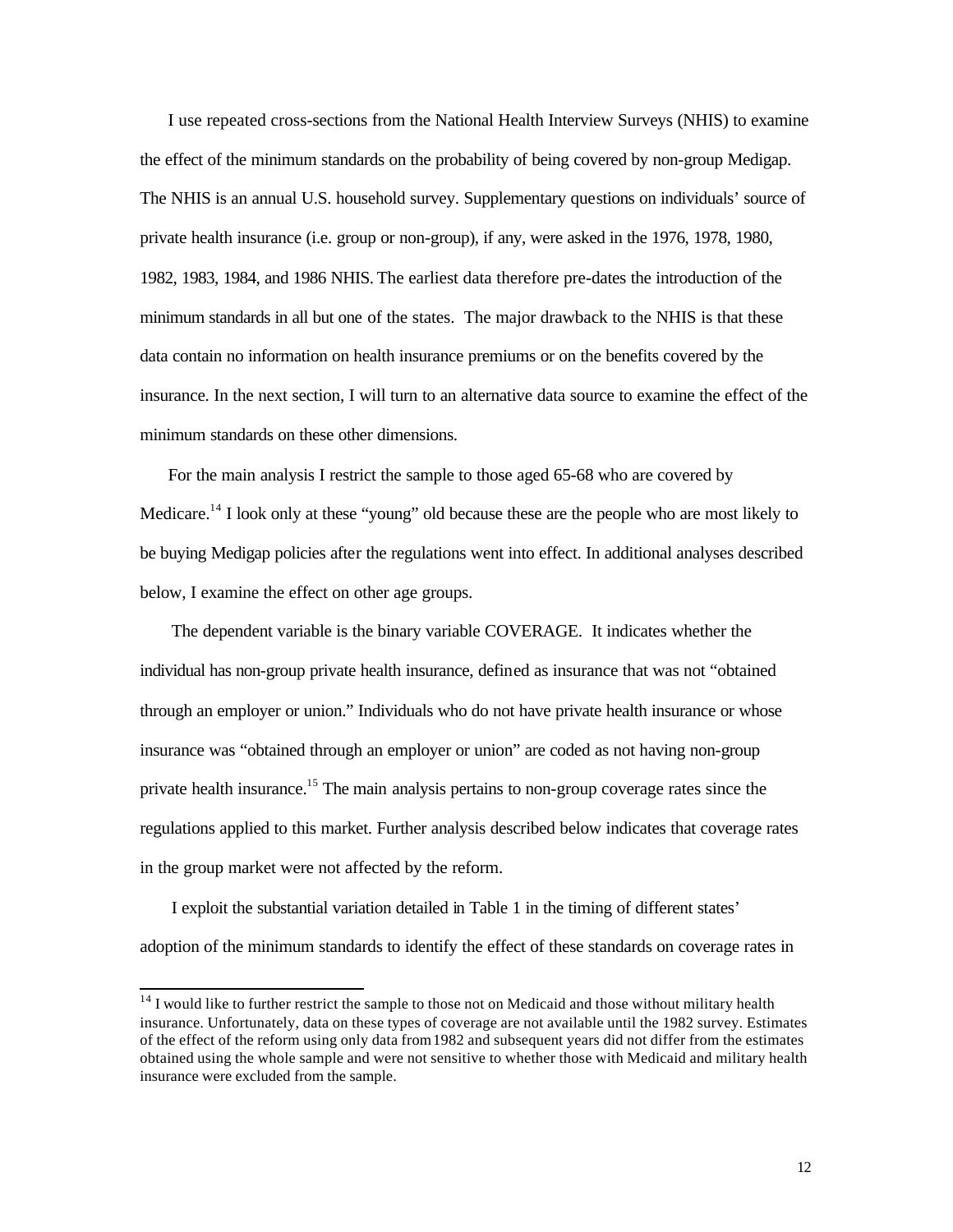the non-group market. The empirical strategy compares non-group coverage rates after the reform has been imposed to non-group coverage rates prior to its imposition, while controlling for other possible confounding changes. The basic estimating equation is:

$$
COVERAGE_{ijt} = \alpha + STATE_j + YEAR_t + X_{ijt}\beta + \lambda ADOPT_{jt} + \varepsilon_{ijt}
$$
 (1)

STATE and YEAR are fixed effects that control respectively for any fixed differences across states in coverage rates and for any yearly changes in coverage rates that are common across states. X is a vector of covariates. It controls for observable compositional changes in the sample along dimensions that may be related to the propensity to hold non-group coverage. It consists of a series of dummies for gender, race (white or non-white), education (less than high school, high school graduate, some college, college graduate and higher), marital status (married or not), and self-reported health status (excellent, very good or good versus fair or poor).<sup>16</sup> It also includes a linear control for age.  $ADOPT_{it}$  is an indicator variable equal to 1 if the individual in state j and year t is subject to the minimum standards regulation, and 0 otherwise.  $\lambda$ , the key parameter of interest, thus measures the estimated change in non-group insurance coverage rates associated with the implementation of the reform, after controlling for fixed differences across states in coverage rates, common yearly changes, and observable compositional changes in the sample.

To examine the dynamics in the timing of the impact of the minimum standards, I enrich the basic specification to allow for separate short-term and long-term effects of the reform as follows:

$$
COVERAGE_{ijt} = \alpha + STATE_j + YEAR_t + X_{ijt}\beta + \lambda_1 ADOPT_{jt,1} + \lambda_2 ADOPT_{jt,2} + \epsilon_{ijt} \tag{2}
$$

 $15$  4% of the sample has both group and non-group coverage. For these individuals, COVERAGE is coded as 1 since the individual has non-group coverage. In results not reported here, I found that the estimated effect of the reform is not sensitive to how such individuals were coded.

<sup>&</sup>lt;sup>16</sup> I group health status this way because until 1982 the individual is given a choice of reporting their health status as "excellent", "good", "fair" or "poor." In 1982 and in subsequent years, the individual also has the option of reporting "very good".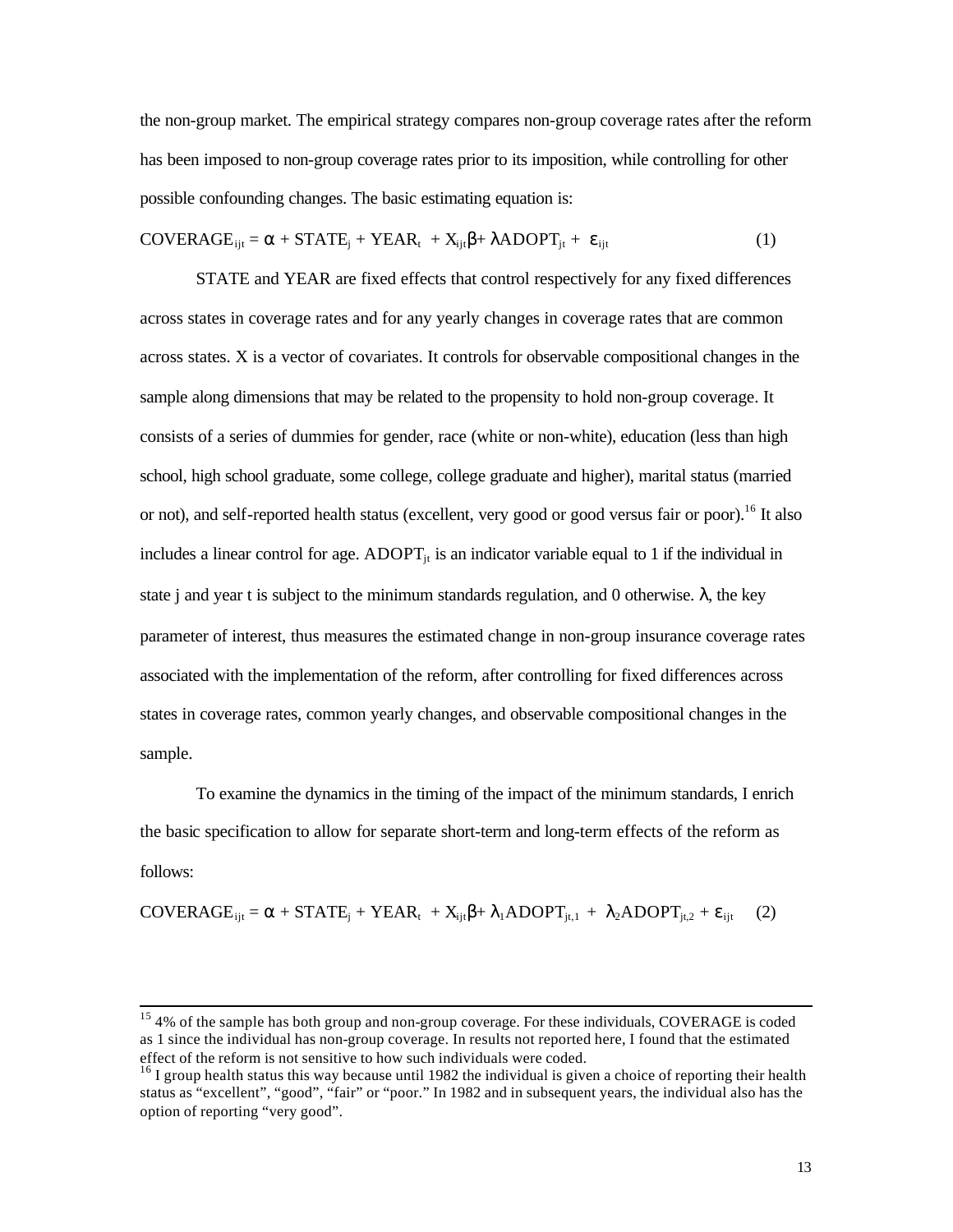ADOPT $_{j,t,1}$  is an indicator variable equal to 1 if it is the first or second year after adoption of the minimum standards in state j.<sup>17</sup> ADOPT<sub>it.2</sub> is an indicator variable equal to 1 if it is three or more years after adoption of the minimum standards in state j. The omitted category is all periods prior to the adoption of the minimum standards.

The identifying assumption in equations (1) and (2) is that, absent the reform, states would have had similar trends in Medigap coverage. I conduct a partial test of this identifying assumption by examining whether there are significant changes in coverage rates in the periods prior to the reform. I therefore estimate the following:

COVERAGE<sub>ijt</sub> = 
$$
\alpha
$$
 + STATE<sub>j</sub> + YEAR<sub>t</sub> + X<sub>ijt</sub>β+ λ<sub>2</sub>ADOPT<sub>jt,2</sub> + λ<sub>1</sub>ADOPT<sub>jt,1</sub> +  
\nλ<sub>1</sub>ADOPT<sub>jt,1</sub> + λ<sub>2</sub>ADOPT<sub>jt,2</sub> + ε<sub>ijt</sub> (3)

ADOPT $_{it-1}$  is an indicator variable equal to 1 if it is two or three years prior to adoption and ADOPT $_{it,-2}$  is an indicator variable equal to 1 if it is 4 or more years prior to adoption. The omitted reference category is the year of adoption and the year prior to adoption (period  $0$ ).<sup>18</sup> *4.2. Results*

Table 2 presents the results of estimating equations (1) and (2) by  $OLS.^{19}$  Columns (1) and (2) present the results of estimating equation (1) without and with covariates respectively. They indicate that the reform is associated with a 5.1 to 5.3 percentage point decrease in coverage. This effect is statistically significant at the 1 percent level and is not sensitive in magnitude or significance to the inclusion of covariates.

Column (3) shows the estimated effect of the reform using the specification in equation (2). The effect of the reform persists after it has been in place for 3 or more years, and indeed

 $17$  Because the data are, for the most part, biannual, I do not look at potential year-to-year differences in the effect of the reform.

<sup>&</sup>lt;sup>18</sup> The percentage of observations in each category ranges from 38 percent in ADOPT<sub>2</sub> to 12 percent in  $ADOPT_{-1}$ .

 $19$  All of the standard error estimates in section four allow for an arbitrary covariance matrix in the error structure within each state, as recommended by Bertrand, Duflo and Mullainathan (2001). The results are not sensitive to allowing an arbitrary covariance matrix in each state-year cell instead. The OLS estimates are also adjusted for heteroscedasticity in the linear probability model.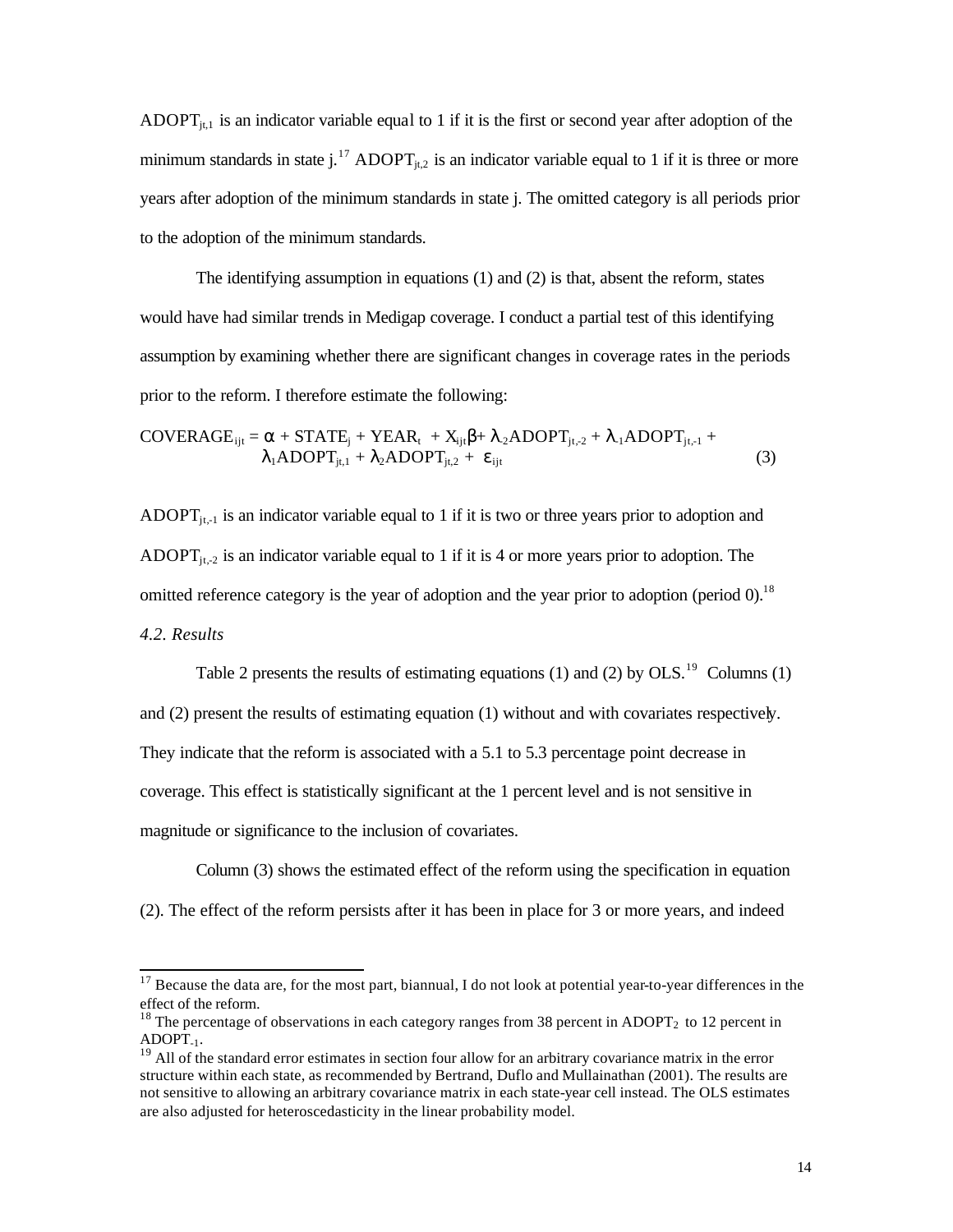increases slightly. The reform is associated with a 4.9 percentage point reduction in coverage after 1 to 2 years and an 8.0 percentage point reduction after 3 or more years. Both of these estimates are statistically significant at the 1 percent level; they are also statistically significantly different from each other at the 10 percent level.<sup>20</sup> The one-to-two-year phase-in may be due to a lag in enforcement or the dynamics of adjustment to a new equilibrium.<sup>21</sup>

On average 33 percent of the sample had non-group insurance before the reforms. The estimates therefore indicate that the imposition of the minimum standards is associated with a 15 percent decline in non-group coverage in the first two years after implementation and a long-run reduction in coverage of almost 25 percent. Using detailed information on medical expenditures and sources of payment from the 1977 NMCES, I estimate that, ignoring moral hazard and adverse selection effects, the mandated Baucus benefits would have raised the expected payments (and hence an actuarially fair premium) for these policies by \$168, or 30 percent. If the marginal utility of complying with the mandate is zero, this predicted premium increase represents a 30 percent net tax on the purchase of non-group insurance. Under this assumption, the 25 percent decline in non-group insurance coverage is consistent with estimates of the price elasticity of demand for health insurance, which lie in the range of  $-0.5$  to  $-1$  (Cutler 1996).<sup>22</sup> Of course, the marginal utility from the mandated insurance is likely to be positive, suggesting that the effect of the reform would be lower than the 15 to 30 percent decline in coverage predicted from a 30 percent net tax. On the other hand, accounting for administrative loads, insurance company

 $20$  The long run effects of the reform appear to be fully captured by allowing for differential effects of the reform in the first and second year compared to all later years. In results not reported here, I re-estimate equation (2) with separate indicator variables for the first and second year, the third and fourth year, the fifth and sixth year, and seven or more years that the reform has been in effect. All of these indicator variables are statistically significant at the 1 percent level, and their coefficients respectively are –5.0, -7.2, -11.0 and –8.1

<sup>&</sup>lt;sup>21</sup> The fact that – with a sample of individuals aged 65 to 68 – more individuals may be buying policies under the new regulations as time passes does not appear to account for the larger long-run effect. In a sample of 65-year-olds, the long-run effect of the reform (a 7.5 percentage point decline in coverage) is still statistically significantly larger than the short-run effect.

 $2<sup>22</sup>$  Most estimates of the price elasticity of demand for health insurance are based on the demand response for comprehensive health insurance. The available evidence of the price elasticity of demand for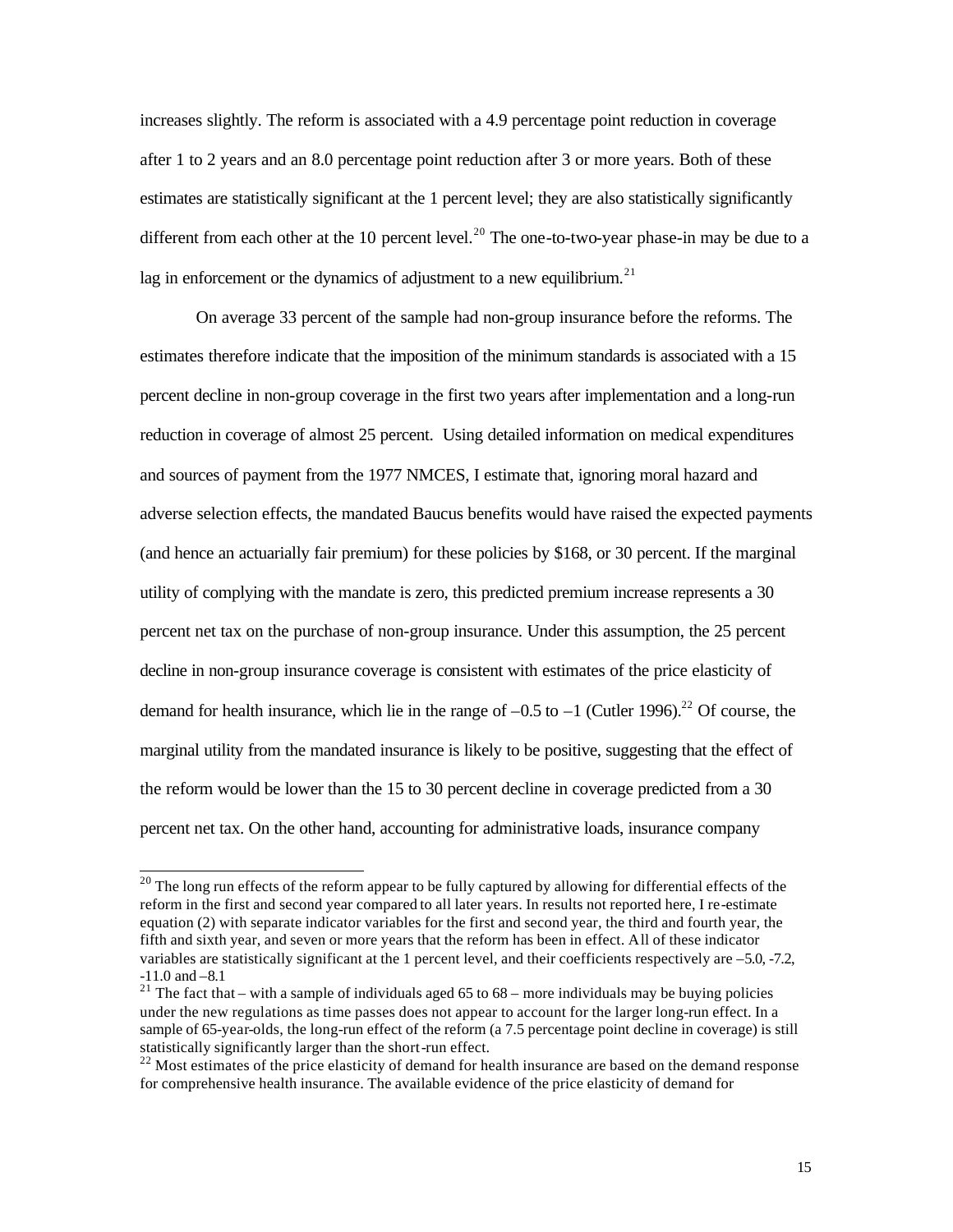profits and adverse selection suggests that the premium increase associated with complying with the mandated minimum benefits would likely be larger than the 30 percent calculated above. For example, I calculate in the 1977 NMCES that the load on non-group Medigap policies, as measured by the excess of premiums over claims as a percentage of claims, is 70 percent. If this load is proportional to claims, then the expected premium increase associated with the mandated benefits would rise from the 30 percent calculated based on expected claims to approximately 50 percent.<sup>23</sup>

I examined whether the effect of the reform differed across observable characteristics of the individuals such as educational attainment, marital status, gender, race or health status. The only substantive or statistical differences are by race. The estimated short- and long-run effects of the reform for whites (who make up approximately 90 percent of the sample) are smaller (–0.045 and –0.070 respectively) than for non-whites (–0.084 and –0.171 respectively). All of these estimates are statistically significant at the 1 percent level and the estimated long-run effect of the reform is statistically significantly smaller for whites than for non-whites at the 5 percent level.<sup>24</sup> The 1977 NMCES data indicate that, prior to the reform, whites were more likely than non-whites to have coverage for non-mandated benefits. It is therefore consistent with a rational response to the minimum standards that whites were less likely to have their purchase decisions affected by the minimum standards than non-whites. The lack of any substantive or statistically significant difference in the effect of the reform – in either levels or proportions – for individuals of different

supplementary health insurance suggests that it is in the low end of the range of estimated elasticities for comprehensive health insurance (Finkelstein, forthcoming).

<sup>&</sup>lt;sup>23</sup> The large long-run declines in insurance coverage also raise the interesting question of whether there was substantial insurance company exit associated with these minimum standards. Such exit could have increased market concentration and hence mark-ups. Unfortunately, I have been unable to locate any evidence on changes in insurance company market shares from the period under study. Conversations with insurance regulators and insurance company executives from that era, however, do not suggest widespread exit associated with the minimum standards.

 $24$  Since non-whites are less likely to have non-group coverage prior to the reform than whites (18) percentage points versus 34 percentage points), the proportional effects of the reform are even larger for non-whites than for whites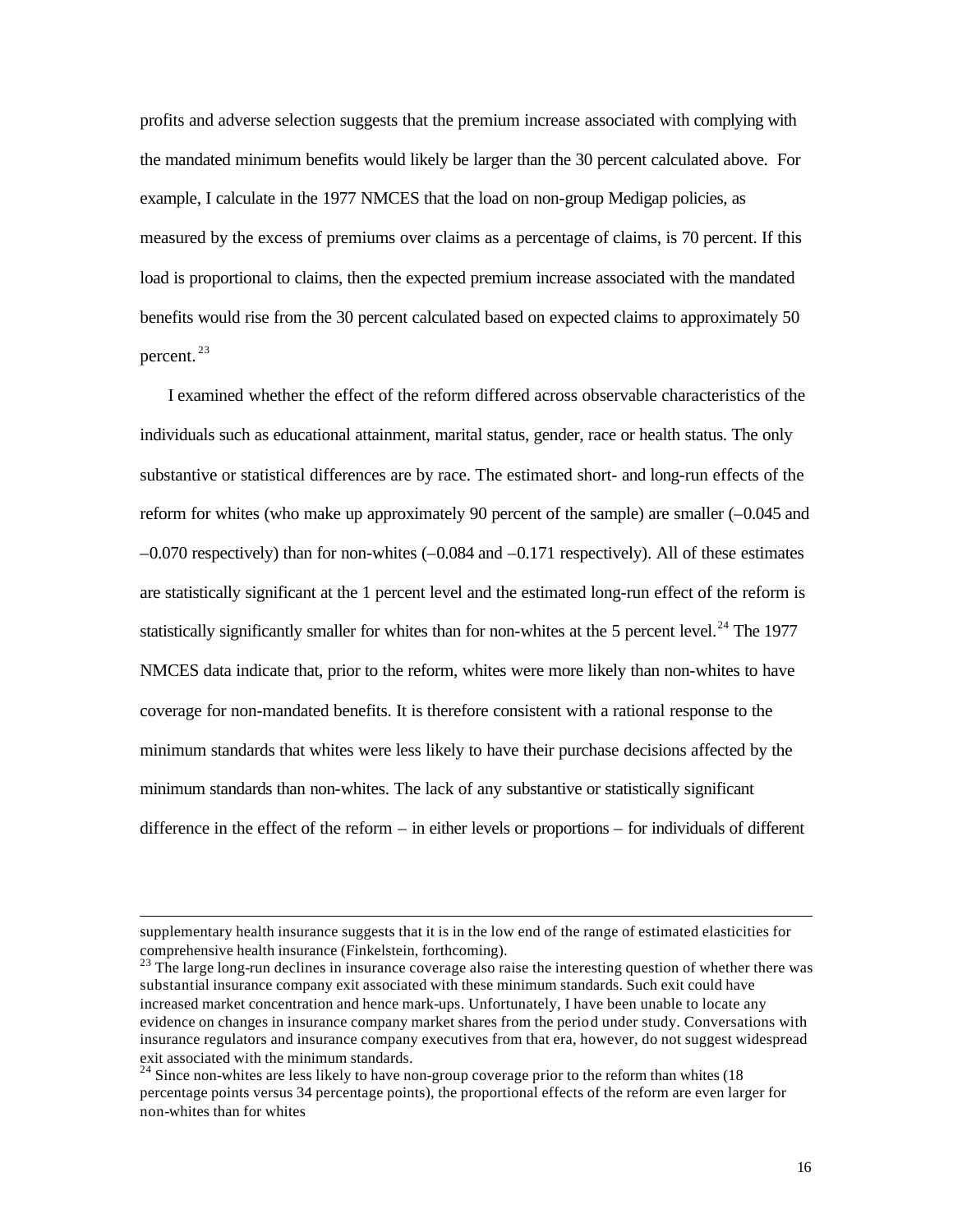educational attainment further mitigates against a large role for consumer misinformation or irrationality.

Finally, I examine whether declines in non-group Medigap coverage associated with the minimum standards represent a net decline in insurance coverage or whether there is substitution toward alternative sources of supplementary insurance: public Medicaid and private group insurance.<sup>25</sup> Table 3 reports the results of estimating equation (2) using first an indicator for group coverage and then an indicator for Medicaid coverage for the dependent variable.<sup>26</sup> I find no evidence of substitution to either source of coverage associated with the imposition of minimum benefit standards in the non-group market. The Medicaid results are robust to restricting the sample to those in the lowest education category (who presumably are mostly likely to be eligible for Medicaid). This lack of substitution is not surprising given that group coverage and Medicaid tend to be both more comprehensive and cheaper than non-group coverage. The non-group market, presumably, consists of individuals without access to group insurance or Medicaid.

# *4.3 Specification checks*

l

I perform several specification checks to test the robustness of the results in Table 2 and to investigate the validity of the identifying assumption.<sup>27</sup> Appendix Table B1 indicates that the results are not sensitive to estimating equations (1) and (2) by probit, instead of by OLS. In results not reported here, I also find that the results are not sensitive to the particular age range for the "young" old chosen; the results are robust to using a sample of individuals aged 65 to 67 or 65 to 69 instead of the baseline sample of individuals aged 65 to 68.

Table 4 reports results from several additional specification checks. The first column indicates that the results are robust to adding state-specific linear time trends to the basic

 $25$  Prior to the minimum standards, just under 10 percent of the sample has Medicaid coverage. Group coverage rates are similar to non-group coverage rates.

<sup>&</sup>lt;sup>26</sup> Because I can only measure Medicaid coverage starting in 1982, I restrict the analysis of whether there was substitution to Medicaid to the 1982, 1983, 1984 and 1986 data. The results for non-group coverage reported above are robust to a similar restriction.

 $27$ <sup>T</sup>The specification checks for Table 3 are not reported here, but are similarly supportive.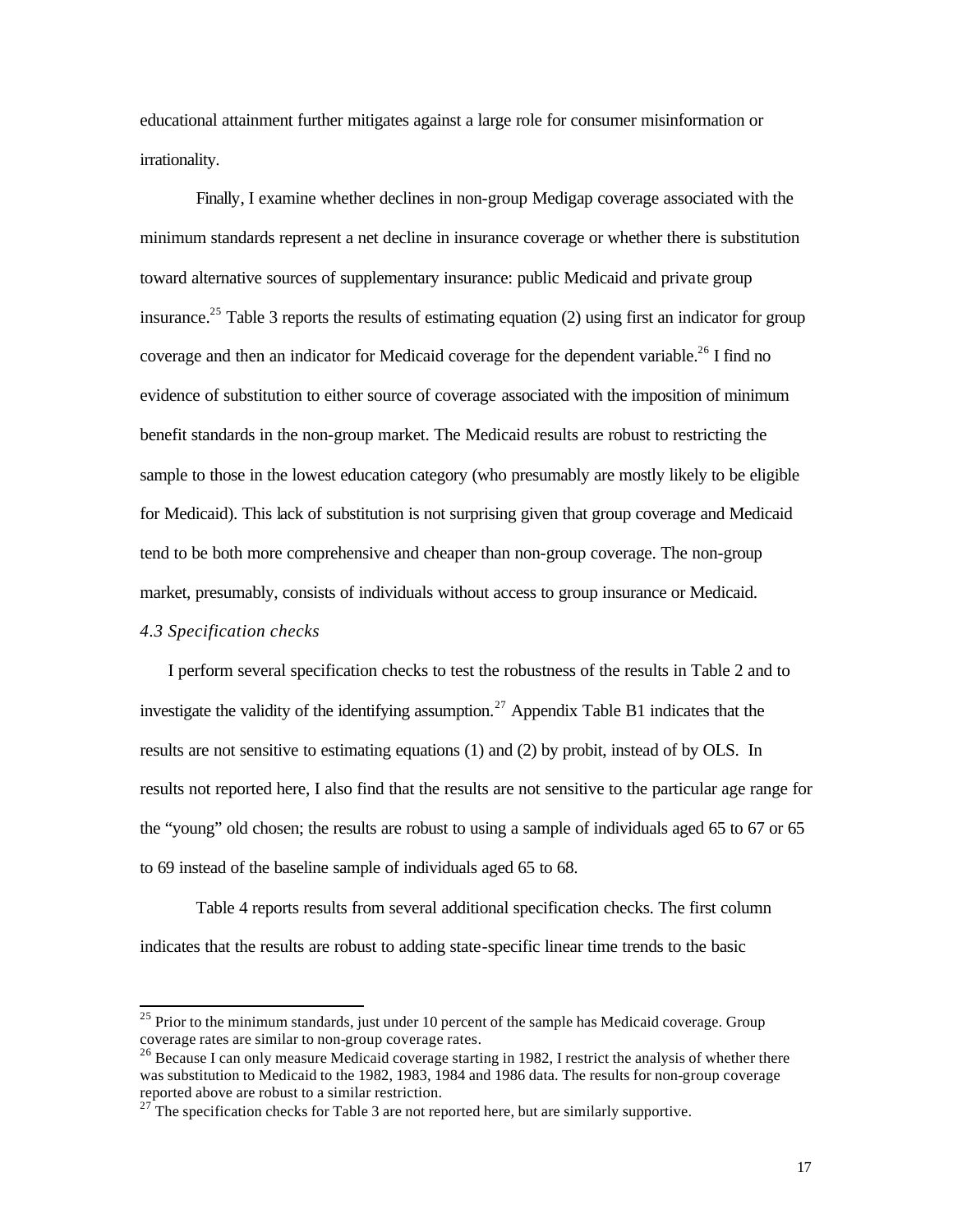specification in equation (2). The second and third columns show the results of estimating equation (3) without and with state-specific linear trends respectively. There is no evidence in either specification of either substantive or statistical changes in non-group coverage in periods prior to the reform relative to period 0 (the year of the reform and the year prior to the reform). This serves as partial confirmation of the validity of the identifying assumption that absent the introduction of the legislation, states would have had similar trends in Medigap coverage. It also suggests that the reforms do not appear to have been adopted in response to pre-existing trends in non-group coverage rates.

The composition of states used to estimate the coefficient on any given  $ADOPT_k$  varies with k. For example, since the earliest year of data is 1976, the coefficient on ADOPT<sub>it-1</sub> (two or three years before adoption), is identified only by individuals in states where the regulation's first full year in effect was 1978 or later. This could contaminate my results if the effect of the reform varies across states, or if the pre-period trends differ across states in ways not captured by a statespecific linear trend. To test for this, I re-estimate the model on two different balanced panels of states. In column (4), I re-estimate equation (3) using states in which regulations were first in effect in 1979 or later. In column (5), I re-estimate equation (2) using states in which regulations were first in effect in 1981 or earlier.<sup>28</sup> The results are not sensitive to these restrictions. The results in columns (4) and (5) are also not sensitive to the inclusion of state-specific linear time trends (not reported).

# **5. Effect of Minimum Standards on Coverage of Non-Mandated Benefits**

l

The previous section established that the minimum standards were associated with a large, robust, and statistically significant decline in the proportion of individuals with any supplemental insurance coverage. This section examines the effect of the minimum standards on the intensive

 $2<sup>28</sup>$  There is not sufficient variation in the timing of adoption in this sample to look separately at effects in various pre-periods, as in equation (3).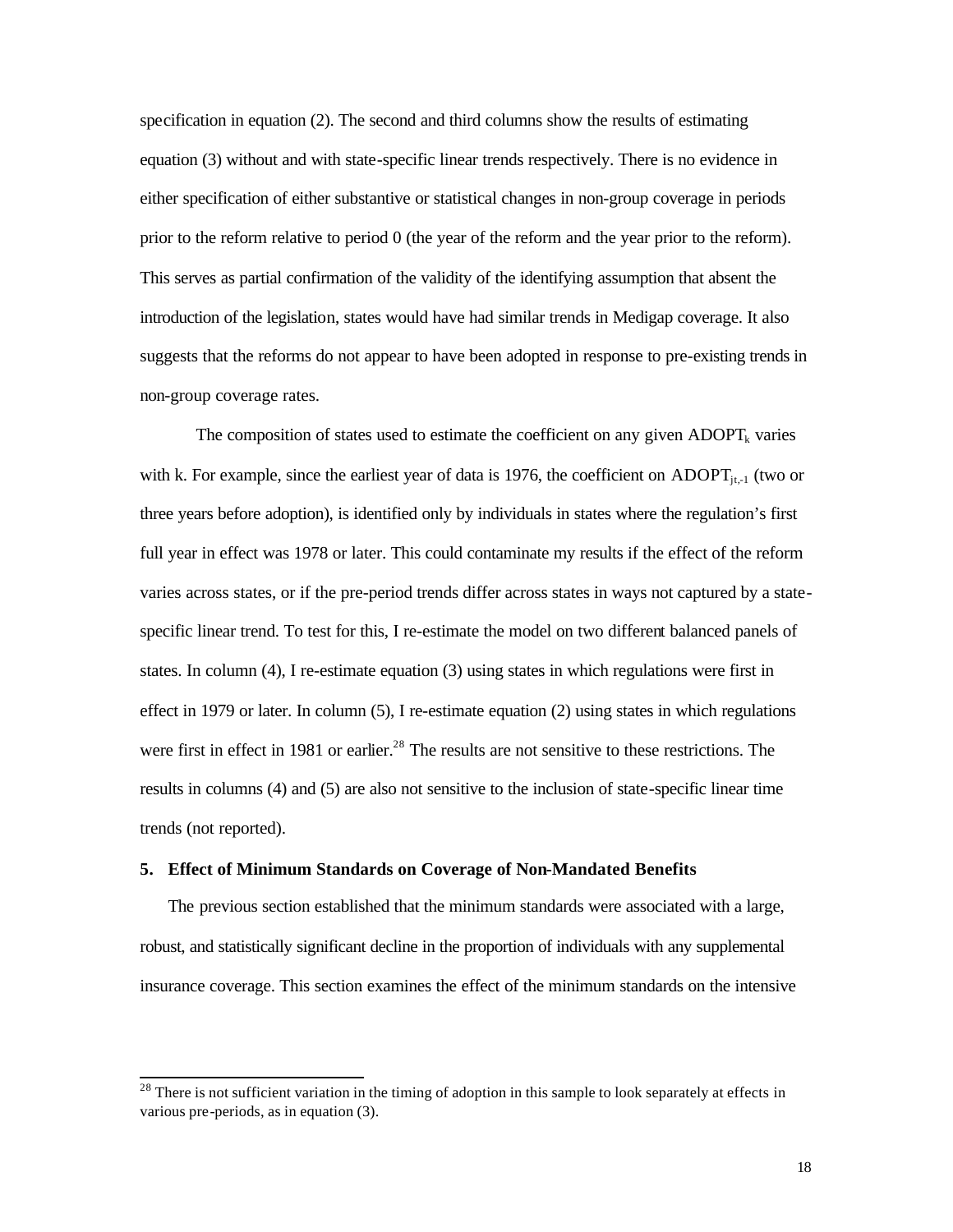margin of insurance coverage by analyzing their effect on coverage of non-mandated benefits among those with non-group coverage.

#### *5.1 Data and Empirical Strategy*

l

The only available detailed data on the benefits covered by an individual's Medigap policy are the 1977 National Medical Care Expenditure Survey (NMCES) and its companion survey, the 1987 National Medical Expenditure Survey (NMES).<sup>29</sup> The long time period between these two cross-sections make the results of this section necessarily more speculative than those in the previous section. I use individuals with *group* Medigap insurance to try to control for changes in the demand or supply of various Medigap benefits that may have occurred during this 10 year period.

I examine the effect of the reform on the probability of provision of the six different nonmandated benefits measurable in the data. Two benefits – coverage of the Part A and Part B deductible – cover the remaining cost-sharing provisions in Medicare beyond those included in the mandated minimum package. Three benefits extend coverage for services that Medicare only covers in part: home health care, care in a skilled nursing home, and inpatient psychiatric care. The final benefit – prescription drug coverage – covers a service not covered by Medicare.

I restrict the sample along several dimensions. I limit it to Medicare recipients aged 65 to 71 who are policyholders of private health insurance and are not covered by Medicaid. The age cut is chosen in keeping with the results of the previous section, in which I found that individuals aged 65 to 68 were affected by the reform.<sup>30</sup> I exclude individuals who are covered as dependents because dependents have the same benefits as policyholders and this would involve double

<sup>&</sup>lt;sup>29</sup> Benefit information is obtained by contacting each individual's source of insurance for policy details and then coding up these details. This is considerably more reliable than self-reported benefit information. <sup>30</sup> These data do not contain information on state of residence. But anyone who is 71 or younger in 1987

was no older than 68 in 1984 (the last year that was the first full year for regulation to be in effect in any state) and therefore is in the age group that I found was affected by the reform in the previous analysis.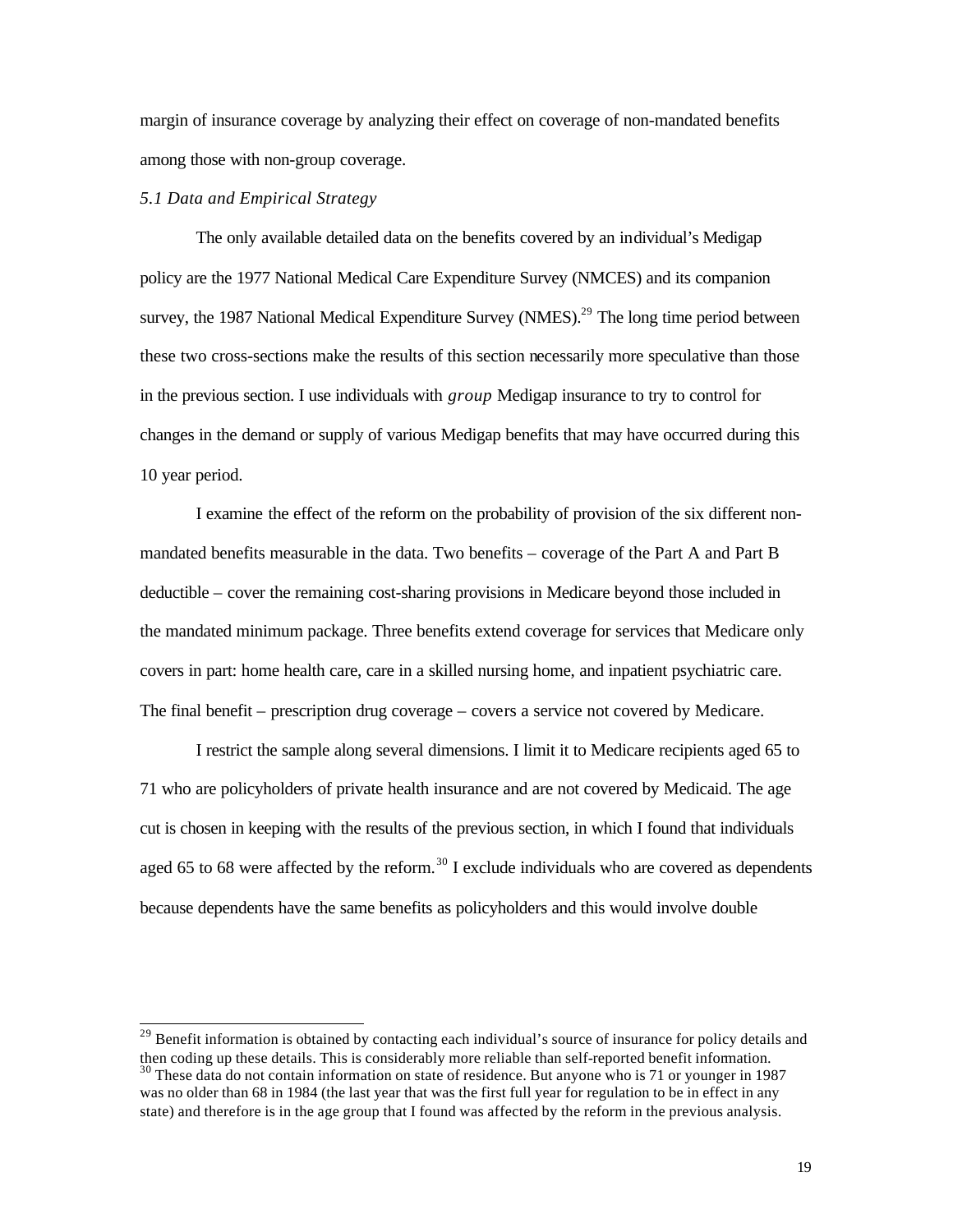counting.<sup>31</sup> I also limit my sample to those who are retired, defined as individuals who are not in the labor force.<sup>32</sup> Finally, since the data are at the policyholder level, I exclude anyone who has both non-group insurance and group insurance (approximately 7 percent of the sample) because in such cases I cannot tell which market a given benefit comes from.

The empirical strategy is to compare changes in benefit coverage rates between 1977 and 1987 for privately insured individuals affected by the reform (i.e. those with non-group coverage) to changes in benefit coverage rates for a control group of privately insured individuals who were not affected by the reform (i.e. those with group coverage).<sup>33</sup> The basic estimating equation is: BENEFIT =  $\beta_1$ AFTER\*NON-GROUP +  $\beta_2$ AFTER +  $\beta_3$ NON-GROUP+ X $\beta_4$  + e (4)

The dependent variable BENEFIT is a binary indicator of whether the individual's health insurance coverage includes a given benefit or not. I estimate equation (4) separately for the six different non-mandated benefits that are measurable in these data.

NON-GROUP is an indicator variable that is 1 if the individual has a Medigap policy through the non-group market and 0 if the individual has a Medigap policy through the group market. AFTER is an indicator variable for the year 1987. X is a matrix of covariates, similar to that used in section four, that controls for observed compositional changes that may be related to the propensity to hold various non-mandated benefits. It includes dummies for gender, region of the country, whether the individual lives in an SMSA, race (white or non-white), marital status, education (less than high school, high school degree, some college, college degree or higher) and

<sup>&</sup>lt;sup>31</sup> As noted above, non-group Medigap policies are sold on an individual basis while group Medigap policies may include spousal dependents. The results in this section are not sensitive to including individuals who are dependents on group Medigap policies in the sample.

 $32$  Federal legislation introduced in 1982 required that employers offer the same health insurance packages to employed workers under and over age 65. I therefore limit my sample to retirees to whom the legislation did not apply. This is not a severe restriction as most individuals over 65 are retired. The results in section four are not sensitive to this restriction.

<sup>&</sup>lt;sup>33</sup> By 1977, four states had already introduced the minimum standards, three in 1976. To the extent that the effect of these reforms was already partly felt by 1977, the empirical strategy will underestimate the effect of the reform on non-mandated benefit coverage.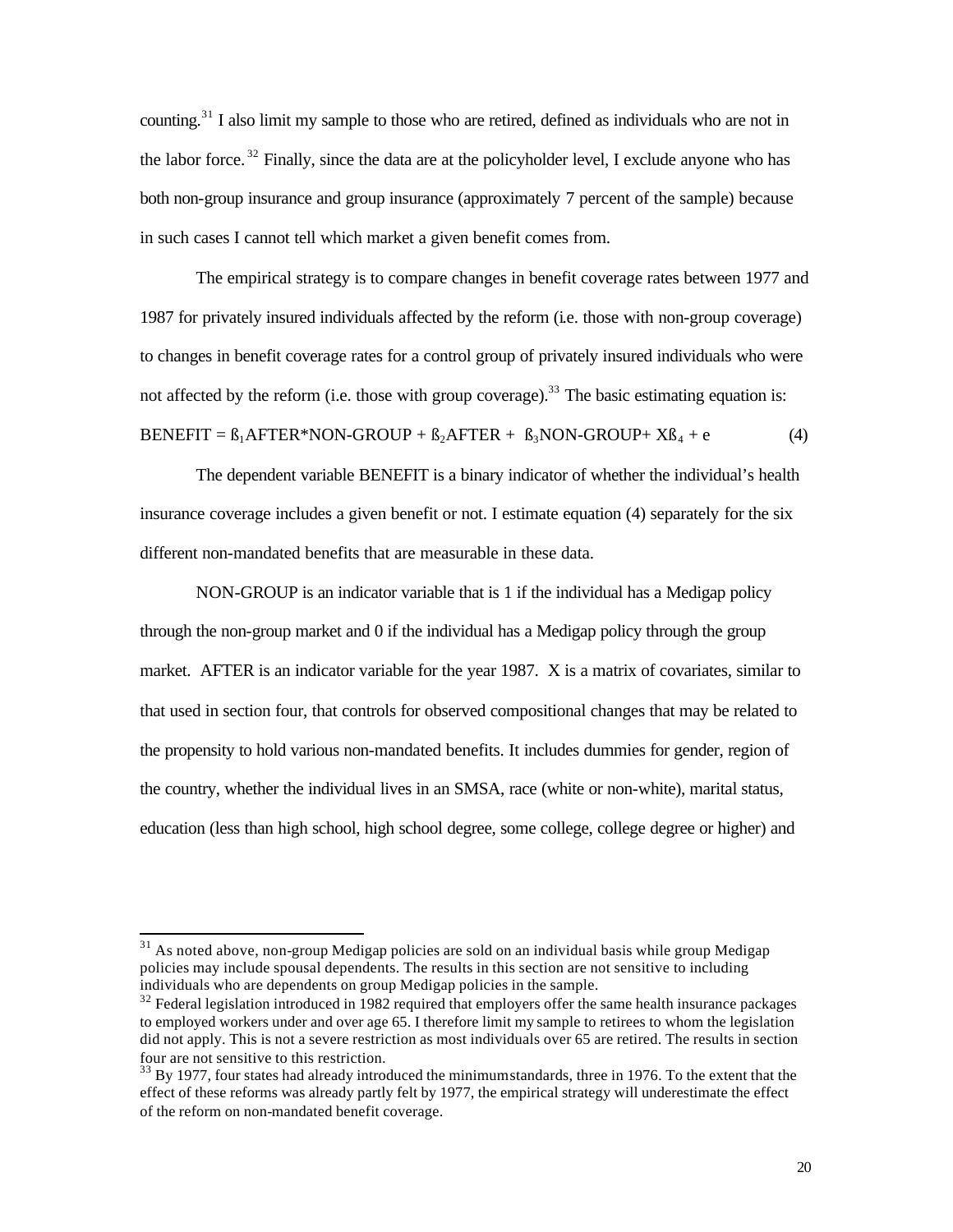self-reported health status relative to others' their age.<sup>34</sup> In addition, age is controlled for linearly. Because the relationship between these covariates and benefit coverage may be changing over time, I also estimate an enriched version of equation (4) in which I allow the effect of the covariates to vary in the two periods by interacting them with AFTER.

The key variable of interest – AFTER\*NON-GROUP – measures changes in benefit coverage between 1977 and 1987 among those with non-group Medigap relative to changes in benefit coverage over the same period for individuals with group Medigap. A causal interpretation of the estimated coefficient on AFTER\*NON-GROUP as reflecting the effects of the minimum standards requires the identifying assumption that, absent the minimum benefit standards, benefit coverage rates would have been following the same trends in the treatment and control groups between 1977 and 1987. Ideally, I would conduct a partial test of this identifying assumption by examining whether benefit coverage rates in the treatment and the control groups were following the same trends prior to the enactment of the reforms. The available data do not permit such a test. However, I can conduct a weaker version of this test using the NHIS data. I examine whether *insurance* coverage rates were trending similarly for the two groups in stateyears prior to the introduction of the reforms. For each year (1978, 1980, and 1982), I cannot reject the null hypothesis that the year fixed-effects are the same in the treatment group and the control group. Nor can I reject the joint hypothesis that all three year fixed effects are the same in the treatment group and the control group. This is supportive of the identifying assumption. In addition, the validity of the group market as a control is reinforced by the fact that the group market was neither directly affected by the regulations nor indirectly affected by substitution to the group market in response to the regulation of the non-group market.

*5.2 Results*

 $34$  State identifiers are not available in the NMCES and NMES data. I therefore use the 9 region classifications and the SMSA designation to try to capture geographic effects.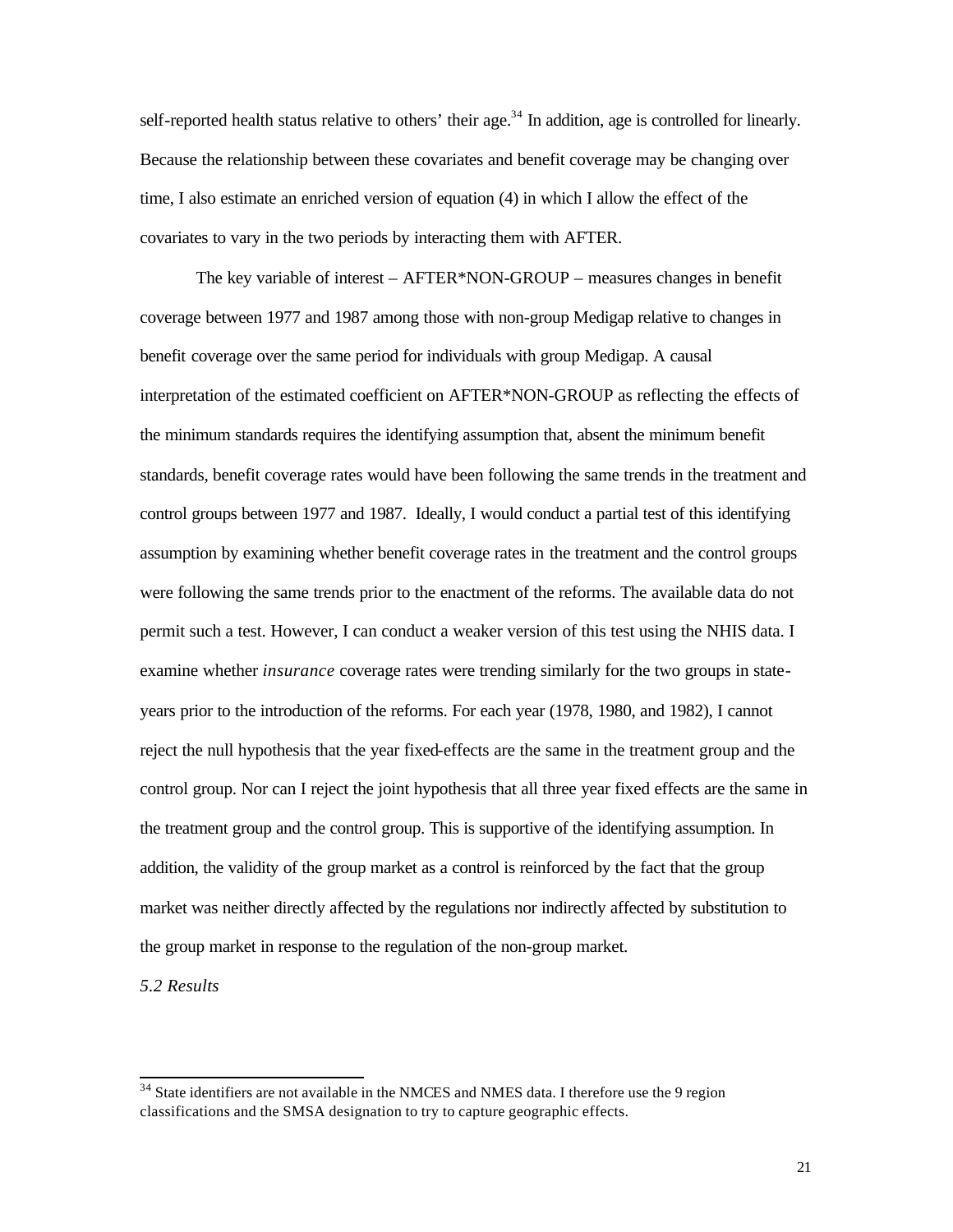Table 5 presents mean coverage rates for the six benefits in the non-group and the group market in 1977 and in 1987. The pre-treatment (1977) mean coverage rates for the Part A and Part B deductible are similar for the non-group and group markets. However, for the other four benefits, there are significant differences between the two groups in benefit coverage rates in 1977. Between 1977 and 1987, benefit coverage rates in the non-group market are decreasing for all benefits except for care in a skilled nursing home. In the group market, benefit coverage rates are decreasing for the two deductibles but increasing for the other four benefits.

Table 6 reports the difference-in-differences estimates of the change in benefit coverage in the non-group market relative to the change in benefit coverage in the group market. Columns (1) through (3) report the results without covariates, with covariates, and with interaction effects between the covariates and AFTER; the estimates are not sensitive to the specification. Appendix Table B2 indicates that the results are also not sensitive to estimation by probit rather than OLS.

The first two rows of Table 6 report the results for the Part A and Part B deductibles, the only cost-sharing provisions in Medicare for which coverage was not mandated. The empirical strategy is, a priori, most convincing for these particular benefits for two reasons. First, the deductibles are arguably the benefits for which the 10 year time lag in the data is least troubling. It is harder to think of demand and supply shocks affecting deductible coverage than affecting coverage of other benefits for which the underlying nature of the risk being insured may well be changing over time. Second, the data in Table 5 indicate that the pre-treatment mean coverage levels in the non-group and group market were most similar for these two benefits. The results indicate that the minimum standards are associated with a large and statistically significant decline in coverage for the Part B deductible but no change in coverage for the Part A deductible.

The last four rows of Table 6 indicate that the minimum standards are also associated with a substantial and statistically significant (at the 1 percent level) decline in the coverage of outpatient prescription drug benefits, inpatient psychiatric care, and home health care. There is also weak evidence of a decline in skilled nursing home care relative to the control group, but the

22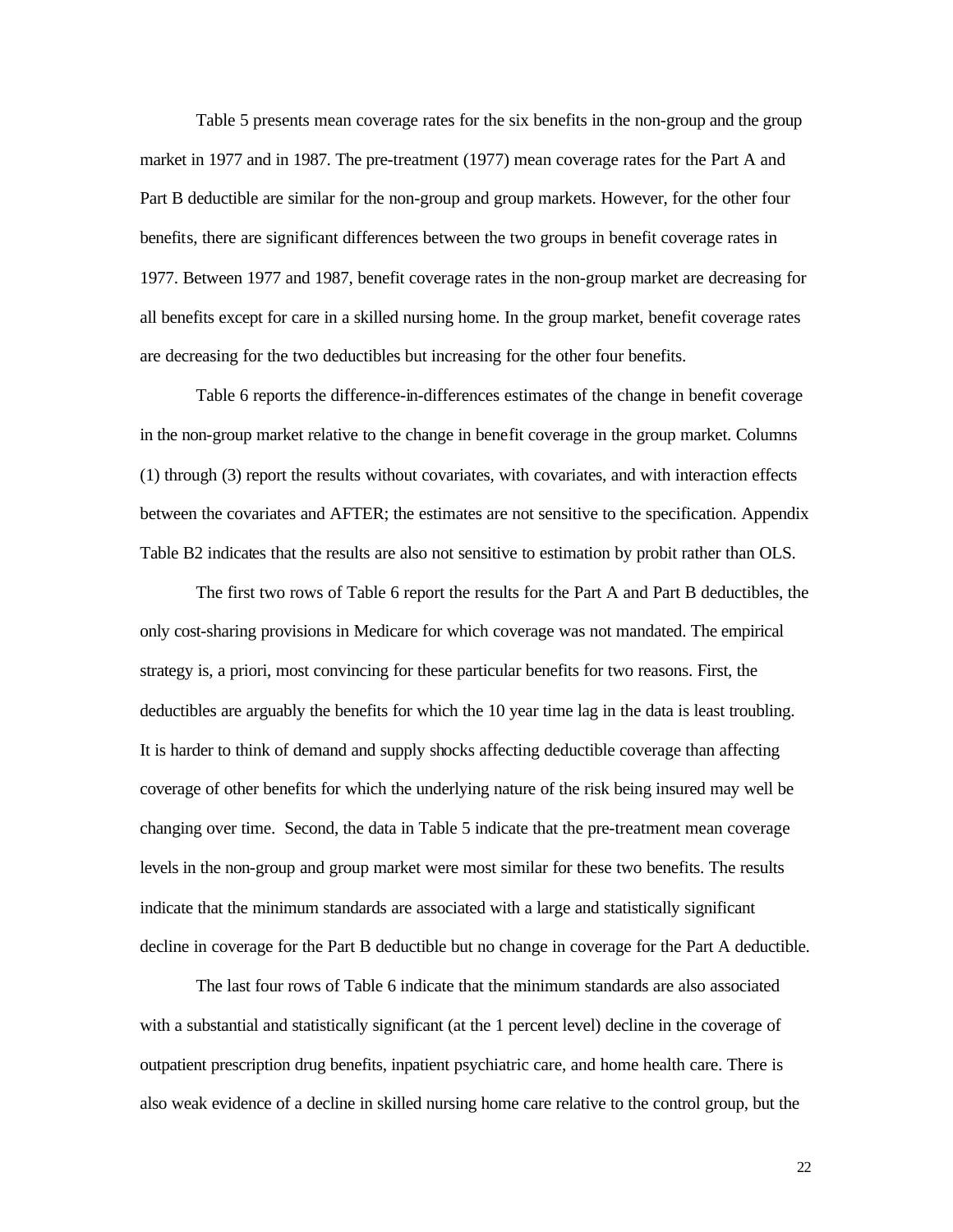decline is only marginally statistically significant in one specification. The magnitude of the estimated declines in non-mandated benefits are quite large, ranging from 20 to 40 percentage point declines. In results not reported here, I find no evidence of systematic differences, either substantive or statistical, in the effect of minimum standards on non-mandated benefit coverage by observable characteristics such as educational attainment, marital status, gender, or selfreported health status. $35$ 

To gauge the magnitude of the change in total expected insurance payments associated with the minimum standards, I estimate the effect of the minimum standards on total insurance premiums. The 1977 and 1987 data report the total annual premium per policyholder; since my sample is limited to individuals with only one policy and without dependents, the premium reflects the per policy premium.<sup>36</sup> Not surprisingly, in 1977, premiums are higher in the group market than in the non-group market on average (\$1,380 versus \$557 respectively). Premiums rose in real terms in both markets between 1977 and 1987, reflecting in part the increasing real cost of medical care.

Table 7 shows the results of re-estimating equation (4) using the log of the premium (in 1999\$) as the dependent variable. The first two columns show the results respectively without and with controlling for the X vector of covariates of individual characteristics. They indicate that the minimum standards were associated with an almost 50 percent decline in premiums in the non-group market relative to the group market. This suggests that the decline in expected payments from the decline in non-mandated benefits substantially outweighed the increase in expected payments from the mandated benefits.<sup>37</sup> Column 3 reports the results of re-estimating equation (4) with the inclusion of additional controls reflecting whether or not the policy covered

 $35$  Sample sizes do not permit separate analyses for whites and non-whites.

<sup>&</sup>lt;sup>36</sup> The premium is defined as the total premium; for the group market it therefore includes employer and employee contributions.

 $37$  Assuming no changes in market structure, changes in premiums reflect changes in the expected payments from the insurance policy. They do not reflect changes in the amount of insurance provided by the policy,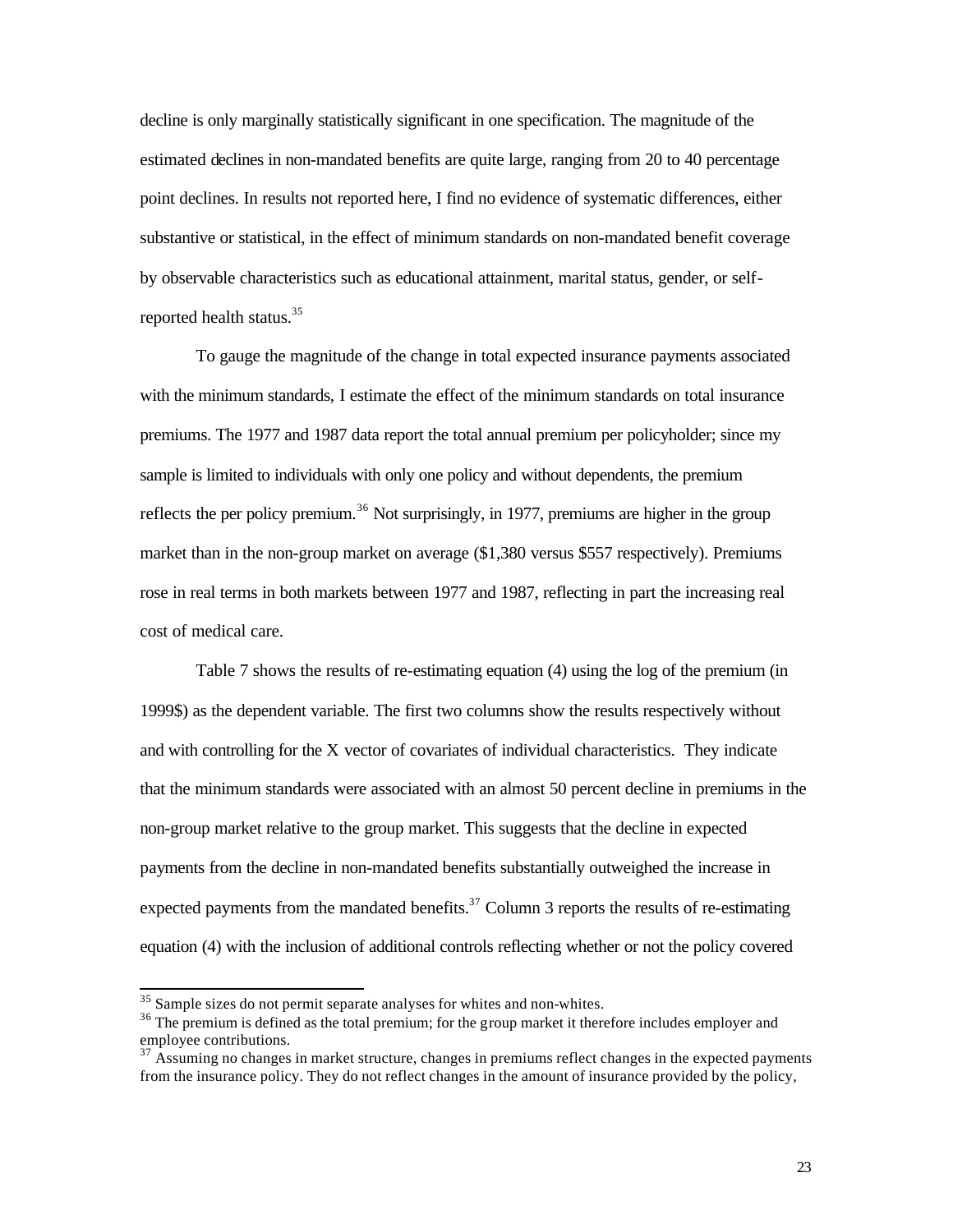each of the mandated and non-mandated benefits measurable in the data. The results indicate that with these controls the minimum standards are associated with an estimated 26 percent decline in premiums.<sup>38</sup> This significant decline in premiums associated with the minimum standards – even after controlling for the benefit composition of the policy – is consistent with their being unmeasured declines in non-mandated benefits. This might be due to declines in non-measurable non-mandated benefits or to decreases in the comprehensiveness of coverage for measured nonmandated benefits for which we can only observe whether or not there is any coverage.

Even the estimated declines in measured non-mandated benefits are too large to be explained solely by demand-side mechanisms in a perfect information, perfect competition, constant returns to scale model of the Medigap market.<sup>39</sup> While substitution effects may help explain declines in coverage for the Part B deductible – which may be a substitute for the mandated Part B copayments – they cannot explain declines in benefits such as inpatient psychiatric care and prescription drug coverage which are more likely to be complements to the mandated coverage for hospital stays and doctor visits. Furthermore, the income effect from the mandated benefits is insufficient to explain the magnitude of the estimated decreases in nonmandated benefits. The \$168 actuarially fair increase in premiums that I estimate would be needed to upgrade policies to comply with the minimum standards represents only 0.8% of median income among those with non-group Medigap policies in the NMCES. Estimates of the income elasticity of demand for medical care range from  $0.2$  to 1 (Newhouse 1992).<sup>40</sup> Given

since this depends on variance about the mean. Section seven discusses a way of estimating the changes in insurance coverage, or risk exposure, associated with the minimum standards.

<sup>&</sup>lt;sup>38</sup> If I allow the effect of the various benefits on log premium to vary with NON-GROUP and with AFTER, the point estimate remains essentially unchanged (at 24 percent) but the standard error blows up so that the result is only significant at the 16 percent level.

<sup>&</sup>lt;sup>39</sup> Compositional changes associated with minimum standards in the pool of the privately insured might potentially explain the large declines in non-mandated benefits. However, as noted in section four, the minimum standards appear to be associated with *larger* declines in insurance coverage among individuals with *less* coverage of non-mandated benefits; if anything, therefore, compositional changes in the pool of the insured should have tended to produce an increase in coverage of non-mandated benefits among the insured.

<sup>&</sup>lt;sup>40</sup> Of course demand for medical care and demand for health insurance are not the same thing. But presumably the income elasticities are roughly similar.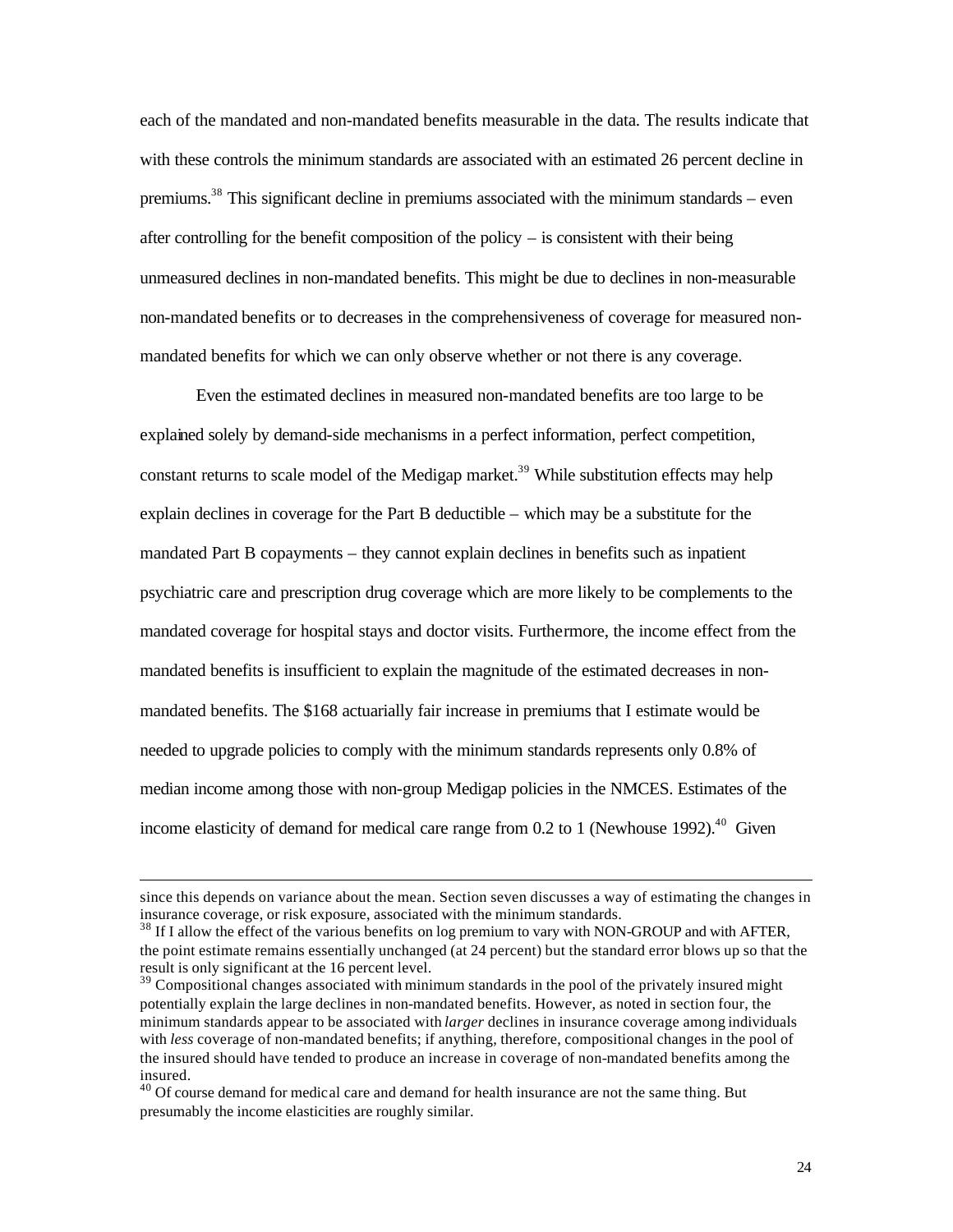median total health care spending among the non-group privately insured in the NMCES of \$520 (not all of which was paid for by insurance), even an income elasticity of 1 would translate into a reduction in demand for health insurance of less than \$5.20. Yet the NMCES data suggest that the loss of the Part B deductible coverage, alone, would result on average in a loss of health benefits of over five times this amount.

#### **6. Theoretical explanations for the estimated effect of these minimum standards**

As discussed in section three, there are a variety of mechanisms by which minimum standards can produce declines in both the proportion of individuals covered by insurance and coverage of non-mandated benefits among the insured. I argued that fully-rational demand-side mechanisms cannot explain the large magnitude of the estimated declines in non-mandated benefits. While consumer misinformation or irrationality might potentially magnify demand-side responses, there is no strong empirical evidence in support of this explanation; in particular, there is no evidence that the minimum standards were associated with differential declines by educational attainment in insurance coverage, on either the extensive or intensive margin.

The effect of minimum standards on non-mandated benefits could be magnified by the presence of joint costs in producing insurance policies; when the minimum standards force noncompliant policies to be dropped, joint costs could raise the price of the remaining compliant policies, producing additional insurance declines. This explanation yields the empirical prediction that the dropping of non-compliant policies for the "young" old who were directly affected by the regulation should increase the costs of providing the "old" old with insurance policies, and thus should be associated with a decline in insurance coverage among this latter group. To test this, I return to the NHIS data and re-estimate equation (2) on the sub-sample of individuals who were 70 or older when the regulations went into effect and on the sub-sample of individuals who were 70-74 when the regulations went into effect. $41$  There is no evidence that the reform affected

 $41$  For periods prior to the reform, the sample is limited to individuals 70 and over (or 70-74). For periods after the implementation of the reform, the sample is limited to individuals who would have been at least 70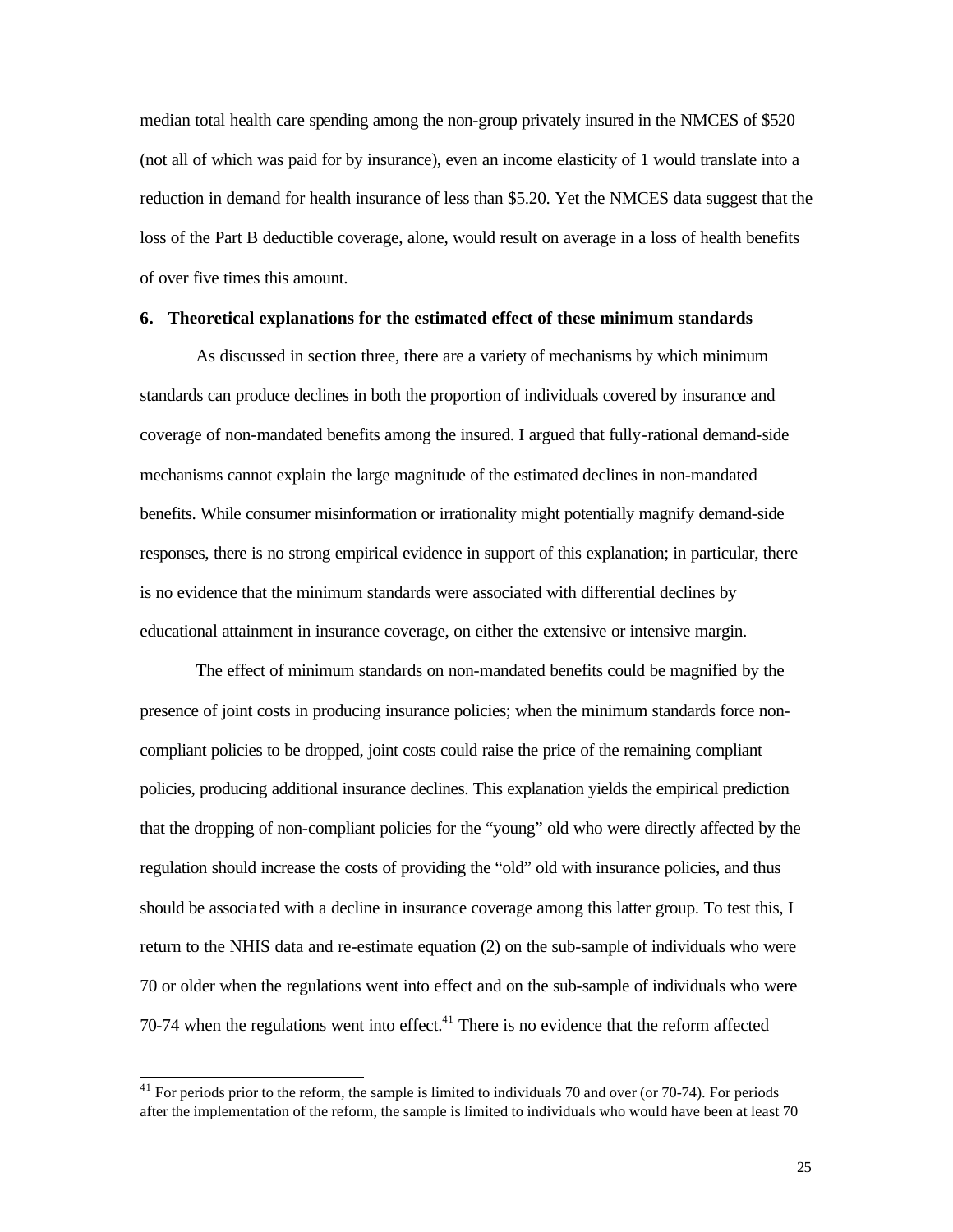coverage for either group in either the short or long run; the coefficients on the ADOPT variables are all small in magnitude and statistically insignificant. This is consistent with the conventional wisdom that individuals tend to buy their Medigap policies shortly after becoming eligible for Medicare and then renew them without change; such older individuals would therefore not have been subject to the regulations. It also suggests that joint costs in the production of insurance policies do not play a large role in explaining the effects of the minimum standards.

As discussed in section three, a model of the private market with adverse selection is consistent with declines in insurance coverage on both the extensive and intensive margin associated with the introduction of minimum standards. Moreover, such a model is consistent with declines in non-mandated benefits that are substantially larger than demand-side responses based on income and substitution effects alone could generate, since the minimum standards may produce an unraveling of the market for the non-mandated benefits. We can generate additional testable predictions of the effect of minimum standards in insurance markets with adverse selection by developing the model in more detail.

I adopt the standard assumption that insurance markets respond to consumer private information by trying to design policies that separate individuals according to their risk type (Rothschild and Stiglitz (1976), Wilson (1977)). In a separating equilibrium, high risk individuals purchase full insurance coverage while incentive compatibility constrains low risk individuals to purchase less than full insurance. In such a setting, sufficiently high minimum standards may require the purchase of an amount of insurance above this incentive compatible amount. As a result, the separating equilibrium, and hence the ability to provide high risk types with comprehensive insurance in equilibrium, can be destroyed. In the Wilson (1977) model, if the minimum standards destroy the separating equilibrium, both types will pool at an amount of

<sup>(</sup>or 70-74) when the reform was implemented. Because of concern that the estimates may be biased by the aging of the sample within each state over time, I re-estimate equation (2) on the sub-sample of individuals who are 82 or older in each year; these individuals are all at least 70 in 1974 (the first year that regulations went into effect) in each year of data. The results are not sensitive to this alternative sample definition.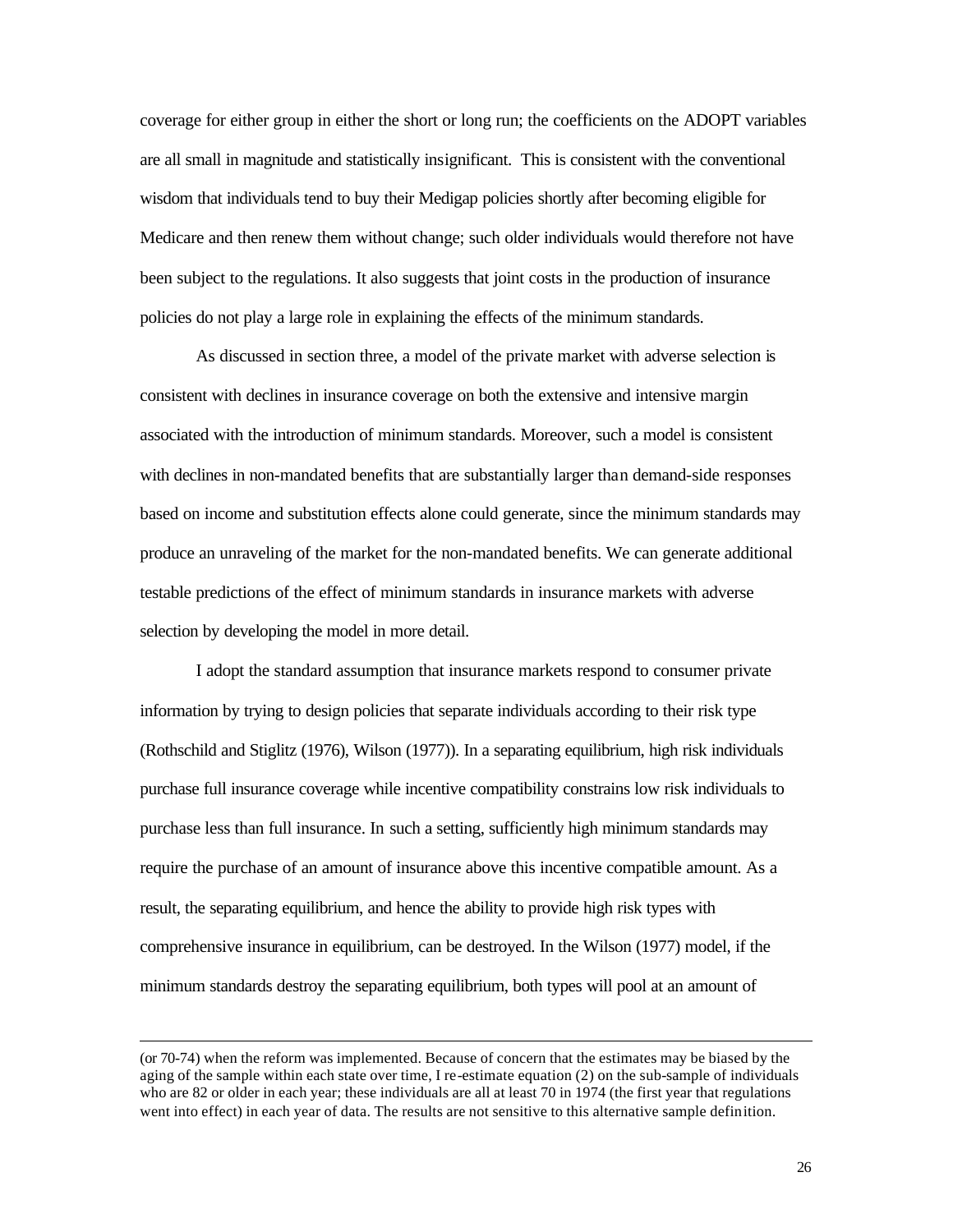insurance above the minimum and less than the full insurance high risk individuals were previously receiving. For sufficiently large minimum standards, the result can be a destruction of the market for policies with more insurance than the mandated minimum. Appendix C develops the effects of minimum standards in the Wilson  $(1977)$  model in more detail.<sup>42</sup> Three additional empirical regularities are consistent with this model.

First, Table 6 indicates that the minimum standards are associated with a large and statistically significant decline in coverage for the Part B deductible but no change in coverage for the Part A deductible. Recall that, prior to the imposition of minimum standards, individuals were much more likely to have coverage for both the Part A copayments and the Part A deductible than for the analogous Part B cost sharing provisions. In other words, individuals were more likely to be constrained from buying full insurance for the Part B cost-sharing provisions than for the Part A cost-sharing provisions. It is therefore consistent with the Wilson model that the imposition of the requirements for coverage of the Part A and Part B copayments should affect the market for full coverage of the Part B cost-sharing provisions but not for the Part A cost-sharing provisions.

Second, the Wilson (1977) model predicts that mandated minimum benefits can produce a switch from a separating equilibrium to a pooling equilibrium. This suggests that we should see a decrease in the amount of dispersion in plan types associated with the introduction of the minimum standards. The empirical evidence supports this prediction. Obviously, the entire policy space, and hence policy dispersion, will shrink mechanically when minimum standards are imposed. However, there is no mechanical reason for any change in the dispersion of nonmandated benefits included in different plans. I therefore define a plan based on which of the *non-mandated* benefits measurable in the data are covered. This produces about 20 different plans purchased in a given year and market. Between 1977 and 1987, the NMCES and NMES data

 $42$  These effects also obtain with the Grossman (1979) equilibrium (Neudeck and Podczeck (1996)) but not with the Miyazaki (1977) equilibrium (Encinosa, forthcoming).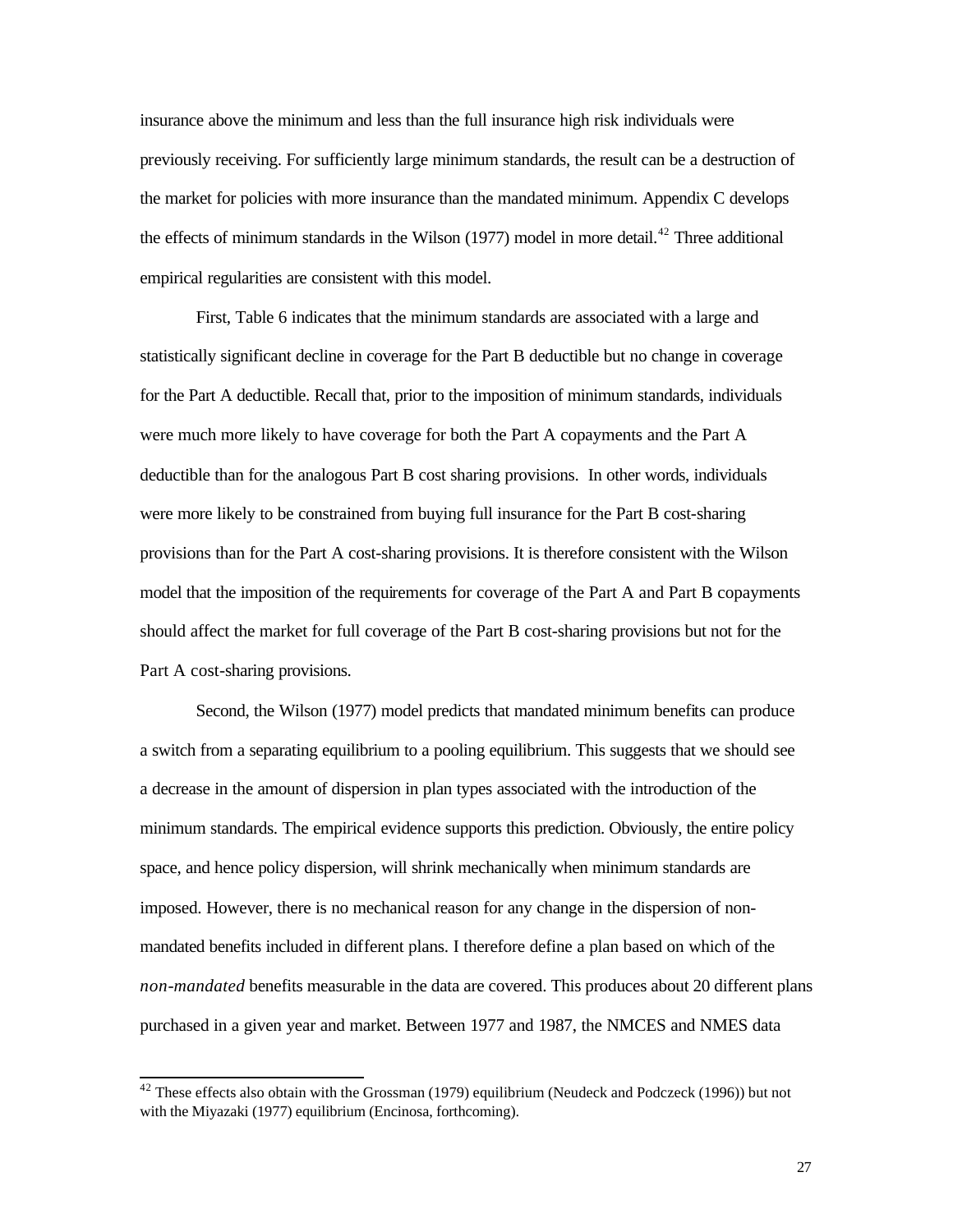indicate that the Herfindahl measure of plan concentration almost doubles in the non-group market (from 0.11 to 0.21) while remaining constant in the group market (at 0.12).<sup>43</sup> Figure 2 shows plan market share by plan rank in the non-group market prior to the introduction of the minimum standards (1977), and after their introduction (1987). The empirical cumulative distribution function of plan shares in the non-group market in 1987 lies everywhere above the 1977 empirical cumulative distribution function; there is no such clear ranking of the two periods in the group market (not shown). Using McFadden's (1989) test for first order stochastic dominance, I am unable to reject the null hypothesis that the 1977 distribution of plan shares in the non-group market first order stochastic dominates the 1987 distribution in the non-group market. I can reject this null in the group market, however, at the 10 percent level.

Third, the Wilson (1977) model suggests that the market for comprehensive, fullinsurance plans can be comple tely destroyed by the minimum standards. This suggests that more comprehensive policies become even more adversely-selected. I test for this by examining whether premiums rise more between 1977 and 1987 on more comprehensive non-group policies relative to less comprehensive non-group policies. The final column of Table 7 shows the results of re-estimating the model estimated in column (3) with the addition of an interaction term between AFTER\*NON-GROUP and the number of non-mandated benefits in the policy (which ranges from 0 to 6 and averages 3.4). The regression also includes indicator variables for whether each measurable mandated and non-mandated benefit is covered by the policy. As predicted, the interaction term in column (4) is positive, indicating that the minimum standards are associated with larger premium rises (or, more accurately, smaller premium decreases) on more comprehensive plans relative to less comprehensive plans in the non-group market relative to the group market. The point estimate indicates that the premium decrease in the non-group market

 $43$  An increase in plan concentration does not necessarily indicate an increase in insurer market concentration. Insurers tend to sell multiple plans and therefore the increased prevalence of some plans does not necessarily favor certain firms.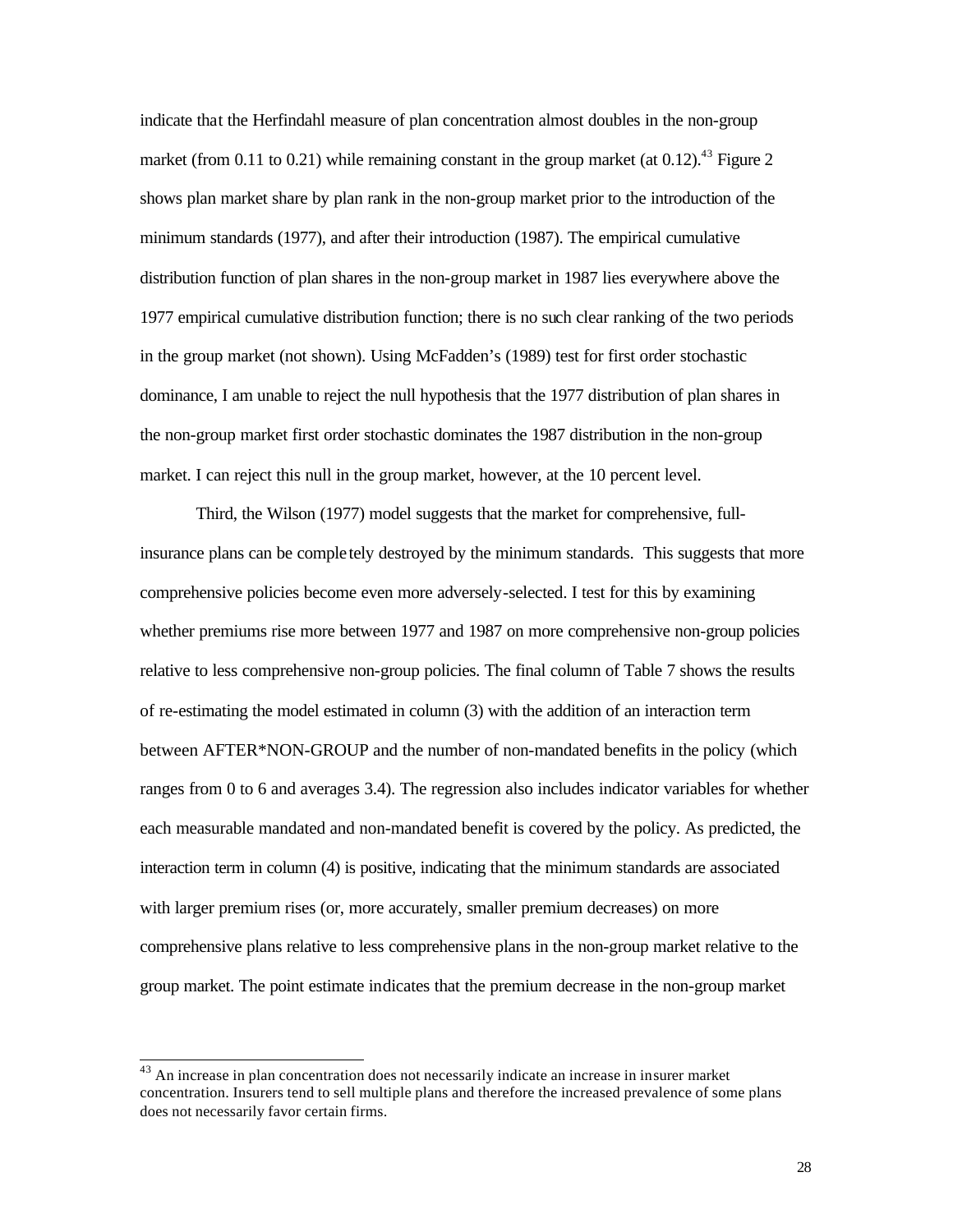relative to the group market is 9 percent smaller for each additional non-mandated benefit on the policy; this estimate is statistically significant at the 5 percent level.

In sum, both the main empirical findings of the effect of the minimum standards on extensive and intensive margins of insurance coverage as well as three additional empirical results are consistent with the impact of minimum standards in a Wilson (1977) model of an insurance market with adverse selection. In fairness, the lack of a finding of a differential response to the minimum standards on either coverage margin by health status seems inconsistent with the Wilson model, which makes sharp predictions of differential responses to the minimum standards based on private information about health status (see Appendix C). The difficulty of capturing the private information component of health status may explain this finding.

# **7. Welfare Implications**

l

This final section considers the welfare implications of the estimated effects of the minimum standards. The empirical results point to substantial declines in insurance coverage – on two margins – associated with the minimum standards. Yet compliance with the minimum standards themselves provides, on average, substantial additional insurance coverage. If markets function perfectly and individuals make fully rational insurance purchase decisions, any changes in insurance coverage associated with the minimum standards – whether increases or decreases – represent welfare losses. Minimum standards may be welfare-enhancing, however, if the unregulated insurance market results in sub-optimally low private insurance purchases.

As discussed at the outset, consumer misinformation or adverse selection may produce such results. The former was a major political motivation for the regulations; the latter is consistent with the preponderance of the empirical evidence presented above of the effects of minimum standards. Both suggest the interpretation of insurance gains as welfare gains and insurance losses as welfare losses.<sup>44</sup> The *net* welfare effect of the minimum standards depends on the

 $44$  If the government believes that individuals purchase insufficient insurance prior to the regulations, increases in insurance appear as welfare gains while decreases appear as welfare losses from the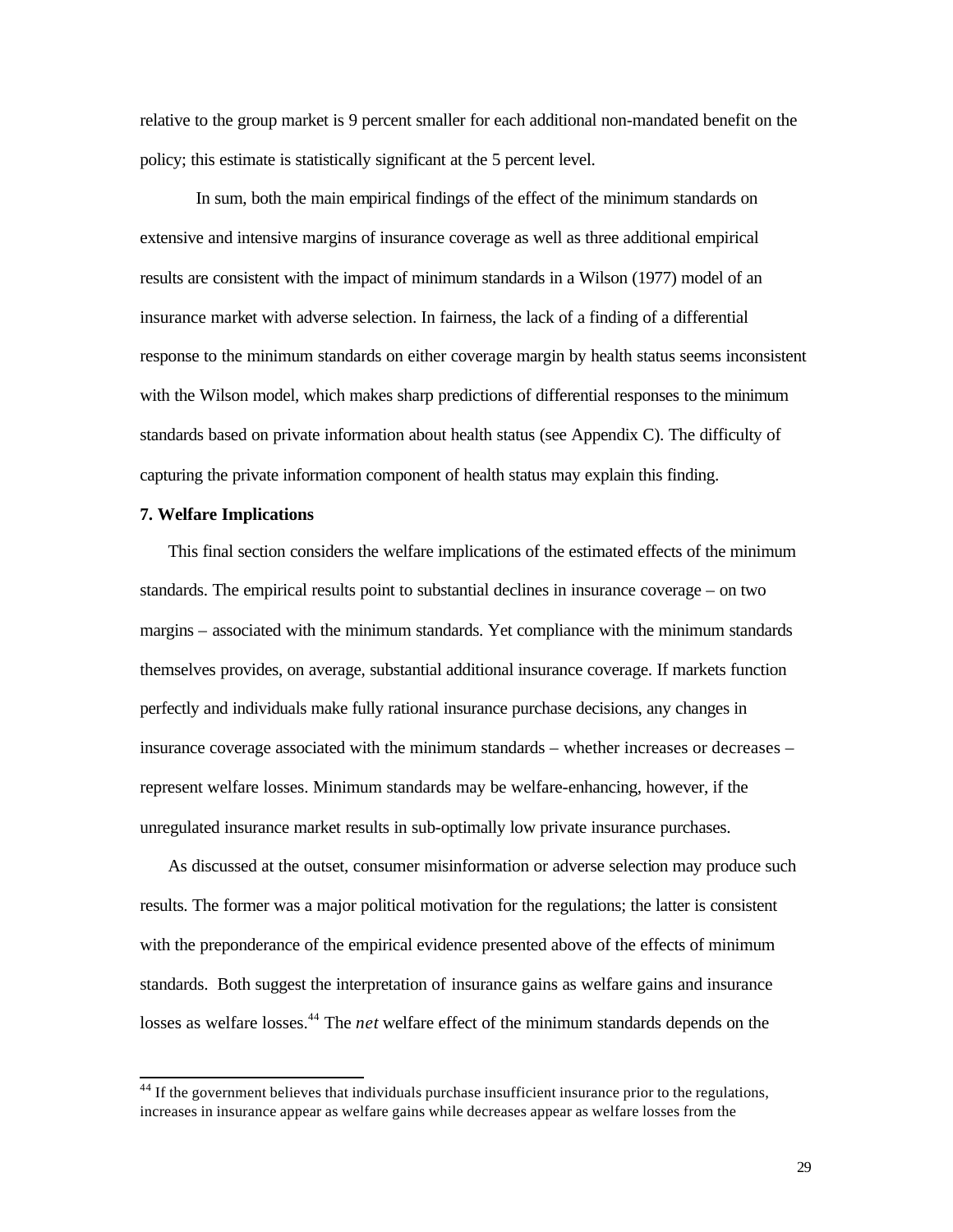relative magnitudes of the welfare gains and losses associated with the minimum standards. I quantify these effects by simulating the risk distribution under alternative insurance arrangements and evaluating the welfare changes associated with changes in risk exposure.

#### *7.1 Changes in risk bearing associated with changes in insurance coverage*

The estimates are based on the sample of 989 Medicare recipients in the 1977 NMCES who are not on Medicaid and who have private, non-group insurance.<sup>45</sup> The NMCES provides individual-level data on health expenditures and sources of payment for several different health expenditure categories. Figure 3 shows the distribution of out-of-pocket medical expenditures under four different insurance arrangements. The solid black bars show this distribution for those with non-group private health insurance coverage prior to the reforms. The other three bars simulate the medical expenditure distribution under alternative insurance arrangements for these individuals. The simulations are done by adjusting the portion of particular expenses paid out-ofpocket and those paid by private insurance to reflect the change in insurance coverage.<sup>46</sup> All of these calculations assume that total medical expenditures are unaffected by the change in insurance status.<sup>47</sup>

A comparison of the solid black bars with the adjacent speckled bars show the increased risk of out-of-pocket medical expenditures, particularly at the high end of the distribution, associated

*government* perspective. Of course, from the *individual* perspective, since individuals believe they are optimizing and the minimum standards do not change their information set, the regulations must be welfare reducing. The welfare effects of insurance changes associated with the minimum standards in a model with adverse selection are discussed in more detail in Appendix C.

 $45$  None of these people has a hospital stay beyond 150 days. So that the welfare benefit from the mandated coverage for such stays is not undervalued, I adjust the risk distribution in my sample to take account of the fact that data from a 20% sample of Medicare beneficiaries in 1984 indicates that 0.1% of the elderly have hospital stays in excess of 150 days.

 $46$  An alternative approach to these simulations would be to estimate the changes in risk faced by different types of individuals using the difference-in-differences empirical approach of section five. The difficulty with this approach, however, is the estimation of the change in risk distribution associated with losing nongroup coverage. A comparison of the medical expenditure distribution of those with insurance in 1977 to those with no insurance in 1987 conflates the effects of insurance coverage with compositional differences in the medical expenditure risk faced by the pool of people with and without insurance; a comparison of these differences in the 1977 NMCES data suggests that they are non-trivial.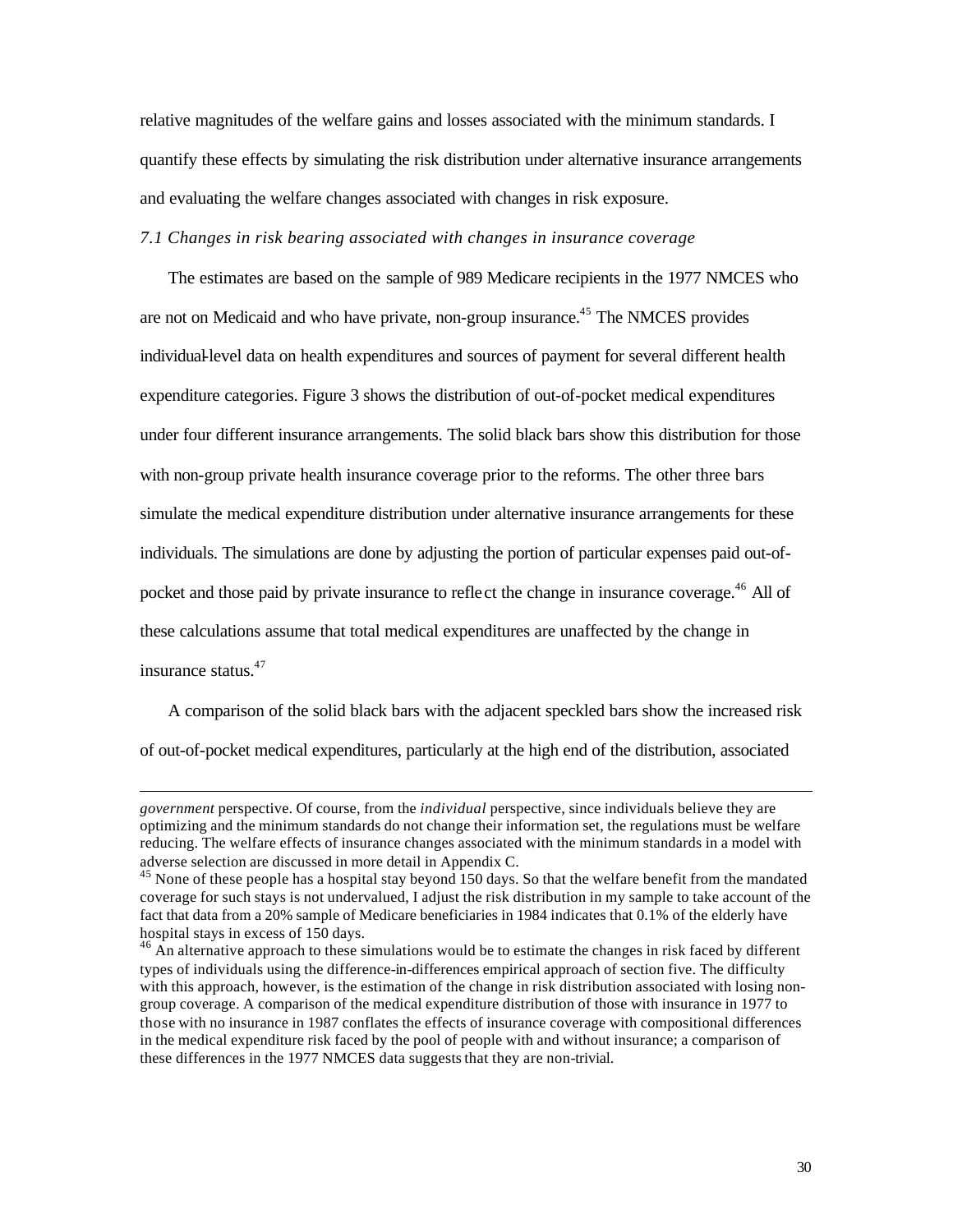with losing pre-reform coverage. The bars with horizontal lines indicate the medical expenditure risk distribution when pre-reform plans are upgraded as necessary to comply with the minimum standards; compared to the distribution under the pre-reform plans (sold black bars), out-ofpocket expenditures in the upgraded plans are lower at every expenditure decile. This comparison provides an upper bound on the increase in insurance associated with the minimum standards for those who maintained coverage since it ignores decreases in non-mandated benefits associated with the minimum standards.

Unfortunately, the health expenditure categories in the NMCES are not detailed enough to simulate the change in risk exposure associated with the declines in coverage for the nonmandated benefits estimated in section five. I can, however, simulate the distribution of medical expenditure risk if all insurance except for the mandated minimum benefits is dropped. This is shown by the gray bars, which provide a lower bound for the increase in insurance coverage associated with the minimum standards for those who maintained coverage.

# *7.2 Computing the welfare implications of these changes in risk bearing*

To calculate the magnitude of the welfare changes associated with the changes in risk bearing shown in Figure 3 requires several additional assumptions.<sup>48</sup> I assume that utility is a function of non-health consumption (*c*) and a random variable *m* , which measures out-of-pocket medical expenditure. I assume that the utility function takes the form  $u(c - m)$ . Changes in private insurance coverage affect the probability density function of out-of-pocket medical

expenditures,  $f(m)$ , and thus expected utility, which is given by  $\int u(c$ *m*  $u(c-m)f(m)dm$ 0  $(c - m) f ( m ) dm$ . I assume

a constant relative risk aversion utility function and abstract from the possibility of statedependent utility functions.

 $47$  Moral hazard is unlikely to have as much effect on private insurance expenditures in the Medigap market compared to other insurance markets since most of the moral hazard costs of Medigap are born by the public Medicare program rather than by private insurers (Ettner 1997).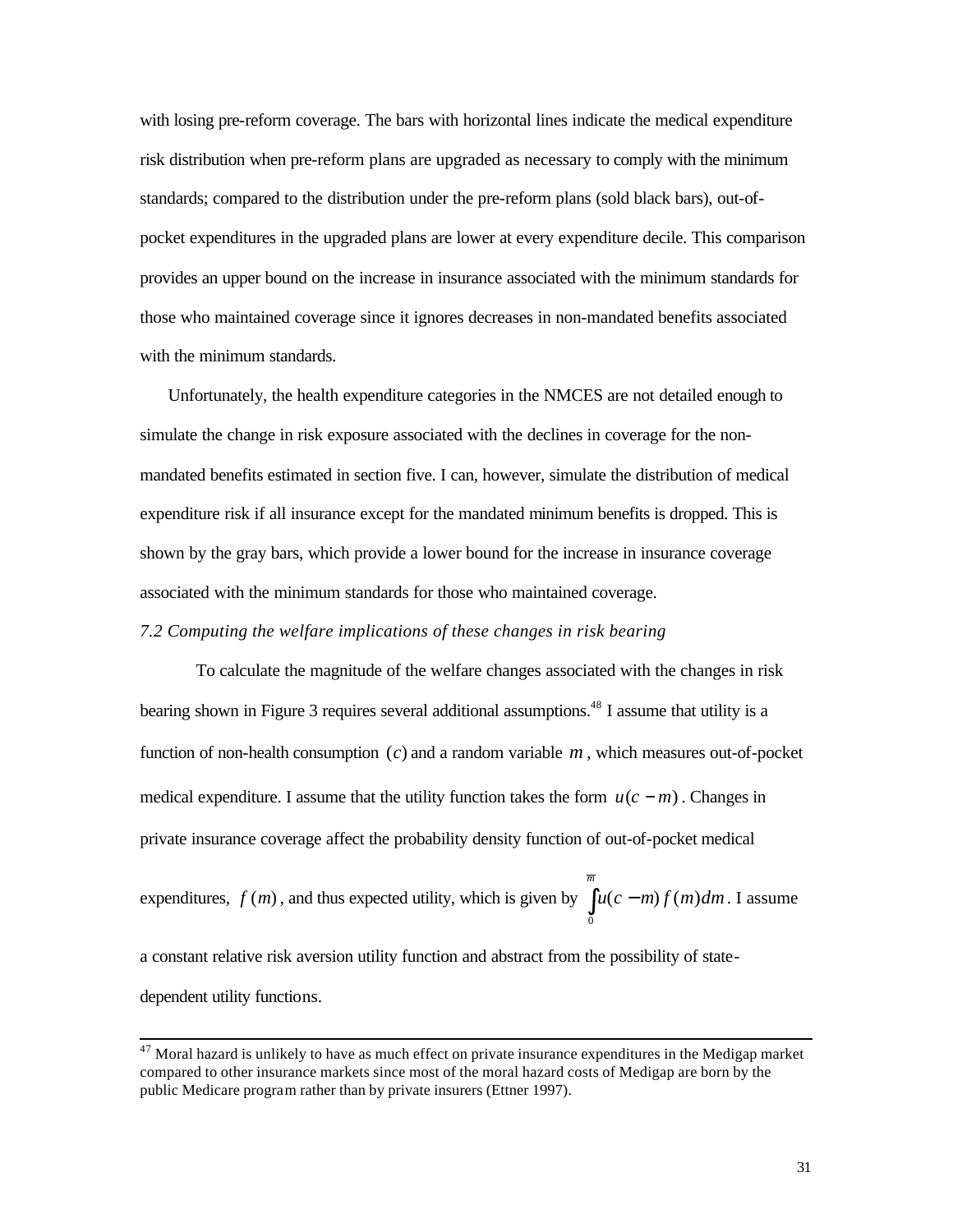The risk premium $(p)$  measures the maximum amount that a risk averse individual would be willing to pay to completely insure against the random variable  $m \cdot \mathbf{p}$  is defined implicitly by:

(5) 
$$
u(c - \mathbf{p}) = \int_{0}^{\overline{m}} u(c - m) f(m) dm
$$

l

For each individual in the data, I calculate the risk premium implicitly defined by equation (5) under different insurance arrangements. For each insurance arrangement, I use the empirical distribution of out-of-pocket medical expenditures summarized in Figure 3 for *f* (*m*) , and the individual's income for *c* . 49

Several comments about the calculation are in order. First, it considers only private welfare and ignores public welfare losses from the negative moral hazard externality that the private policies exert on the public Medicare program. Second, it assumes that individuals are identical with respect to health risks and preferences. In practice, the response to the minimum standards will be related to how much individuals value their insurance coverage; this suggests that a calculation based on identical individuals will overstate net welfare losses.<sup>50</sup> Finally, the calculation ignores the existence of de-facto partial insurance for long hospital stays and other very expensive medical events.<sup>51</sup> Since coverage for long hospital stays was one of the mandated benefits and was rarely held prior to the introduction of minimum standards, the welfare

 $^{48}$  This calculation closely follows Feldstein and Gruber (1995). More details on the calculation can be found there.

<sup>&</sup>lt;sup>49</sup> Following Feldstein and Gruber (1995), I adjust the different distributions of medical expenditure risk to keep their mean constant. Any change in the mean risk should be captured in a change in premium and thus is simply a transfer between the insurer and the insured.

 $50$  How great an issue this is depends on the amount of dispersion in risk aversion in the population. Like estimates of mean risk aversion, estimates of the dispersion vary considerably. For example, Halpern and Hausman (1986) estimate a normal distribution for the coefficient of relative risk aversion and find a mean of 3.5 and a standard deviation of 0.17. Barsky et al. (1997) estimate a log normal distribution and find a mean risk tolerance of .24 with a standard deviation of 0.33.

 $<sup>51</sup>$  This may be provided by states' medically needy programs (which provide Medicaid to elderly</sup> individuals who have high medical expenses relative to their income in a given year), by the provision of uncompensated care to the indigent by some hospitals, and by the federal income tax system's co-insurance of large medical expenses.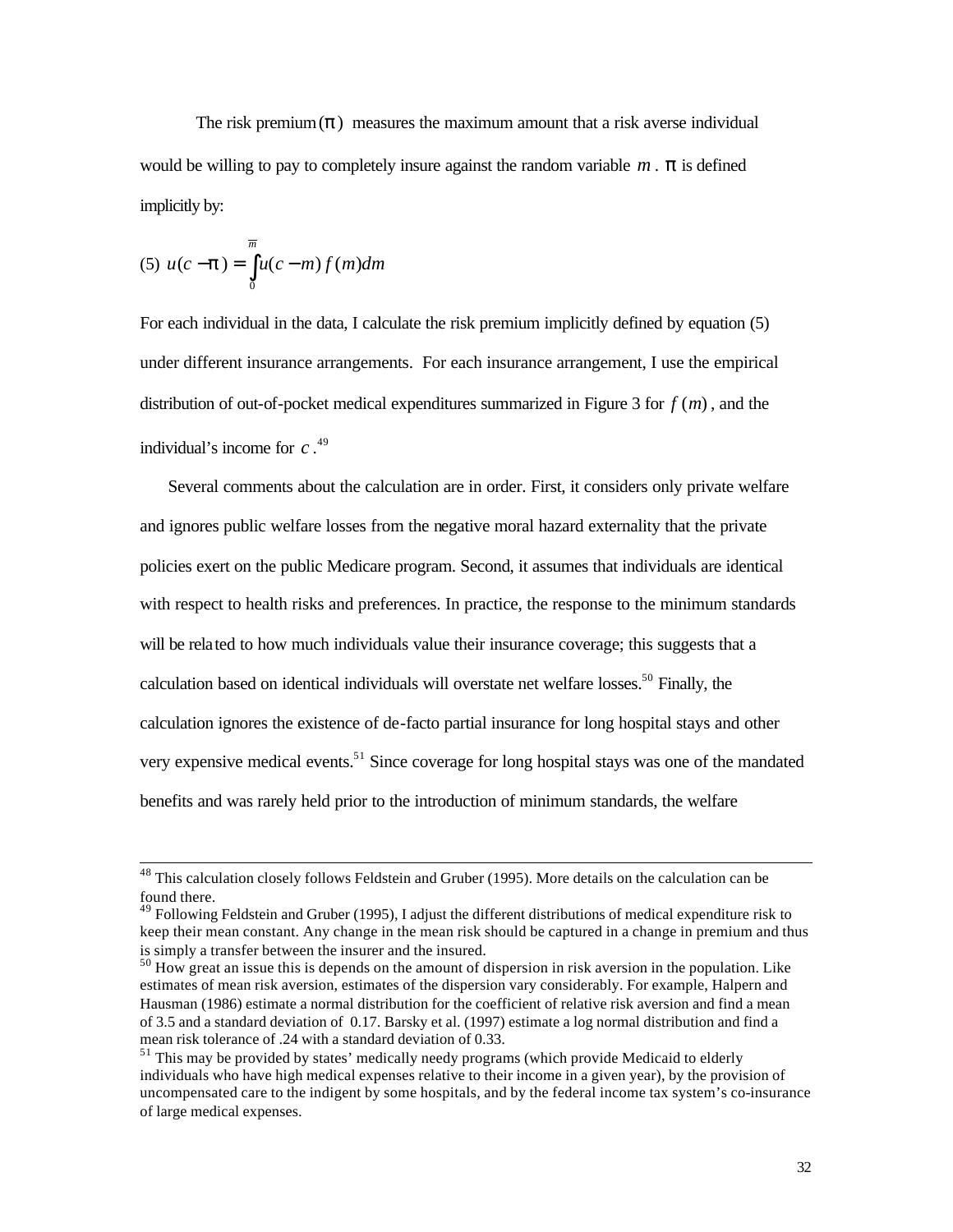calculation may overstate the welfare gains associated with the insurance provided by the minimum standards and thus understate the net welfare losses associated with the minimum standards.

Table 8 reports the average change in welfare across individuals associated with moving from the pre-reform status quo to a new insurance status. This welfare change is represented by the risk premium under the pre-reform insurance plans minus the risk premium under the new insurance status. An increase in the risk premium reflects an increase in the individual's exposed risk and is therefore associated with a decrease in welfare. I report results for two coefficients of relative risk aversion: 1 (i.e. log utility) and 3. The estimates of welfare changes increase (in absolute value) as risk aversion increases.

The average welfare loss associated with losing pre-reform coverage ranges from \$37 to \$943 per person (column 1). The average welfare gain associated with upgrading pre-reform plans to comply with the minimum standards, without altering the provision of non-mandated benefits, ranges from \$4 to \$196 (column 2). The estimates presented in column 3 indicate that changing from pre-reform insurance plans to insurance plans that cover only the mandated minimum benefits results in an average welfare *loss* of \$29 to \$734.

To calculate the average net welfare change associated with the Baucus regulations, I average the welfare changes associated with different types of insurance changes using the 25 percent long-run estimate for the proportion of the insured who lost coverage. Even under the conservative assumption that there was no decrease in non-mandated benefits among those who retain insurance coverage, this calculation (based on columns 1 and 2) suggests an average net welfare loss ranging from \$6 for a coefficient of relative risk aversion of 1 to \$89 for a coefficient of relative risk aversion of  $3^{52}$ . This loss represents 10 to 15 percent of the average welfare gains associated with having the pre-reform coverage (i.e. the negative of the results in column 1).

 $52$  Under the liberal assumption that all of the non-mandated benefits were dropped, the estimated average net welfare losses (based on columns 1 and 3) rise to \$31 and \$786 respectively.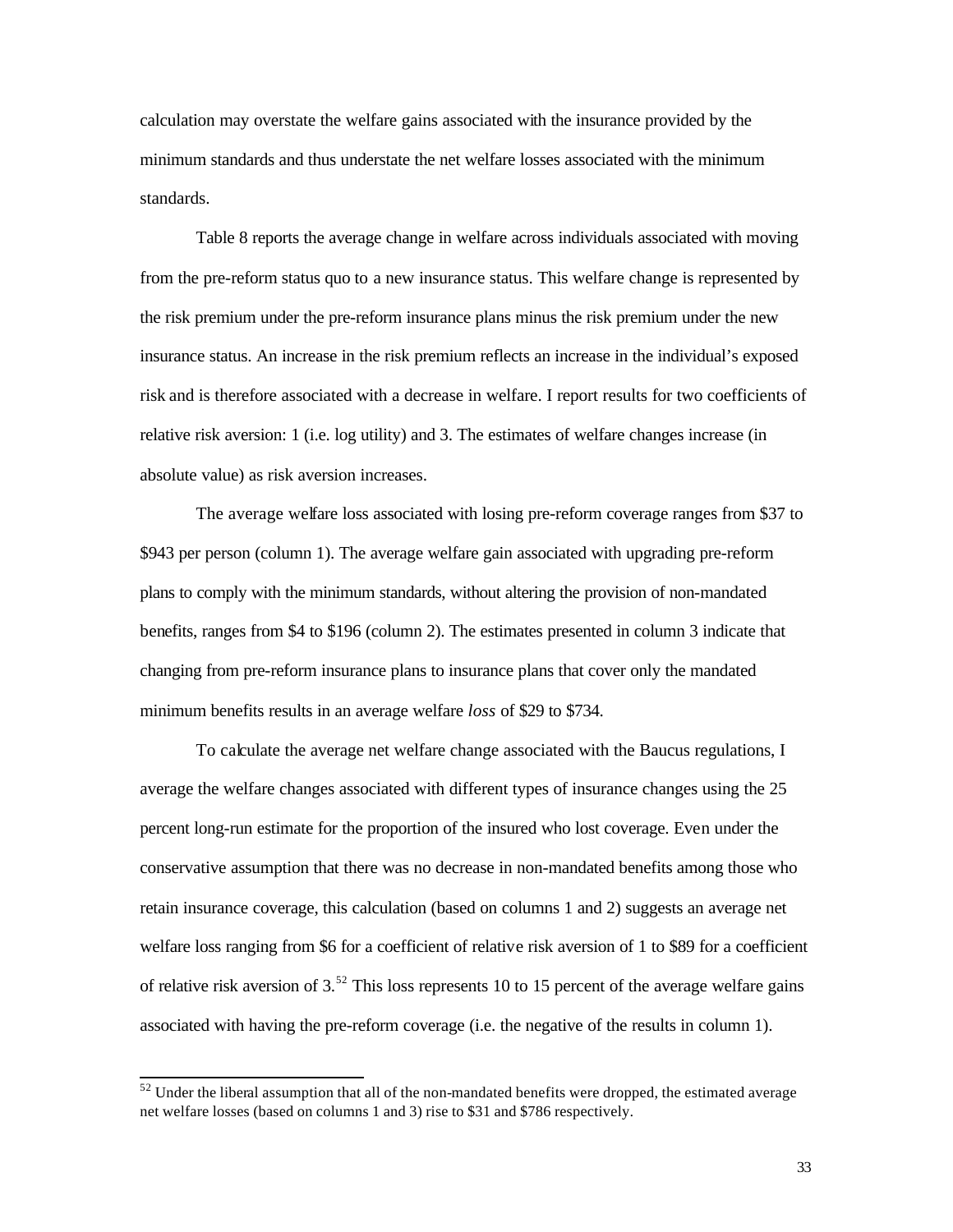Since approximately one-third of the 22 million Medicare beneficiaries in 1977 had private, nongroup coverage, this suggests an aggregate welfare loss of \$40 million to \$587 million associated with imposing these minimum standards on the non-group market for private supplementary health insurance for the elderly.

#### **8. Conclusion**

This paper has examined the consequences of imposing large, binding minimum standards on a voluntary private health insurance market. Despite the widespread application of minimum standards in insurance markets, their theoretical effects are ambiguous and little is known empirically of their consequences. I find that the minimum standards are associated with a substantial decline in insurance coverage. The central estimate suggests a long-run decline in nongroup Medigap coverage of 25 percent associated with imposing minimum standards on this market. There is no evidence of substitution from the regulated market to alternative sources of insurance. Additional evidence suggests that the minimum standards may have reduced coverage for some of the non-mandated benefits among those who retain insurance.

A model of the effect of minimum standards in insurance markets with asymmetric information appears to be the best candidate to explain these effects; several additional pieces of evidence are also consistent with this model. This model, as well as the concerns about consumer misinformation which were the political motivation for the regulation, suggest that insurance gains associated with the minimum standards can be interpreted as welfare gains, and insurance losses as welfare losses. Therefore, the welfare implication of these minimum standards depends on how welfare gains associated with upgrading plans to comply with the minimum standards compare to welfare losses for those who dropped coverage or reduced coverage of non-mandated benefits. I estimate that, even under relatively conservative assumptions, these minimum standards are associated with a net welfare loss.

34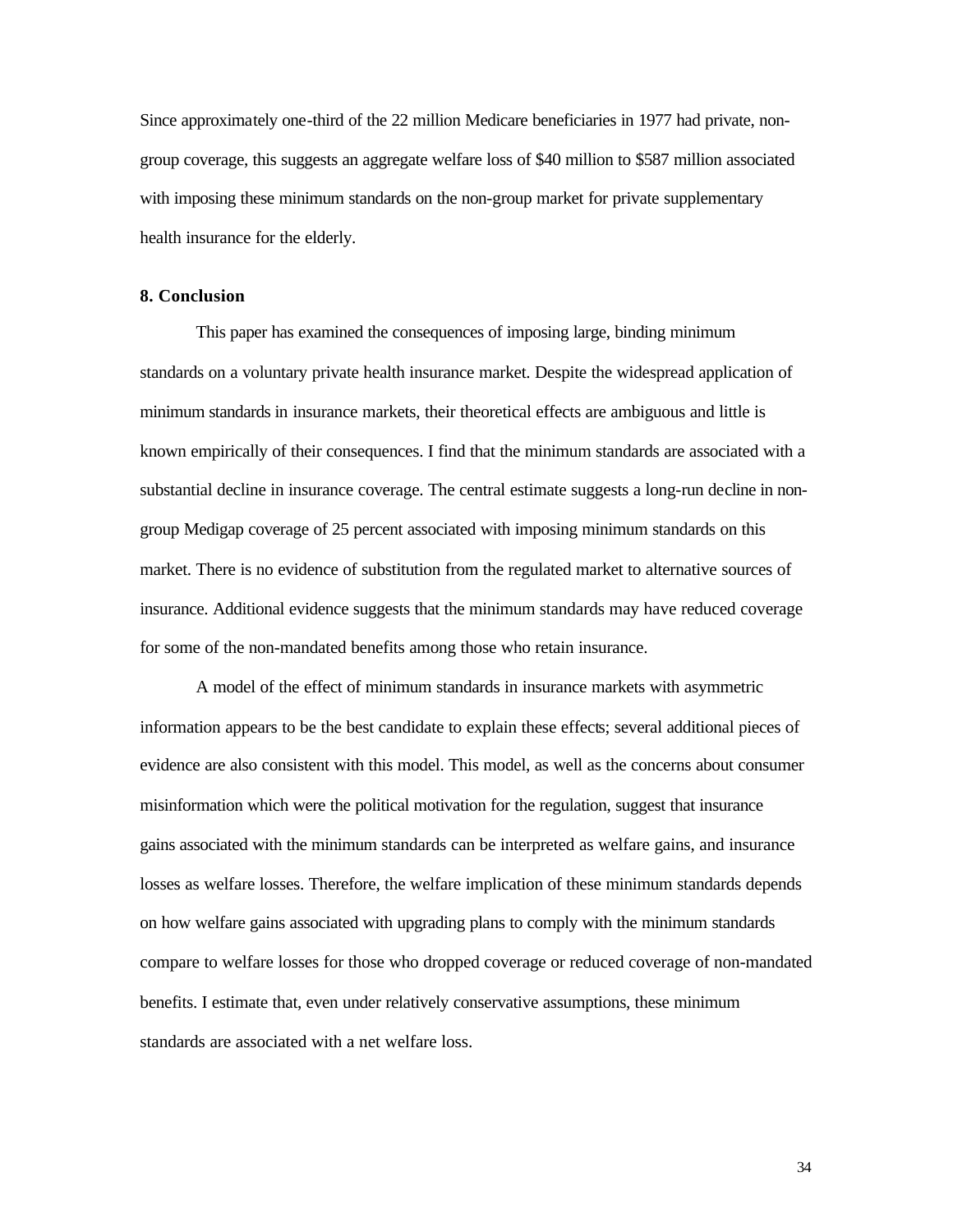These findings have important implications for government intervention in insurance markets. In particular, they highlight the need to think carefully about the nature of the market failure that motivates the intervention, and the nature of the interaction between the government intervention and the market equilibrium. Interestingly, both types of market failures that may provide a motivation for minimum standards may also serve to diminish their benefits. If, for example, misinformed consumers overestimate the amount of coverage provided through Medicare, they will undervalue the insurance protection offered by the mandated minimum benefits. As a result, they will be more likely to drop coverage altogether in response to the standards. Similarly, we have seen how asymmetric information can magnify the insurance losses associated with imposing minimum standards not only by contributing to declines in the proportion of the population that holds insurance coverage but also by producing large declines in non-mandated benefits among the insured.

This paper has concentrated on evaluating the impact of minimum benefit standards. Implicitly, the evaluation has been made relative to a benchmark of no government intervention. A more nuanced approach, and a fruitful direction for further work, would be to consider the impact of minimum benefit standards relative to alternative policy interventions that the government might undertake. In this vein, it is important to consider – both theoretically and empirically – how alternative policies might themselves interact with market failures. For example, the government could impose mandatory coverage requirements, as it does through the Medicare program, rather than minimum standards in a voluntary market. But in doing so it must choose the level of mandatory coverage. It must therefore consider the response on both the demand side, from potentially misinformed consumers, and on the supply side, from an asymmetric information market equilibrium, to the mandated level of government-provided insurance.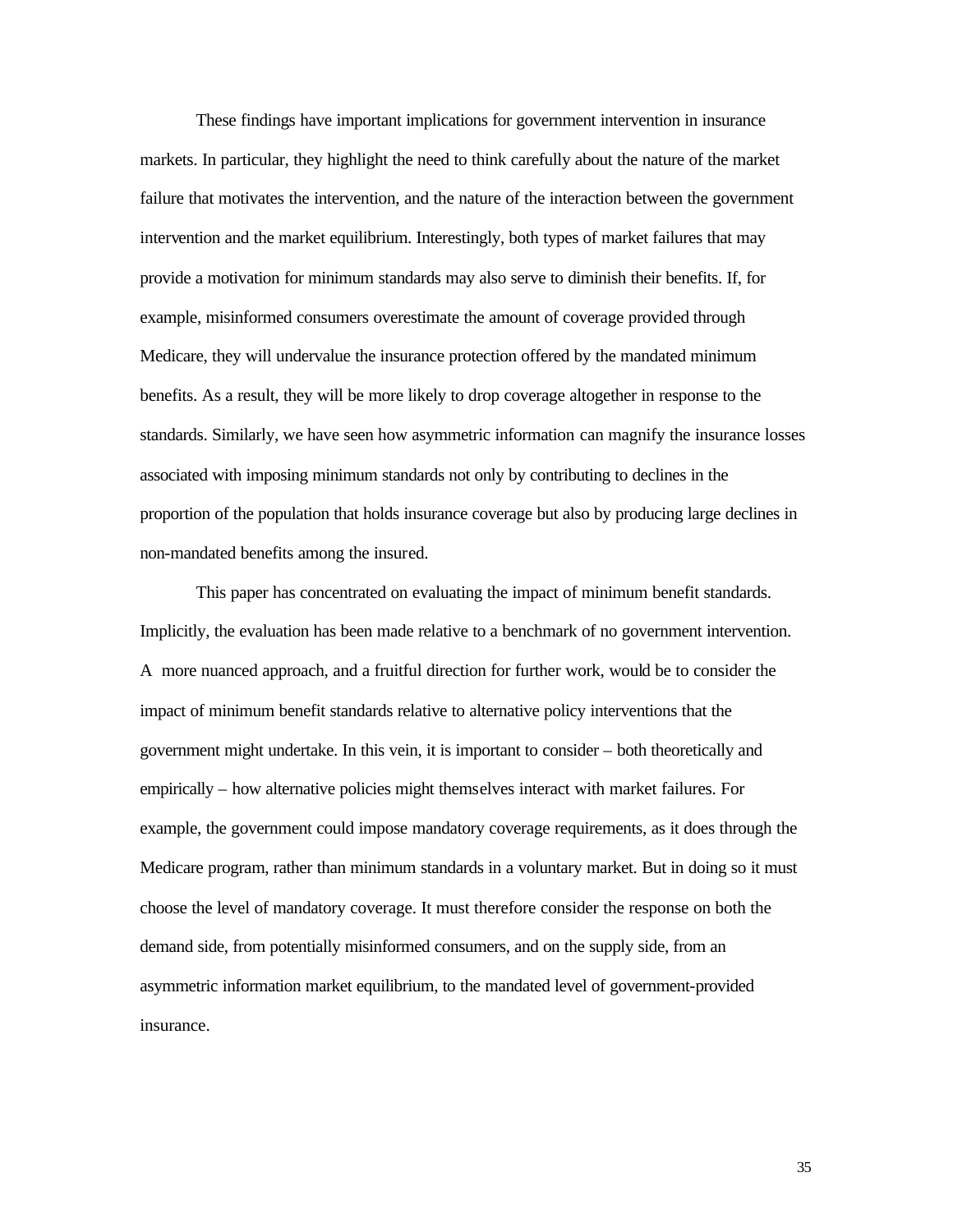# **References**

Akerlof, George. 1970. "The Market for "Lemons": Quality, Uncertainty and The Market Mechanism". *Quarterly Journal of Economics* (74): 488-500.

American Hospital Association. *A.H.A. Guide to the Health Care Field.* Chicago, IL, 1978.

Barsky, Robert B, F. Thomas Juster, Miles S. Kimball, and Matthew D. Shapiro. 1997. "Preference Parameters and Behavioral Heterogeneity: An Experimental Approach in the Health and Retirement Study." *Quarterly Journal of Economics* (112): 537-580.

Bertrand, Marianne, Esther Duflo and Sendhil Mullainathan. 2001. "How Much Should We Trust Differences-in-Differences Estimates?" Mimeo, July.

Cafferata, Gail Lee. 1984. "Private Health Insurance Coverage of the Medicare Population." National Health Care Expenditures Study, Data Preview 18. DHHS Publication No. (PHS) 84- 3362. U.S. Department of Health and Human Services.

Cafferata, Gail Lee. 1985. "Private Health Insurance of the Medicare Population and the Baucus Legislation." *Medical Care*, 23(9):1086-96. September.

Cutler, David. 1996. "Comment" to "Fundamental Tax Reform and Employer-Provided Health Insurance," Jonathan Gruber and James Poterba, in Economic Effects of Fundamental Tax Reform, H. Aaron and W. Gale (eds), Washington: Brookings Institution, pp.125-162.

DeNovo, Anne and Gail Shearer. 1978. Private Health Insurance to Supplement Medicare. Office of Policy Planning, Federal Trade Commission.

Encinosa, William. Forthcoming. A comment on Neudeck and Podczeck's "Adverse Selection and Regulation in Health Insurance Markets." *Journal of Health Economics.*

Ettner, Susan. 1997. Adverse selection and the purchase of Medigap insurance by the elderly. *Journal of Health Economics* (16): 543-562.

Feldstein, Martin and Jonathan Gruber. 1995. A Major Risk Approach to Health Insurance Reform. NBER Reprint No. 2151.

Finkelstein, Amy. Forthcoming. The effect of tax subsidies to employer-provided supplementary health insurance: evidence from Canada. *Journal of Public Economics.*

Fox, Peter D., Thomas Rice and Lisa Alecxih. 1995. "Medigap Regulation: Lessons for Health Care Reform." *Journal of Health Politics, Policy and Law.* Vol. 20, No. 1, Spring. pp 31-48

Grossman, H. 1979. Adverse selection, dissembling and competitive equilibrium, *Bell Journal of Economics*, 10:336-343.

Gruber, Jonathan. 1994. State-mandated benefits and employer-provided health insurance. *Journal of Public Economics* 55: 433-464.

Halpern, Janice and Jerry Hausman. 1986. Choice Under Uncertainty: A Model of Applications for the Social Security Disability Insurance Program. *Journal of Public Economics*, 31: 131-161.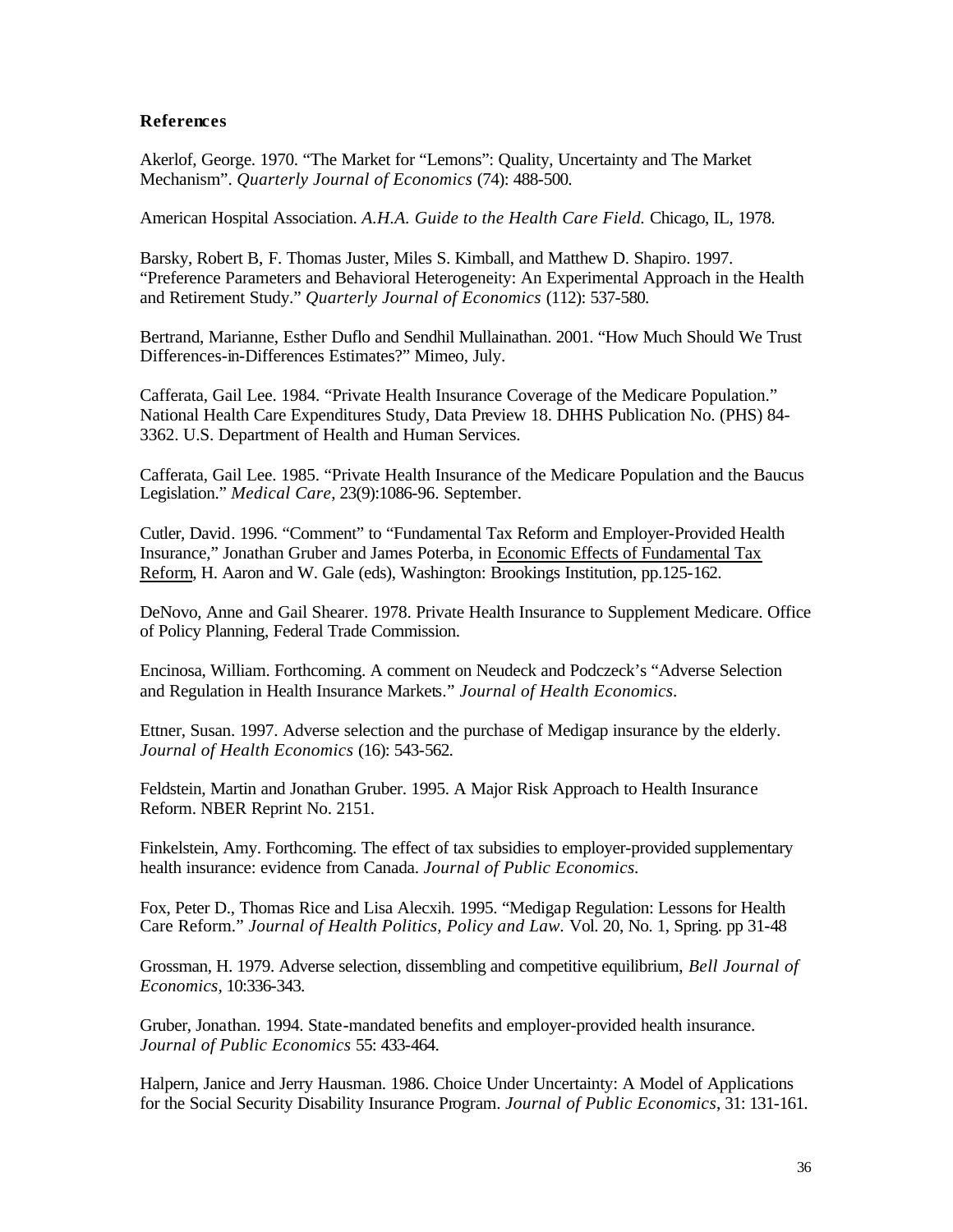Madrian, Brigitte. 1994. The Effect of Health Insurance on Retirement. *Brookings Papers on Economic Activity*, 1, pp.181-232.

McCall, Nelda, Thomas Rice and Arden Hall. 1983. Medigap: Study of Comparative Effectiveness of Various State Regulations: Final Report. SRI International. Menlo Park, CA.

McCormack, Lauren A., Peter D. Fox, Thomas Rice and Marcia Graham. 1996. "Medigap Reform Legislation of 1990: Have the Objectives Been Met?" *Health Care Financing Review*, Fall, Volume 18, Number 1. pp.157-174.

McFadden, Daniel. 1989. Testing for Stochastic Dominance. In Studies in the Economics of Uncertainty, Thomas Fomby and Tae Kun Seo (eds), New York: Springer-Verlag, pp.113-134.

Merritt, Richard E. and Donna B. Potemken (eds). 1982. Medigap: issues and update. The Intergovernmental Health Policy Project, George Washington University, Washington D.C. June.

Miyazaki, Hajime. 1977. The rate race and internal labor markets. Bell Journal of Economics 8 (Autumn), pp.394-418.

Neudeck, Werner and Konrad Podczeck. 1996. Adverse selection and regulation in health insurance markets. *Journal of Health Economics*, (15): 387-408.

Newhouse, Joseph P. 1992. "Medical Care Costs: How Much Welfare Loss?" *Journal of Economic Perspectives*, 6(3): 3 –21.

P.L. 96-265. Jun 9, 1980. "Voluntary Certification of Medicare Supplemental Health Insurance Policies." [a.k.a. The Baucus Amendments]

Rice, Thomas, Marcia Graham and Peter Fox. 1997. The Impact of Policy Standardization on the Medigap Market. *Inquiry* 34: 106-116, Summer.

Ronnen, Uri. 1991. "Minimum quality standards, fixed costs, and competition." *RAND Journal of Economics* Vol 22, No. 4, pp. 490 – 504.

Rothschild, Michael and Joseph Stiglitz. 1976. An Essay on the Economics of Imperfect Information. *Quarterly Journal of Economics* 90 (November), pp.629-649.

Stigler, George. 1975. The Citizen and The State: Essays on Regulation. Chicago: University of Chicago Press.

U.S. General Accounting Office. 1986. Medigap Insurance: Law Has Increased Protection Against Substandard and Overpriced Policies. Pub. No. GAO/ HRD-87-8. Washington D.C.

U.S. General Account Office. 1991. Medigap Insurance: Better Consumer Protection Should Result from 1990 Changes to Baucus Amendment. Pub. No. GAO/HRD-91-49. Washington D.C.

U.S. House of Representatives, Select Committee on Aging. 1978. Abuses in the Sale of Health Insurance to the Elderly in Supplementation of Medicare: A National Scandal. Comm. Pub. No. 95-160. Washington DC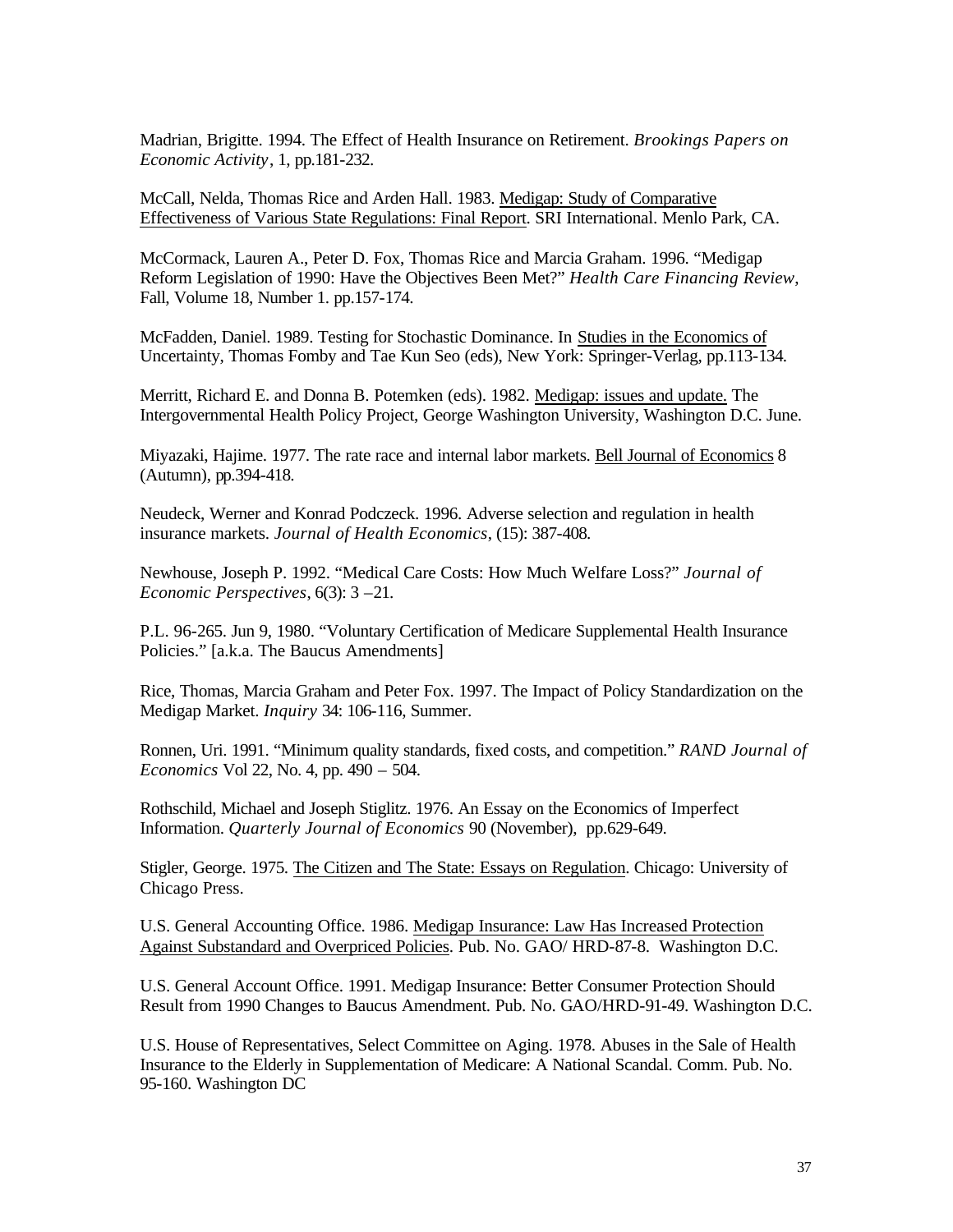U.S. Senate, Special Committee on Aging. 1978. "Medi-Gap: Private Health Insurance Supplements to Medicare." Hearing before the Special Committee on Aging, United States Senate, June 29, 1978. U.S. Government Printing Office, Washington D.C.

Van Ellet, T. (ed). 1979. Medigap: State Responses to Problems with Health Insurance for the Elderly. The Intergovernmental Health Policy Project, George Washington University, Washington D.C. October 30.

Wilson, Charles. 1977. A model of Insurance Markets with Incomplete Information. *Journal of Economic Theory* 16, pp.167-207.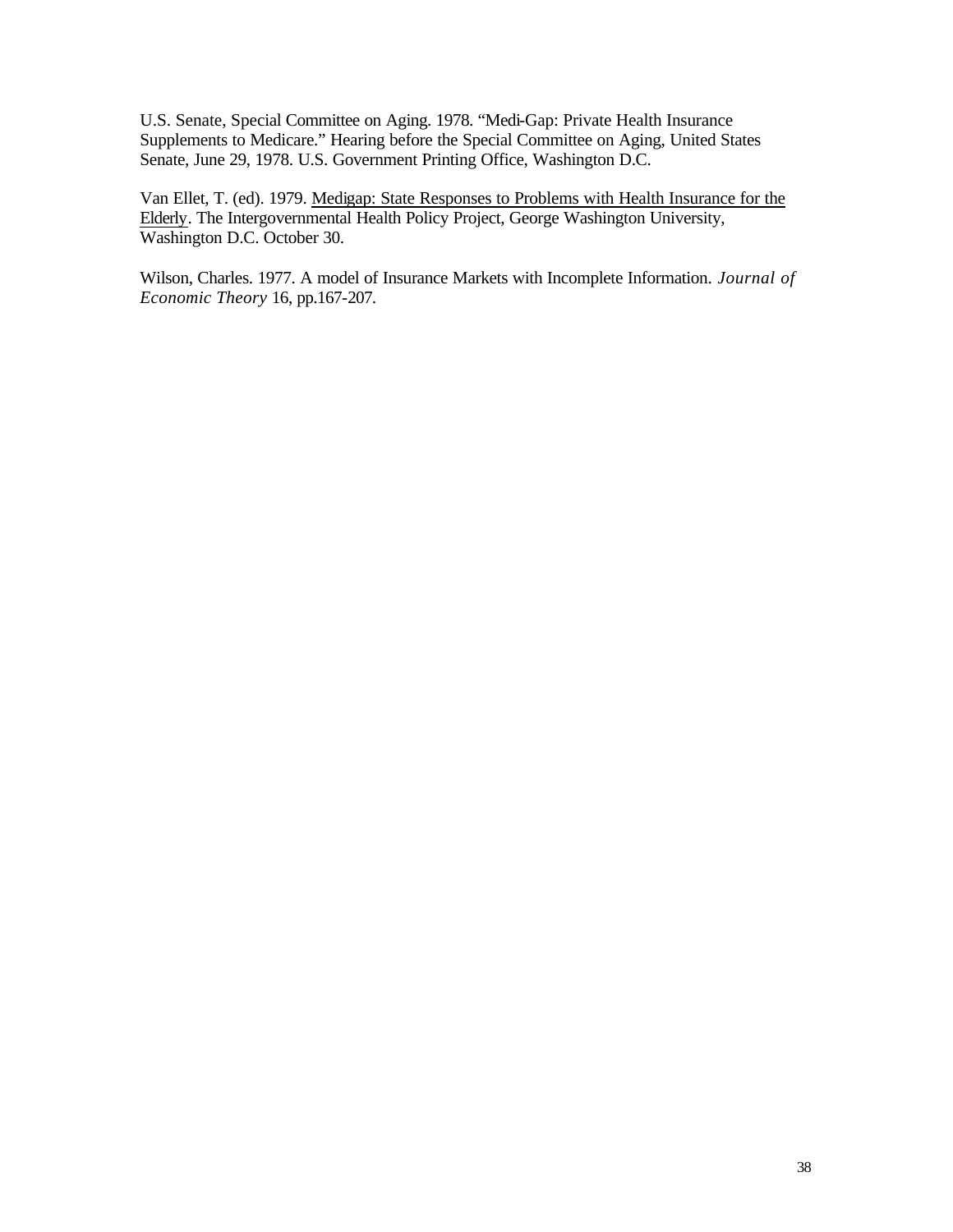| First Full Year of    | <b>STATES</b>                                                             | Percentage of           |
|-----------------------|---------------------------------------------------------------------------|-------------------------|
| Regulations in Effect |                                                                           | National Health         |
|                       |                                                                           | <b>Interview Survey</b> |
|                       |                                                                           | Sample <sup>53</sup>    |
| 1974                  | $CA^*$                                                                    | 9.7                     |
| 1977                  | IL, CT, MN*                                                               | 8.1                     |
| 1979                  | RI, PA, WI*                                                               | 9.1                     |
| 1980                  | $MA**$                                                                    | 2.5                     |
| 1981                  | GA, OR, FL, NH, NV, VT, NE, WY*                                           | 10.9                    |
| 1982                  | IA, SC, AK, AZ, CO, AL, ND, UT, NJ, AR,<br>VA*, WV*, NY*, WA, TN          | 27.0                    |
| 1983                  | ME, HI, IN, KS, OK, OH, ID, MS, DE, KY,<br>TX, MT, MO, SD, NM, LA, NC, MD | 28.5                    |
| 1984                  | MI, DC                                                                    | 4.3                     |

# **Table 1: Implementation of Minimum Standards for Non-Group Medigap Policies.**

**\*** Denotes regulation that established classes of policies each with their own minimum benefit standards. In all of these cases, the least comprehensive category had minimum benefit standards as strict or stricter than the Baucus requirements, and with the addition of other benefits came other requirements.

**\*\*** Denotes standardization. Three policies were specified in detail and these were the only ones that were allowed to be sold. The least comprehensive policy satisfied the Baucus criteria.

*Sources:* The above table was compiled based on information in Van Ellet (1979), Merritt and Potemken (1982), McCall, Rice and Hall (1983), U.S. General Accounting Office (1986), and conversations with state regulators in Massachusetts and Wisconsin.

<sup>&</sup>lt;sup>53</sup> This sample is described in detail in section four.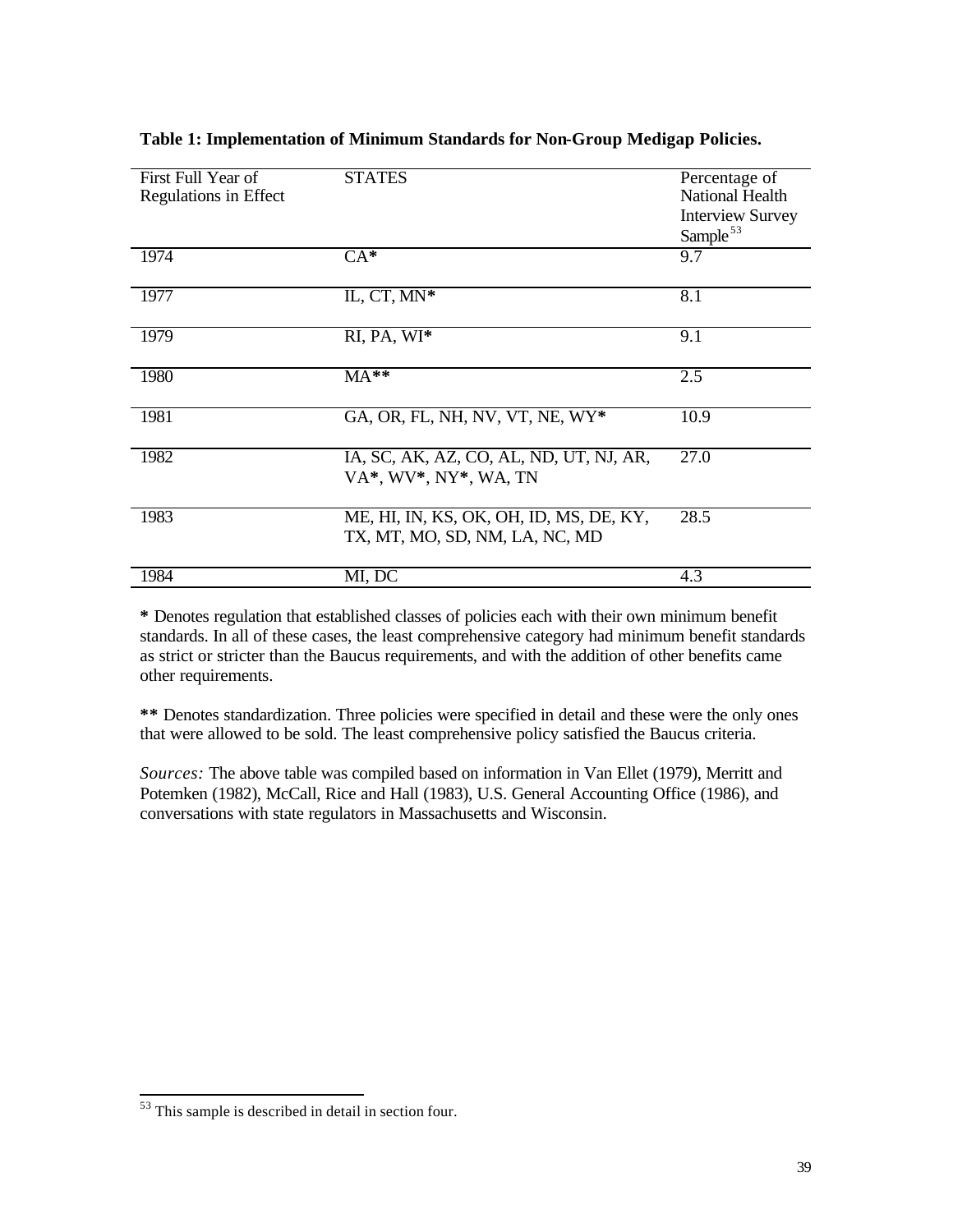

Figure 1: The effect of minimum standards on the decision to purchase insurance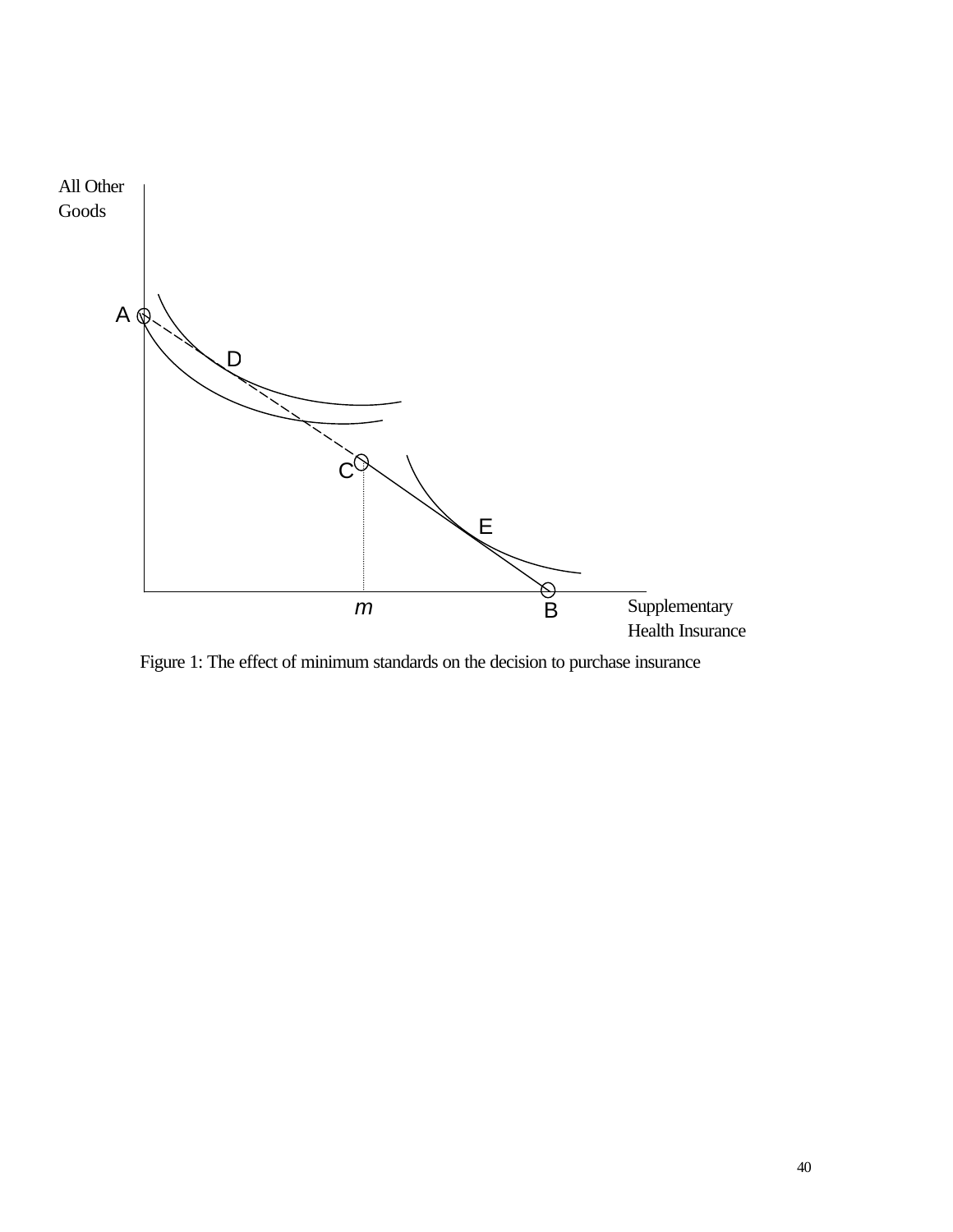|                               | (1)         | (2)              | (3)         |
|-------------------------------|-------------|------------------|-------------|
| <b>ADOPT</b> (After Adoption) | $-0.051***$ | $-0.053***$      |             |
|                               | (0.014)     | (0.014)          |             |
|                               |             |                  |             |
| $ADOPT1$ (1 or 2 Years        |             |                  | $-0.049***$ |
| After Adoption)               |             |                  | (0.010)     |
| $\bf{ADOPT}_2$ (3 or More     |             |                  | $-0.080***$ |
| Years After Adoption)         |             |                  | (0.022)     |
|                               |             |                  |             |
| <b>State Fixed Effects</b>    | <b>YES</b>  | <b>YES</b>       | <b>YES</b>  |
|                               |             |                  |             |
| Year Fixed Effects            | <b>YES</b>  | <b>YES</b>       | <b>YES</b>  |
| Age                           |             | $0.016***$       | $0.016***$  |
|                               |             | (0.003)          | (0.003)     |
|                               |             |                  |             |
| Male                          |             | $-0.066***$      | $-0.066***$ |
|                               |             | (0.007)          | (0.007)     |
| Married                       |             | $-0.014$         | $-0.014$    |
|                               |             | (0.010)          | (0.010)     |
|                               |             |                  |             |
| High School Degree            |             | $0.025**$        | $0.025**$   |
|                               |             | (0.011)          | (0.011)     |
|                               |             |                  | 0.012       |
| Some College                  |             | 0.012<br>(0.013) | (0.013)     |
|                               |             |                  |             |
| College Degree of Higher      |             | $-0.025$         | $-0.026$    |
|                               |             | (0.017)          | (0.017)     |
|                               |             |                  |             |
| White                         |             | $0.150***$       | $0.150***$  |
|                               |             | (0.015)          | (0.015)     |
| Health Status Excellent,      |             | $0.025**$        | $0.025**$   |
| Very Good or Good             |             | (0.010)          | (0.010)     |
|                               |             |                  |             |
| Constant                      | $0.425***$  | $-0.757***$      | $-0.754***$ |
|                               | (0.011)     | (0.190)          | (0.191)     |
| $R^2$                         | 0.031       | 0.048            | 0.048       |
| $\mathbf N$                   | 17,649      | 17,317           | 17,317      |

# **Table 2: Effect of Minimum Standards on Non-Group Coverage Rate**

Notes: Coefficients in columns (1) and (2) are from OLS estimation of equation (1) using the 1976 through 1986 NHIS data. Coefficients in column (3) are from OLS estimation of equation (2) on the same data. The dependent variable is whether an individual has coverage in the non-group market. Sample is limited to those aged 65 to 68. Standard errors are in parentheses. They are adjusted for the heteroscedasticity in the linear probability model and allow for an arbitrary covariance matrix within each state over time. \*\*\* denotes significance at the 1% level. \*\* denotes significance at the 5% level. \* denotes significance at the 10% level. The omitted education category is less than high school diploma. The omitted health category is "fair or poor."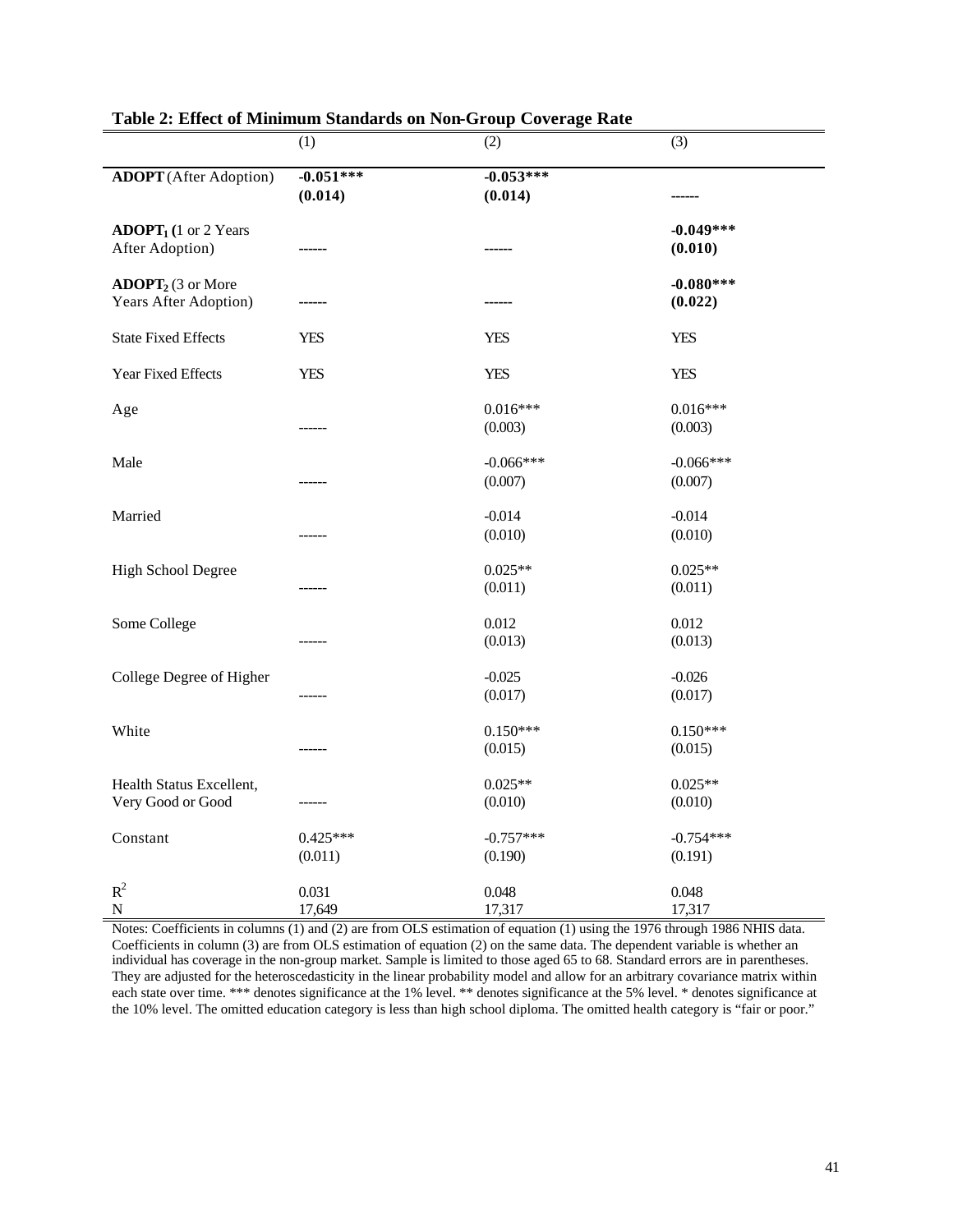|                               | Group Coverage | Medicaid Coverage | Medicaid Coverage;         |
|-------------------------------|----------------|-------------------|----------------------------|
|                               |                |                   | Sample limited to          |
|                               |                |                   | individuals with less than |
|                               |                |                   | high school education      |
| $ADOPT_1$ (1 or 2 Years)      | 0.012          | 0.009             | 0.017                      |
| After Adoption)               | (0.015)        | (0.012)           | (0.022)                    |
|                               |                |                   |                            |
| $ADOPT_2$ (Three or More      | $-0.001$       | 0.021             | 0.031                      |
| <b>Years After Adoption</b> ) | (0.013)        | (0.015)           | (0.027)                    |
|                               |                |                   |                            |
| $R^2$                         | 0.101          | 0.113             | 0.135                      |
| N                             | 17,332         | 9,224             | 3,986                      |

#### **Table 3: Effect of Minimum Standards on Coverage by Alternative Sources of Supplementary Insurance**

Notes: Coefficients are from OLS estimation of equation (2). Column headings give the dependent variable. The first column is estimated using the 1976 through 1986 NHIS data. Since information on Medicaid coverage is available only in 1982 and later years, the other two columns are estimated using the 1982 through 1986 NHIS data. Standard errors are in parentheses. They are adjusted for the heteroscedasticity in the linear probability model and allow for an arbitrary covariance matrix within each state over time. \*\*\* denotes significance at the 1% level. \*\* denotes significance at the 5% level. \* denotes significance at the 10% level. All regressions include a full set of covariates and state and year fixed effects. Sample is limited to those aged 65 to 68.

# **Table 4: Effect of Minimum Standards on Non-Group Coverage Rate: Specification Checks**

|                             | <b>Full Sample</b> | <b>Full Sample</b> | <b>Full Sample</b> | States with      | States with      |
|-----------------------------|--------------------|--------------------|--------------------|------------------|------------------|
|                             |                    |                    |                    | Reforms First in | Reforms First in |
|                             |                    |                    |                    | Effect 1979 or   | Effect 1981 or   |
|                             |                    |                    |                    | Later            | Earlier          |
|                             |                    |                    |                    |                  |                  |
|                             | (1)                | (2)                | (3)                | (4)              | (5)              |
| $ADOPT_{-2}$ (4 or More     |                    | 0.011              | $-0.009$           | 0.020            |                  |
| Years Prior to              |                    | (0.018)            | (0.045)            | (0.029)          |                  |
| Adoption)                   |                    |                    |                    |                  |                  |
| $ADOPT_{-1}$ (Two or        |                    | 0.0002             | $-0.006$           | 0.007            |                  |
| Three Years Prior to        |                    | (0.014)            | (0.019)            | (0.017)          |                  |
| Adoption)                   |                    |                    |                    |                  |                  |
| $\textbf{ADOPT}_1$ (1 or 2) | $-0.045**$         | $-0.049***$        | $-0.044**$         | $-0.051**$       | $-0.053*$        |
| <b>Years After</b>          | (0.017)            | (0.014)            | (0.019)            | (0.021)          | (0.026)          |
| Adoption)                   |                    |                    |                    |                  |                  |
| $\bf{ADOPT}_2$ (Three or    | $-0.078**$         | $-0.081***$        | $-0.075**$         | $-0.070$         | $-0.081***$      |
| More Years After            | (0.032)            | (0.021)            | (0.035)            | (0.043)          | (0.023)          |
| Adoption)                   |                    |                    |                    |                  |                  |
| State-specific Linear       | <b>YES</b>         | NO                 | YES                | NO.              | NO.              |
| Trends                      |                    |                    |                    |                  |                  |
| $R^2$                       | 0.052              | 0.048              | 0.052              | 0.050            | 0.038            |
| N                           | 17,317             | 17,317             | 17,317             | 14,329           | 6,950            |

Notes: Coefficients in columns (1) and (5) are from OLS estimation of equation (2) using the 1976 through 1986 NHIS data; the ADOPT variables are interpreted relative to the entire period prior to adoption. Coefficients in column (2) through (4) are from OLS estimation of equation (3) on the same data; the ADOPT variables are interpreted relative to period 0. The dependent variable is whether an individual has coverage in the non-group market. Sample is limited to those aged 65 to 68. Standard errors are in parentheses. They are adjusted for the heteroscedasticity in the linear probability model and allow for an arbitrary covariance matrix within each state over time. \*\*\* denotes significance at the 1% level. \*\* denotes significance at the 5% level. \* denotes significance at the 10% level. All regressions include a full set of covariates and state and year fixed effects.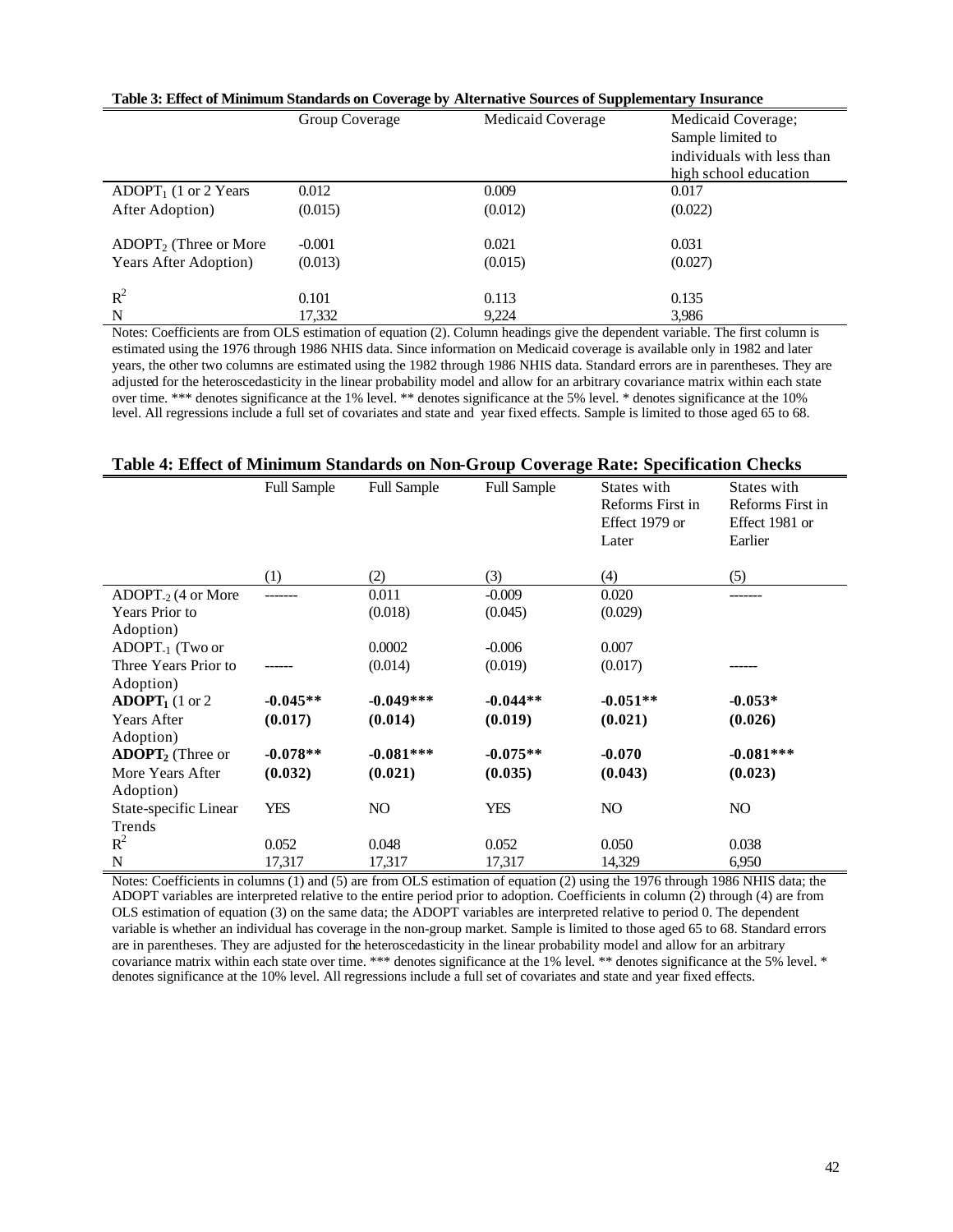|                                     |                     | 1977            | 1987                |                 |  |
|-------------------------------------|---------------------|-----------------|---------------------|-----------------|--|
| <b>Benefit Coverage</b>             | Non-Group<br>Market | Group<br>Market | Non-Group<br>Market | Group<br>Market |  |
| Part A Deductible                   | 0.99                | 0.95            | 0.91                | 0.87            |  |
| Part B Deductible                   | 0.85                | 0.91            | 0.39                | 0.72            |  |
| <b>Outpatient Prescription Drug</b> | 0.27                | 0.79            | 0.21                | 0.91            |  |
| Care in Skilled Nursing Home        | 0.62                | 0.46            | 0.75                | 0.68            |  |
| <b>Inpatient Psychiatric Care</b>   | 0.36                | 0.67            | 0.05                | 0.75            |  |
| Home Health Care                    | 0.19                | 0.28            | 0.05                | 0.53            |  |

# **Table 5: Mean Benefit Coverage Rates in Non-Group and Group Market**

Note: Data are from the 1977 NMCES and 1987 NMES. All means are weighted.

# **Table 6: Effect Of Minimum Standards on Non-Mandated Benefit Coverage**

| <b>Benefit Coverage</b>             | Difference-In-      | Difference-in-   | Difference-in-              |
|-------------------------------------|---------------------|------------------|-----------------------------|
|                                     | Differences Without | Differences with | Differences with            |
|                                     | Covariates          | Covariates       | Covariates and with         |
|                                     |                     |                  | Interactions between        |
|                                     |                     |                  | <b>Covariates and AFTER</b> |
|                                     | (1)                 | (2)              | (3)                         |
| Part A Deductible                   | 0.0007              | 0.004            | $-0.006$                    |
|                                     | (0.034)             | (0.036)          | (0.039)                     |
|                                     | $[N=1,042]$         | $[N=940]$        | $[N=940]$                   |
| Part B Deductible                   | $-0.269***$         | $-0.237***$      | $-0.241***$                 |
|                                     | (0.054)             | (0.057)          | (0.061)                     |
|                                     | $[N=1,045]$         | $[N=943]$        | $[N=943]$                   |
| <b>Outpatient Prescription Drug</b> | $-0.177***$         | $-0.198***$      | $-0.186***$                 |
|                                     | ((0.051)            | (0.054)          | (0.059)                     |
|                                     | $[N=1,130]$         | $[N=1,015]$      | $[N=1,015]$                 |
| Care in Skilled Nursing Home        | $-0.091$            | $-0.110*$        | $-0.103$                    |
|                                     | (0.061)             | (0.064)          | (0.066)                     |
|                                     | $[N=1,165]$         | $[N=1,047]$      | $[N=1,047]$                 |
| <b>Inpatient Psychiatric Care</b>   | $-0.389***$         | $-0.389***$      | $-0.359***$                 |
|                                     | (0.055)             | (0.058)          | (0.059)                     |
|                                     | $[N=1,165]$         | $[N=1,047]$      | $[N=1,047]$                 |
|                                     |                     |                  |                             |
| Home Health Care                    | $-0.396***$         | $-0.404***$      | $-0.389***$                 |
|                                     | (0.054)             | (0.057)          | (0.058)                     |
|                                     | $[N=1,165]$         | $[N=1,047]$      | $[N=1,047]$                 |

Note: Data are from the 1977 NMCES and 1987 NMES. Table reports the estimated coefficient on AFTER\*NON-GROUP from estimation of equation (4) by OLS. Different rows correspond to different dependent variables. Heteroscedasticity-adjusted standard errors are in parentheses. \*\*\* indicates significance at the 1% level; \*\* indicates significance at the 5% level; \* indicates significance at the 10% level.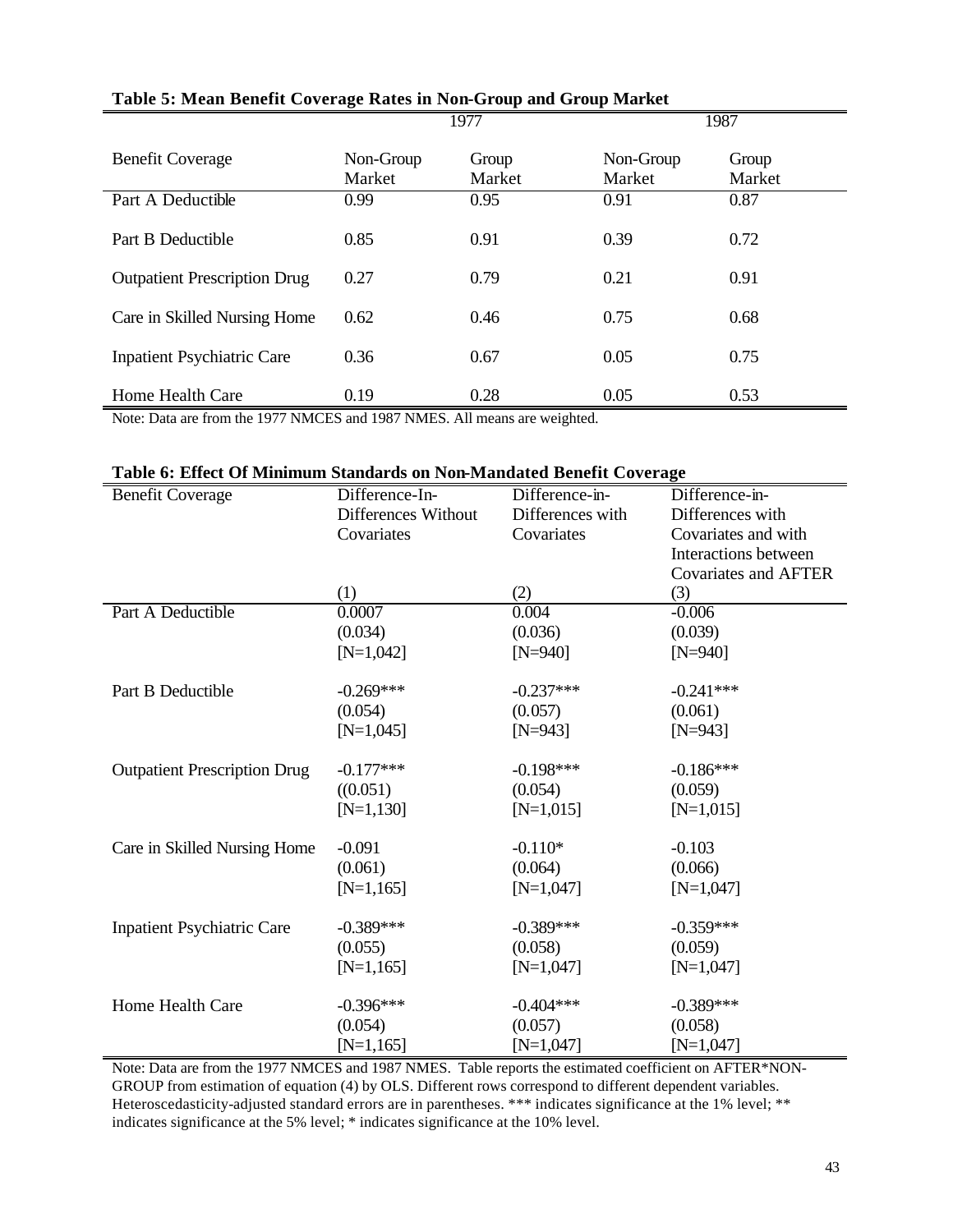

#### **Figure 2: Market Share of Non-Group Plans**

| Table 7: Effect of the Minimum Standards on Log Premiums |  |
|----------------------------------------------------------|--|
|                                                          |  |

|                                                                             | $\left(1\right)$       | (2)                    | (3)                      | (4)                      |
|-----------------------------------------------------------------------------|------------------------|------------------------|--------------------------|--------------------------|
| <b>AFTER*NON-GROUP</b>                                                      | $-0.481***$            | $-0.468***$            | $-0.259***$              | $-0.475***$              |
|                                                                             | (0.098)                | (0.094)                | (0.103)                  | (0.147)                  |
| <b>AFTER*NON-GROUP*BENEFITS</b>                                             |                        |                        |                          | $0.092**$<br>(0.042)     |
| <b>AFTER</b>                                                                | $0.997***$<br>(0.085)  | $0.982***$<br>(0.081)  | $0.889***$<br>(0.090)    | $0.884***$<br>(0.090)    |
| <b>NON-GROUP</b>                                                            | $-0.881***$<br>(0.082) | $-0.800***$<br>(0.081) | $-0.566***$<br>(0.092)   | $-0.572***$<br>(0.092)   |
| Controls for Individual Characteristics<br><b>Controls for Each Benefit</b> | NO.<br>NO.             | <b>YES</b><br>NO.      | <b>YES</b><br><b>YES</b> | <b>YES</b><br><b>YES</b> |
| $R^2$                                                                       | 0.491                  | 0.534                  | 0.551                    | 0.553                    |
| N                                                                           | 1,165                  | 1,047                  | 937                      | 937                      |

Note: Table reports the results from estimation of equation (4) by OLS, with the log of the premium as the dependent variable. BENEFITS is a variable that measures the number of non-mandated benefits in the policy; it ranges from 0 to 6. Heteroscedasticity-adjusted standard errors are in parentheses. \*\*\* indicates significance at the 1% level; \*\* indicates significance at the 5% level; \* indicates significance at the 10% level. Data are from the 1977 NMCES and 1987 NMES.

|  |  | Table 8: Welfare Change Associated with Insurance Plan Changes (1999 \$) |
|--|--|--------------------------------------------------------------------------|
|  |  |                                                                          |

| Coefficient of       | Losing pre-reform | Upgrading pre-reform | Upgrading pre-reform plans to comply    |
|----------------------|-------------------|----------------------|-----------------------------------------|
| <b>Relative Risk</b> | coverage          | plans to comply with | with requirements but dropping all non- |
| Aversion             |                   | requirements         | mandated benefits                       |
|                      |                   |                      | ( گ                                     |
|                      | $-36.9$           | $+4.1$               | $-28.6$                                 |
|                      | $-943.0$          | $+195.5$             | $-733.7$                                |

Note: Table entries indicate the negative of the change in risk premium associated with a moving from the pre-reform insurance status quo to a new insurance arrangement. Changes in risk premiums are reported in 1999 dollars.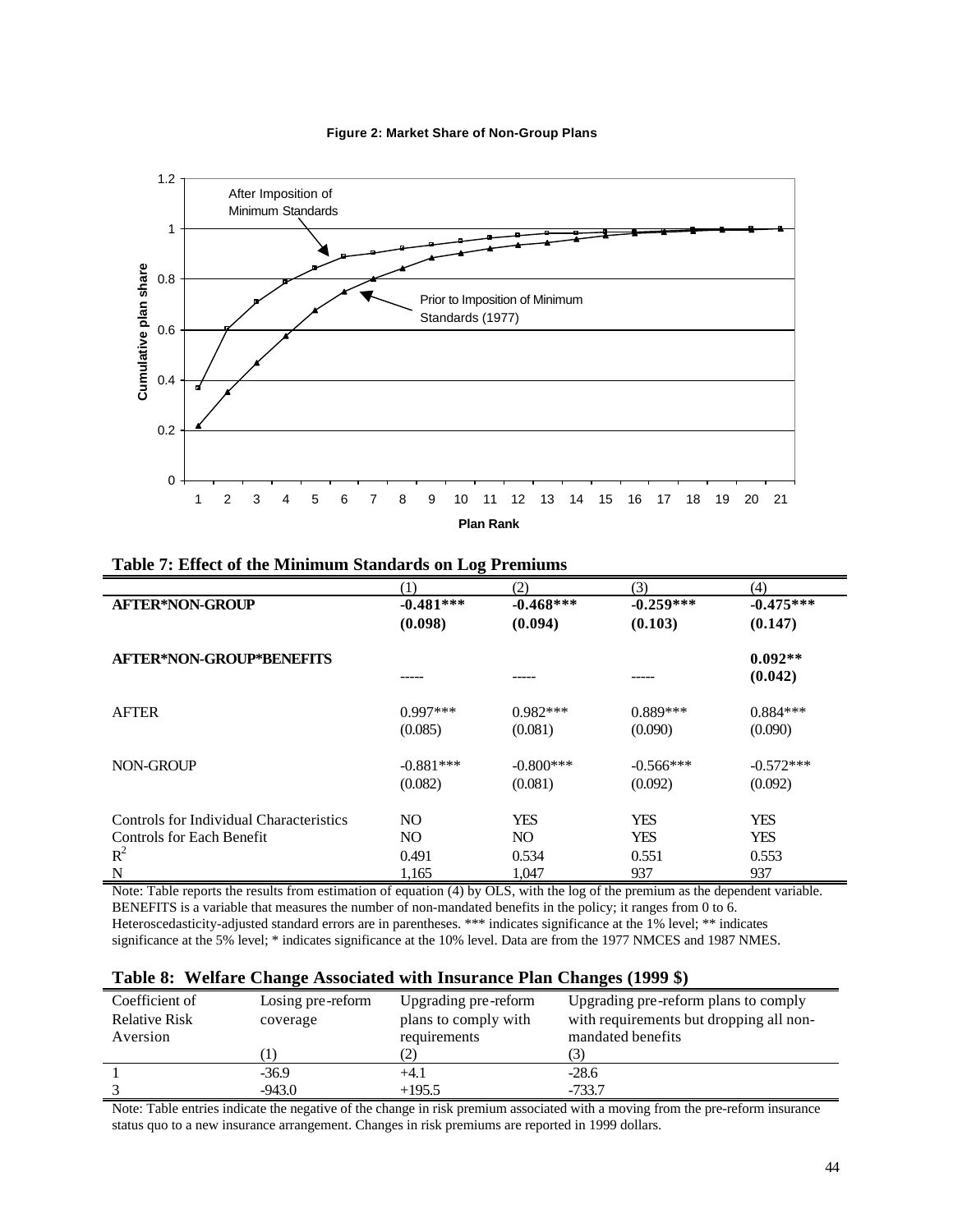

**Figure 3: Distribution of Out of Pocket Medical Expenditures Under Different Insurance Arrangements**

**EPre-Reform Plans, Upgraded to Meet Minimum Standards □Insurance Covering Mandated Benefits Only**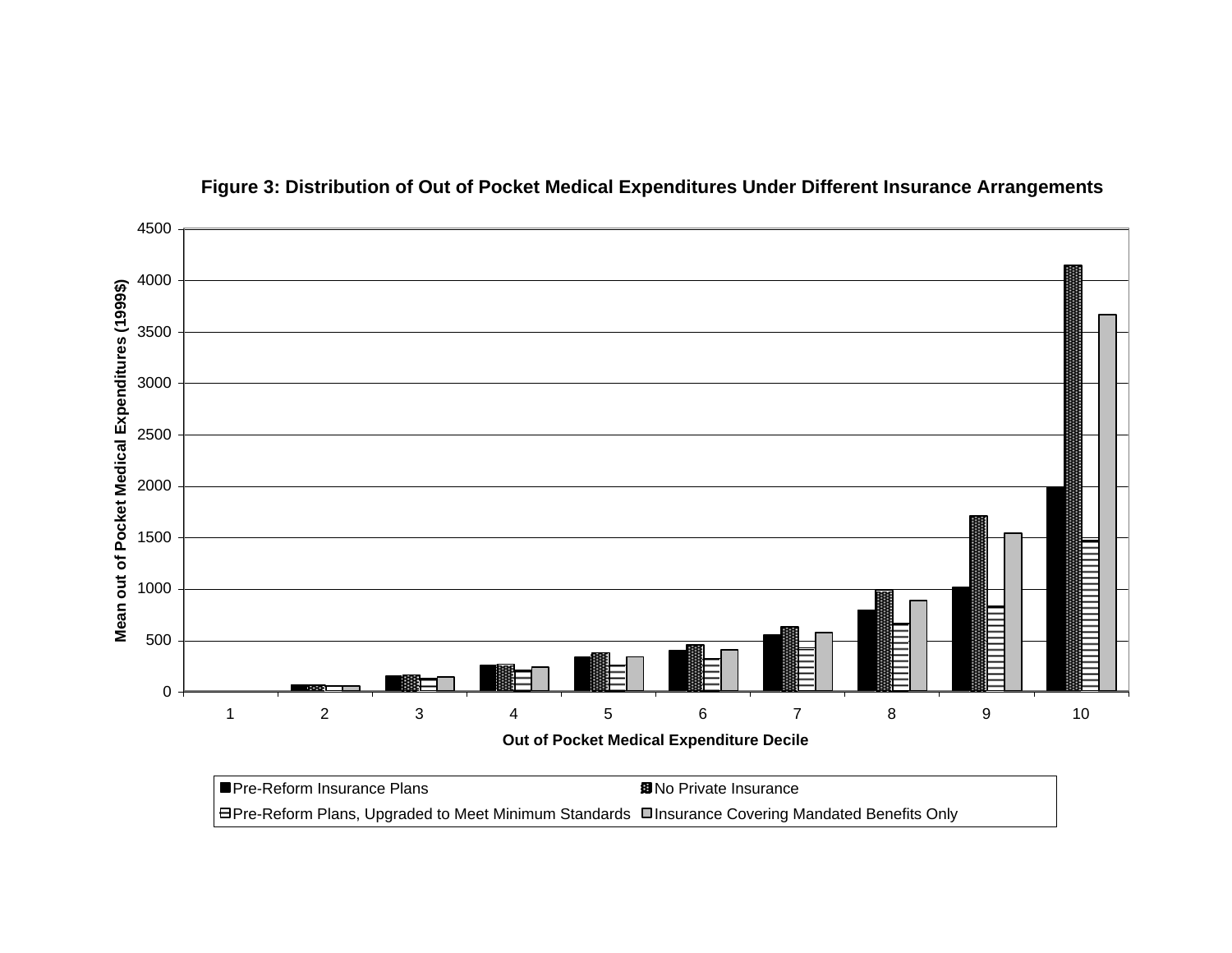# **Appendix A: Gaps in Medicare (1977-1987)**

- I. Cost Sharing Provisions in Medicare
	- A. Part A
		- 1. Annual Deductible. (\$341 in 1977; \$764 in 1987)
		- **2. Copayment for hospital days 61-90 (\$85 per day in 1977; \$191 per day in 1987)**
		- **3. Copayment for lifetime reserve hospital days 91-150 (\$170 per day in 1977; \$382 per**  day in  $1987$ <sup>54</sup>
		- **4. Annual Deductible for first three pints of blood used in the hospital**
	- B. Part B
		- 1. Annual Deductible (\$165 in 1977; \$110 in 1987)
		- **2. 20% Copay for approved physician charges<sup>55</sup>**
		- **3. Annual Deductible for first three pints of blood used.**
- II. Services Covered Only Partially / With Restrictions By Medicare
	- 1. Care in a Skilled Nursing Facility
	- 2. Home Health Care Visits
	- 3. Part A coverage for inpatient psychiatric care

# III. Services Not Covered By Medicare

- 1. Outpatient prescription drugs
- 2. Dental care
- 3. Vision Care
- 4. Hearing Care
- 5. Preventive care: routine physical examinations, diagnostic tests and some immunizations
- 6. Care in custodial (not skilled) nursing homes
- **7. Hospital stays beyond the lifetime reserve of 150 days <sup>56</sup>**
- 8. Physician charges above the "reasonable" rate reimbursed by Medicare Part B.<sup>57</sup>

# Notes

- Benefit gaps in **bold** are those that the minimum standards require non-group Medigap policies to provide.
- All dollar figures are in 1999 dollars unless otherwise noted.

 $54$  Beyond 90 days in the hospital, Medicare Part A provides a "lifetime reserve" of an additional 60 days that will be covered (with copayments) only once in a person's lifetime

<sup>&</sup>lt;sup>55</sup> The regulation requires that the Medigap policy cover the 20 percent Part B copay for approved physician charges, subject to a maximum deductible of \$200 and a maximum benefit of no less than \$5,000 (in nominal dollars).

<sup>&</sup>lt;sup>56</sup> The regulation requires that the Medigap policy pay 90% of coverage of stays above the lifetime reserve maximum for a lifetime maximum of 365 additional days.

 $57$  The "reasonable charge" is defined as the lowest of the doctor's charge, the customary charge, or the prevailing charge in the area.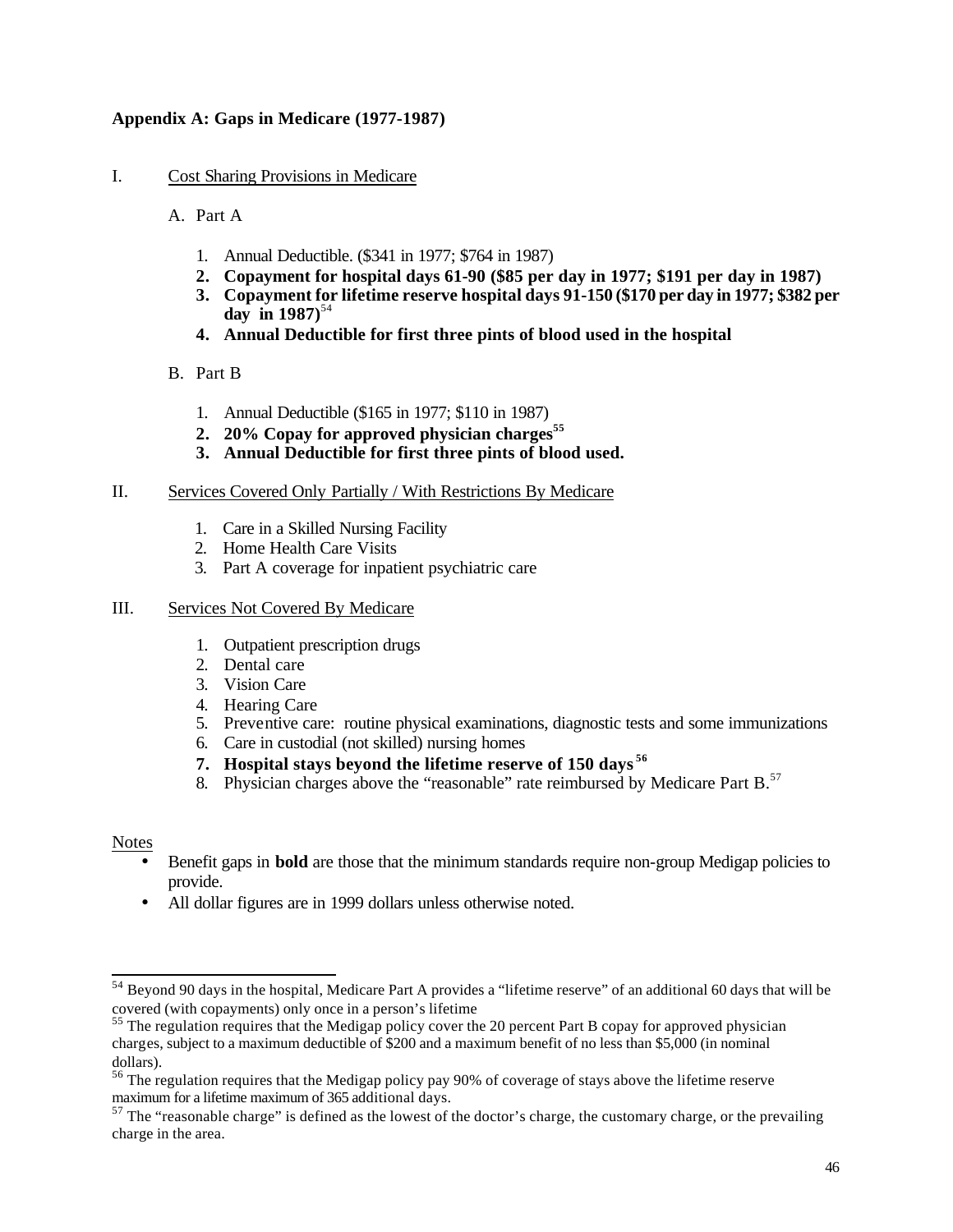# **Appendix B: Probit Estimates**

|                    |                        |                        | $\sim$ $\cdot$<br>$\sim$ $\sim$ $\sim$ $\sim$ $\sim$ $\sim$ $\sim$ |  |
|--------------------|------------------------|------------------------|--------------------------------------------------------------------|--|
|                    | $\left(1\right)$       | (2)                    | (3)                                                                |  |
| <b>ADOPT</b>       | $-0.052***$<br>(0.015) | $-0.055***$<br>(0.015) | ------                                                             |  |
| $\bf ADOPT^1$      | ------                 | -----                  | $-0.050***$<br>(0.013)                                             |  |
| ADOPT <sup>2</sup> | -------                | ------                 | $-0.081***$<br>(0.021)                                             |  |

|  |  |  |  |  | Table B1: Probit Estimates of the Effect of the Minimum Standards on Non-Group Coverage Rates |  |
|--|--|--|--|--|-----------------------------------------------------------------------------------------------|--|
|  |  |  |  |  |                                                                                               |  |

Notes: Coefficients are the estimated marginal effects from probit estimation, evaluated at the means of the independent variables. Columns (1) and (2) report results from estimation of equation (1) without and with covariates respectively. Column (3) reports results from estimation of equation (3) with covariates. See Table 2 for more details on the data and specification. \*\*\* denotes significance at the 1% level. \*\* denotes significance at the 5% level. \* denotes significance at the 10% level.

| <b>Benefit Coverage</b>        | Difference-In-<br>Differences Without | Difference-in-<br>Differences with | Difference-in-Differences<br>with Covariates and |
|--------------------------------|---------------------------------------|------------------------------------|--------------------------------------------------|
|                                | Covariates                            | Covariates                         | Interactions between                             |
|                                | (1)                                   | (2)                                | <b>Covariates and AFTER</b><br>(3)               |
| Part A Deductible              | $-0.041$                              | $-0.044$                           | $-0.016$                                         |
|                                | (0.035)                               | (0.036)                            | (0.019)                                          |
|                                | $[N=1,042]$                           | $[N=889]$                          | $[N=889]$                                        |
| Part B Deductible              | $-0.192***$                           | $-0.163**$                         | $-0.172**$                                       |
|                                | (0.075)                               | (0.079)                            | (0.082)                                          |
|                                | $[N=1,045]$                           | $[N=943]$                          | $[N=943]$                                        |
| <b>Outpatient Prescription</b> | $-0.275***$                           | $-0.302***$                        | $-0.284***$                                      |
| Drug                           | (0.071)                               | (0.077)                            | (0.082)                                          |
|                                | $[N=1,130]$                           | $[N=1,015]$                        | $[N=1,015]$                                      |
| Care in Skilled Nursing        | $-0.075$                              | $-0.093$                           | $-0.088$                                         |
| Home                           | (0.064)                               | (0.068)                            | (0.071)                                          |
|                                | $[N=1,165]$                           | $[N=1,047]$                        | $[N=1,047]$                                      |
| <b>Inpatient Psychiatric</b>   | $-0.448***$                           | $-0.453***$                        | $-0.440***$                                      |
| Care                           | (0.040)                               | (0.040)                            | (0.043)                                          |
|                                | $[N=1,165]$                           | $[N=1,047]$                        | $[N=1,047]$                                      |
| Home Health Care               | $-0.297***$                           | $-0.293***$                        | $-0.277***$                                      |
|                                | (0.029)                               | (0.029)                            | (0.030)                                          |
|                                | $[N=1,165]$                           | $[N=1,047]$                        | $[N=1,047]$                                      |
|                                |                                       |                                    |                                                  |

| Table B2: Probit Estimates of Effect of Minimum Standards on Non-Mandated Benefit Coverage |  |
|--------------------------------------------------------------------------------------------|--|
|--------------------------------------------------------------------------------------------|--|

Note: Data are from the 1977 NMCES and 1987 NMES. Coefficients are the estimated marginal effects on AFTER\*NON-GROUP from probit estimation of equation (4), evaluated at the means of the independent variables. Different rows correspond to different dependent variables. Heteroscedasticity-adjusted standard errors are in parentheses. \*\*\* indicates significance at the 1% level; \*\* indicates significance at the 5% level; \* indicates significance at the 10% level.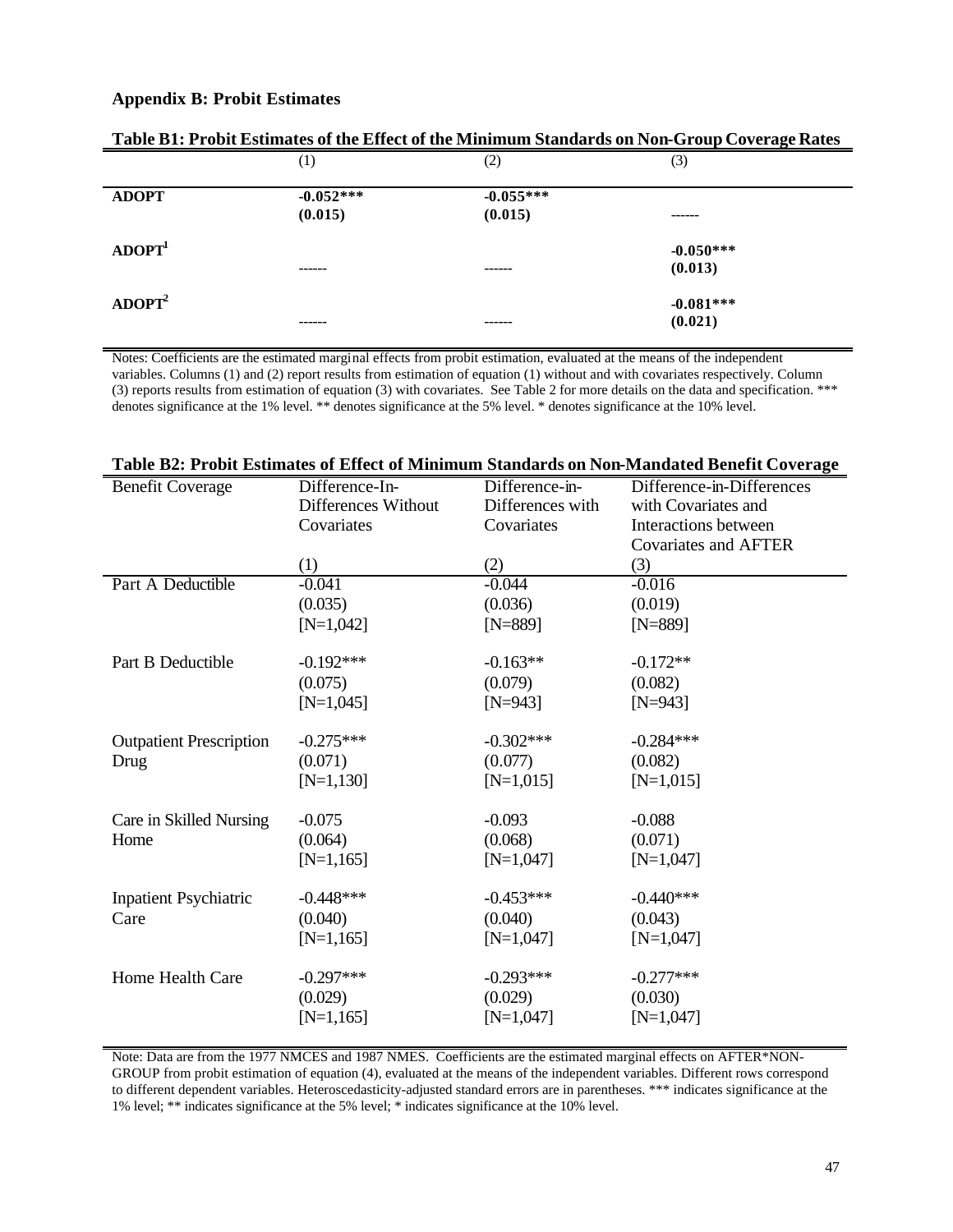#### **Appendix C: Effect of Minimum Standards in the Wilson (1977) model.**

The standard analysis of asymmetric information in insurance markets assumes perfectly competitive markets and individuals who differ only in their (privately known) probability of an accident. The Wilson (1977) "foresight" equilibrium is defined as follows:

Definition: A Wilson equilibrium is a set of policies such that when consumers choose contracts to maximize expected utility, each policy earns non-negative profits individually and there is no other set of policies outside of the equilibrium set which, if offered, would earn positive profits in the aggregate and non-negative profits individually, *after the unprofitable policies in the original set have been withdrawn.*

The italicized portion represents the refinement of the Rothschild and Stiglitz (1976) equilibrium definition; the refinement guarantees existence and allows for the possibility of a pooling equilibrium.

Figure C1 illustrates the effects of imposing a minimum standard in a Wilson (1977) separating equilibrium. The vertical and horizontal axes indicate, respectively, income in states with and without an accident. The point E represents the individual's endowment with no insurance. The 45 degree line represents points of full insurance. Movements to the northeast indicate increasing utility. The line HE (LE) represents the set of policies that earn zero expected profits when high (low) risk individuals buy them. High risk individuals purchase policy  $\alpha_H$  and get full insurance at their actuarially fair price; low risk individuals purchase policy  $\alpha_{\text{L}}$ , which is the maximum amount of insurance they can purchase at their actuarially fair price while maintaining incentive compatibility for the high risk type. As drawn, the equilibrium is separating rather than pooling because low risk individuals prefer their allocation  $\alpha_L$  to their most-preferred outcome on the market odds line EF, which is given by γ.

The minimum standards then require that all individuals who purchase insurance must purchase at least the minimum amount *m*, which exceeds the amount of insurance low risk types receive with  $\alpha_{\text{L}}$ . Therefore, the low risk type must choose between purchasing either the minimum insurance amount *m* on the high risk indifference curve through  $\alpha_H$  or his most preferred outcome on the market odds line, which is given by γ. As drawn, low risk individuals prefer the latter and the result is a pooling equilibrium with both types buying policy γ. There is no profitable deviation from γ which remains profitable after the unprofitable contracts are withdrawn. By the single crossing property, there are policies above EF and below EL which, if offered in addition to γ, would attract low risk types and not high risk types and thus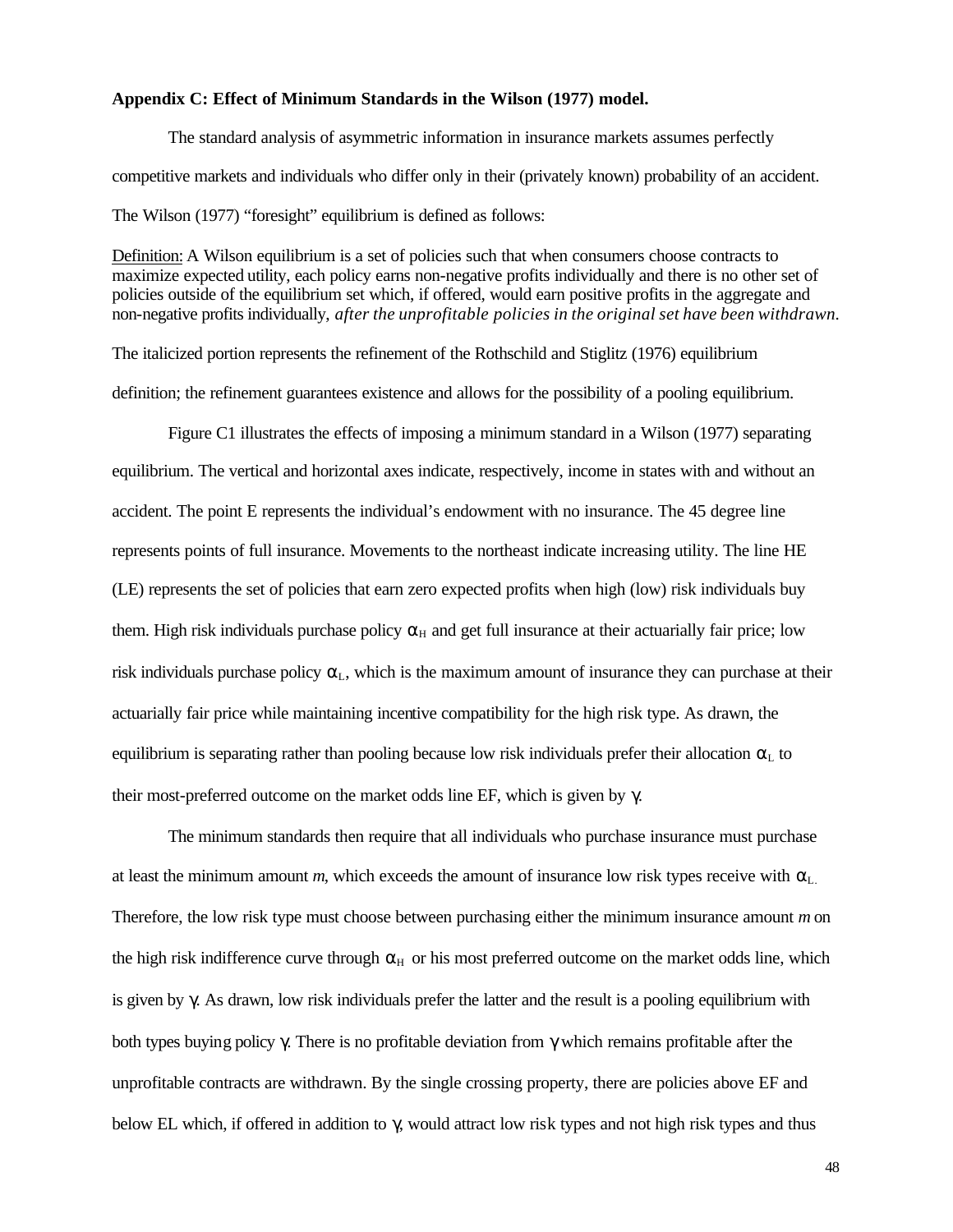earn positive profits. However, once this is offered, policy  $\gamma$ -- which now attracts only the high risk types – becomes unprofitable and would be withdrawn; high risk types would then purchase the remaining policy, making it unprofitable. Thus sufficiently high minimum standards can result in the destruction of a separating equilibrium and a resulting pooling equilibrium in which the market for very comprehensive policies has been destroyed.<sup>58</sup>

With the move from a separating equilibrium to a pooling equilibrium, low risk types gain insurance and high risk types lose insurance. Low risk types are worse off, since by definition they preferred the original separating equilibrium to any outcome on the pooling line. As a result, some may choose to purchase no insurance rather than comply with the minimum standards. High risk types are better off by revealed preference; they could have continued to purchase their policy in the separating equilibrium. The model is therefore consistent with the empirical findings that the minimum standards are associated with a decline in both the proportion of the population purchasing insurance and the purchase of non-mandated insurance by those who retain insurance coverage.

Welfare analysis can be made conceptually simpler by recognizing that the change in the prices of insurance associated with moving from a separating to a pooling equilibrium represents a transfer between risk types and so – with a social welfare function that weights both types equally – is irrelevant for welfare calculations.<sup>59</sup> In the separating equilibrium, high risk types have optimal (full) insurance while low risk types are constrained from buying their optimal (full) insurance. Therefore, from a social welfare perspective, the loss in insurance by low risk types who drop coverage and high risk types who drop some non-mandated coverage represents a welfare loss while the gain in insurance for low risk types who upgrade their policies to comply with the minimum represents a welfare gain.

<sup>&</sup>lt;sup>58</sup> Indeed, if the minimum required insurance exceeds the amount  $\gamma$  that low risk types wish to buy at the market odds price, the result is a pooling equilibrium at the minimum requirement and a complete destruction of the market for any more comprehensive coverage.

<sup>&</sup>lt;sup>59</sup> The model makes stark predictions about the risk type of individuals who experience various changes, with low risk individuals dropping coverage and high risk individuals dropping non-mandated benefits. Such selection effects only impact social welfare analysis, however, if the different risk types – which reflect differences in expected medical expenditure levels – have systematic differences in the variance in medical expenditure around its mean. Estimates of the coefficient of variation on total medical expenditure for individuals age 65 and older in the 1977 NMCES indicate no systematic differences by health status.